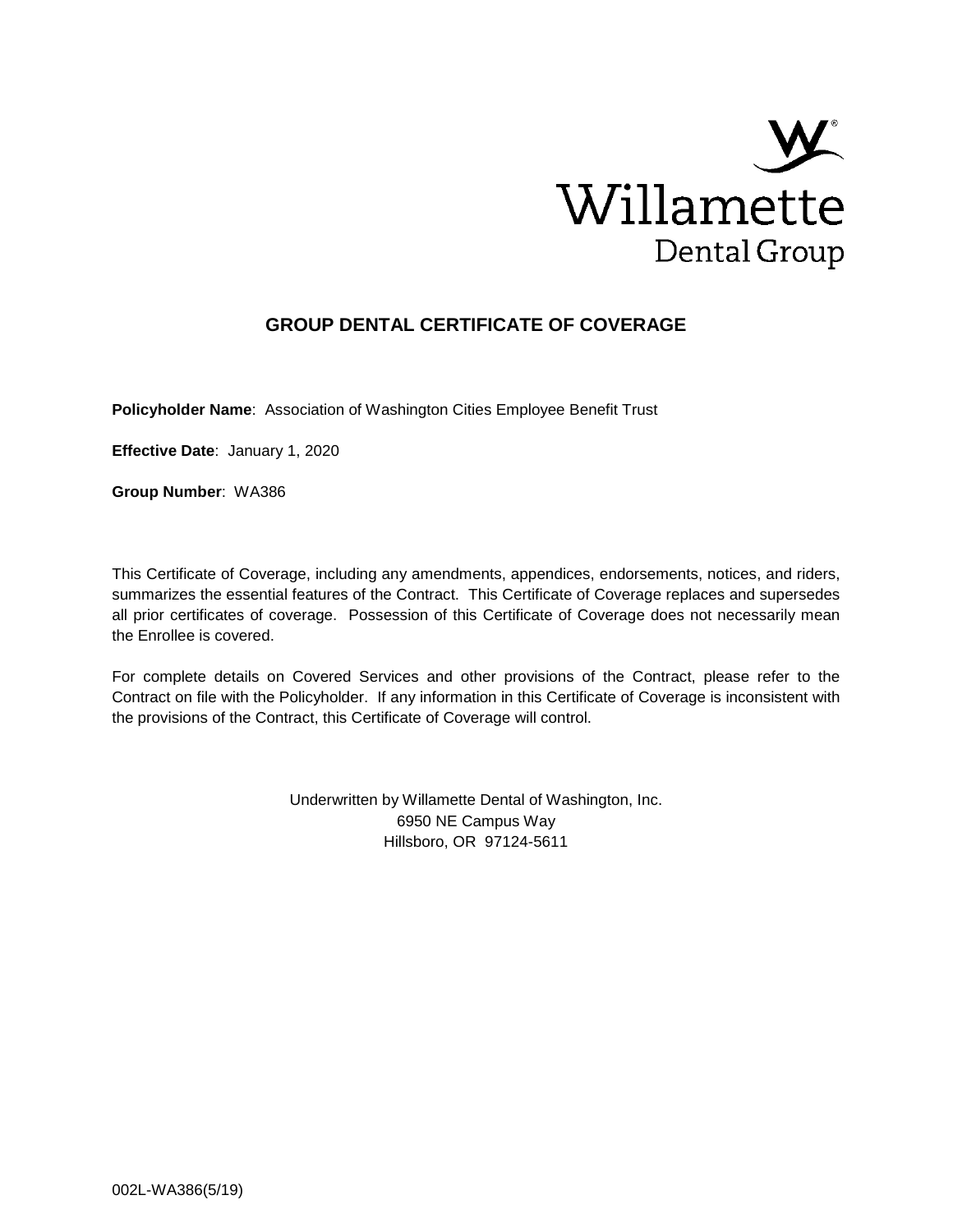# **TABLE OF CONTENTS**

| 2.1<br>2.2<br>2.3<br>2.4<br>2.5                      |  |
|------------------------------------------------------|--|
| 3.1<br>3.2<br>3.3                                    |  |
| 4.1<br>4.2<br>4.3<br>4.4<br>4.5                      |  |
| 5.1<br>5.2                                           |  |
| 6.1<br>6.2<br>6.3<br>6.4<br>6.5<br>6.6               |  |
| 7.1<br>7.2<br>7.3<br>7.4<br>7.5<br>7.6<br>7.7<br>7.8 |  |
|                                                      |  |
|                                                      |  |
|                                                      |  |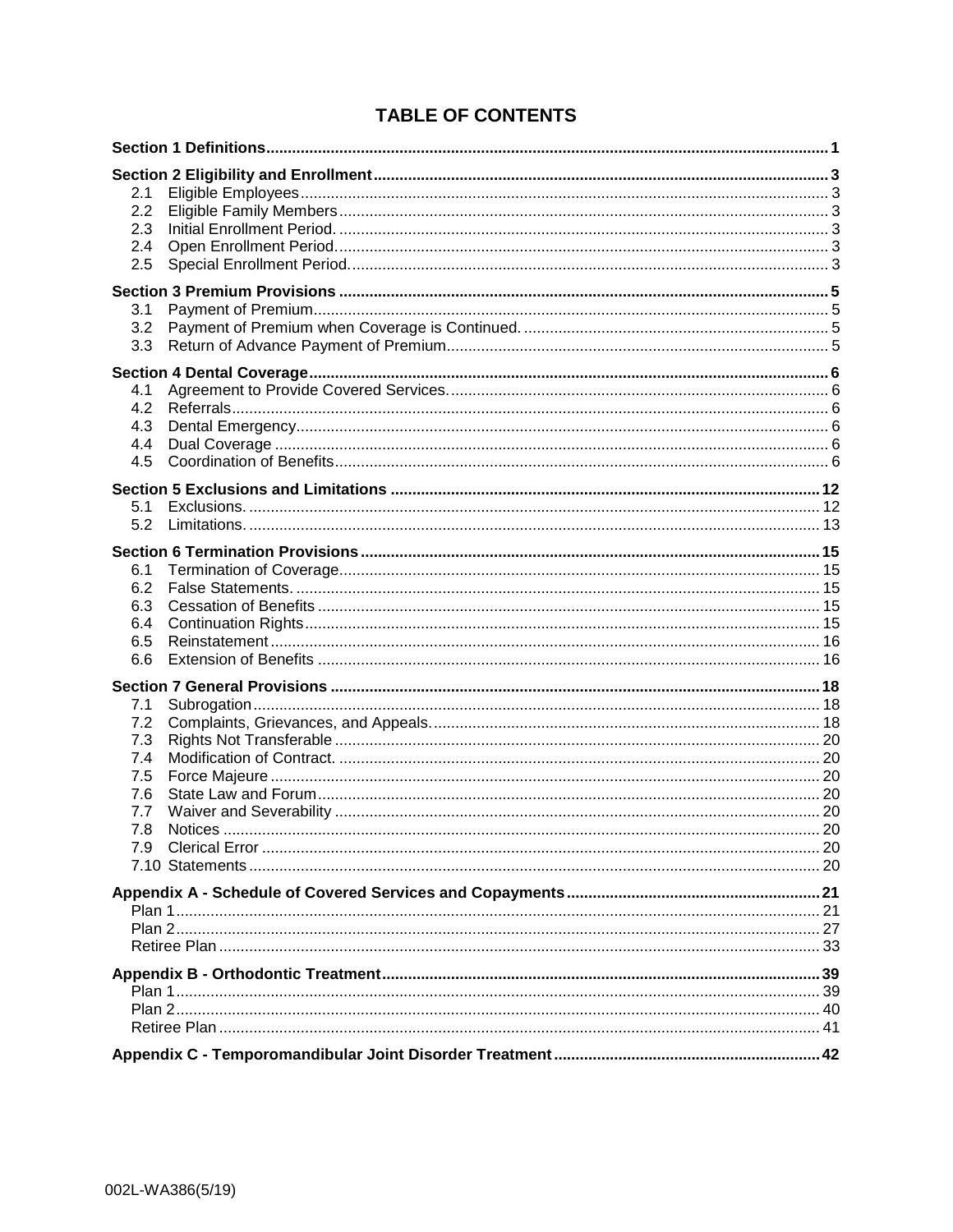# **Section 1 Definitions**

- **1.1 "Child"** means a child of the Member (or Member's spouse or Member's domestic partner), including a natural child; stepchild; adopted child; child for whom the Member (or Member's spouse or Member's domestic partner) has assumed a legal obligation for total or partial support of the child in anticipation of adoption of the child; or child for whom the Member (or Member's spouse or Member's domestic partner) has court-appointed legal guardianship. Child also includes a child for whom the Member (or Member's spouse or Member's domestic partner) is required to provide dental coverage by a legal qualified medical child support order (QMCSO) or a foster child.
- **1.2 "Company"** means Willamette Dental of Washington, Inc.
- **1.3 "Contract"** means the agreement between the Company and the Policyholder. The Contract, including the Application for Large Group Dental Coverage, appendices, exhibits, riders, amendments, and endorsements, if any, constitutes the entire contract between the parties and supersedes all prior agreements between the parties.
- **1.4 "Copayment"** means the fixed dollar amount that is the Enrollee's responsibility to pay under the Contract for each office visit or Covered Service. All Copayments are due at the time of visit or service.
- **1.5 "Covered Service"** means a dental service listed as covered in this Certificate of Coverage for which benefits are provided to Enrollees.
- **1.6 "Dental Emergency"** means a dental condition manifesting itself by acute symptoms of sufficient severity, including severe pain or infection such that a prudent layperson, who possesses an average knowledge of health and dentistry, could reasonably expect the absence of immediate dental attention to result in: (i) Placing the health of the individual, or with respect to a pregnant woman the health of the woman or her unborn child, in serious jeopardy; (ii) Serious impairment to bodily functions; or (iii) Serious dysfunction of any bodily organ or part.
- **1.7 "Dentist"** means a person licensed to practice dentistry in the state where treatment is provided.
- **1.8 "Denturist"** means a person licensed to practice denturism in the state where treatment is provided. Benefits for Covered Services provided by a Denturist will be provided if (i) the service is within the lawful scope of the license, and (ii) the Contract would have provided benefits if the Covered Service had been performed by a Dentist.
- **1.9 "Dependent"** means a Member's spouse, domestic partner, or Child, who is eligible and enrolled for coverage.
- **1.10 "Enrollee"** means a Member or a Dependent.
- **1.11 "Experimental or Investigational"** means a service that is determined to be experimental or investigational. In determining whether services are Experimental or Investigational, the Company will consider the following:
	- Whether the services are in general use in the dental community in the State of Washington;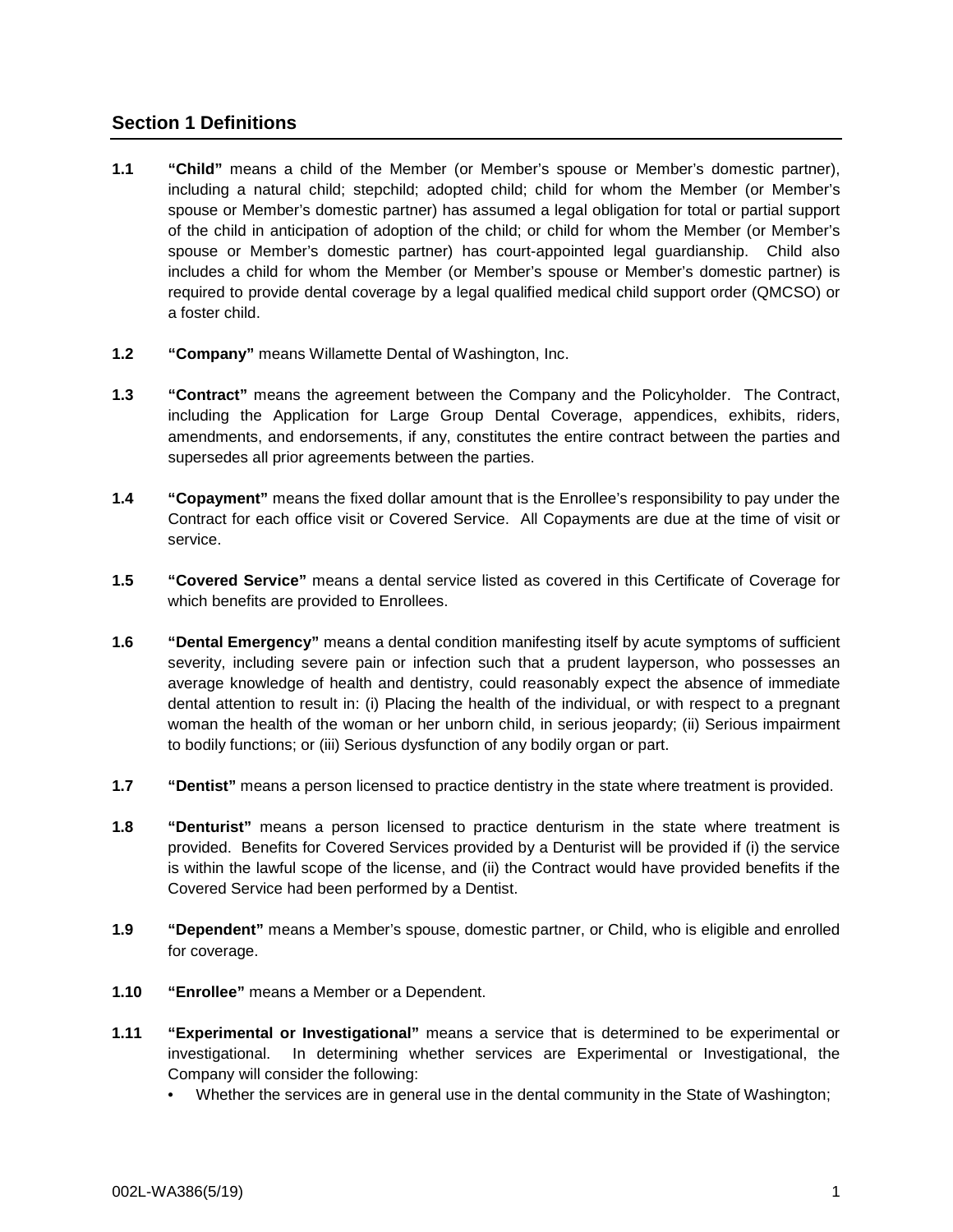- Whether the services are under continued scientific testing and research;
- Whether the services show a demonstrable benefit for a particular illness, disease, or condition; and
- Whether the services are proven safe and effective.
- **1.12 "General Office Visit Copayment"** means the Copayment the Enrollee must pay for each visit for emergency, general, or orthodontic treatment.
- **1.13 "Member"** means an active employee or a retired employee of the Participating Employer Group, who is eligible and enrolled for coverage.
- **1.14 "Non-Participating Provider"** means a Dentist or Denturist, who is not employed by or under contract with the Company or Participating Provider to provide dental services.
- **1.15 "Participating Employer Group"** means an employer that is a member of the Policyholder in good standing and approved by the Company to offer coverage under the Contract. As approved by the trustees, such employer may be a city, municipality or other public agency, public corporation, intergovernmental agency, political subdivision or related private, non-profit membership association within the state of Washington
- **1.16 "Participating Provider"** means Willamette Dental Group, P.C., and the Dentists and Denturists who are employees of Willamette Dental Group, P.C. The Participating Provider contracts with the Company to provide Covered Services to Enrollees. The Participating Provider agrees to charge Enrollees only the Copayments specified in the appendices for Covered Services.
- **1.17 "Policyholder"** means Association of Washington Cities Employee Benefit Trust, the legal entity, including approved affiliates and subsidiaries that the Contract is issued to.
- **1.18 "Premium"** means the monthly payment the Policyholder must submit to the Company, including any Enrollee contributions, for coverage of each Enrollee.
- **1.19 "Reasonable Cash Value"** means the Participating Provider's usual and customary fee-forservice price of services.
- **1.20 "Service Copayment"** means the Copayment the Enrollee must pay for each dental service. Service Copayments are in addition to the General Office Visit Copayment or the Specialist Office Visit Copayment.
- **1.21 "Specialist"** means a Dentist professionally qualified as an endodontist, oral pathologist, oral surgeon, orthodontist, pediatric dentist, periodontist, or prosthodontist.
- **1.22 "Specialist Office Visit Copayment"** means the Copayment the Enrollee must pay for each visit for specialty treatment, including: endodontic services; oral surgery; periodontic services; or prosthodontic services.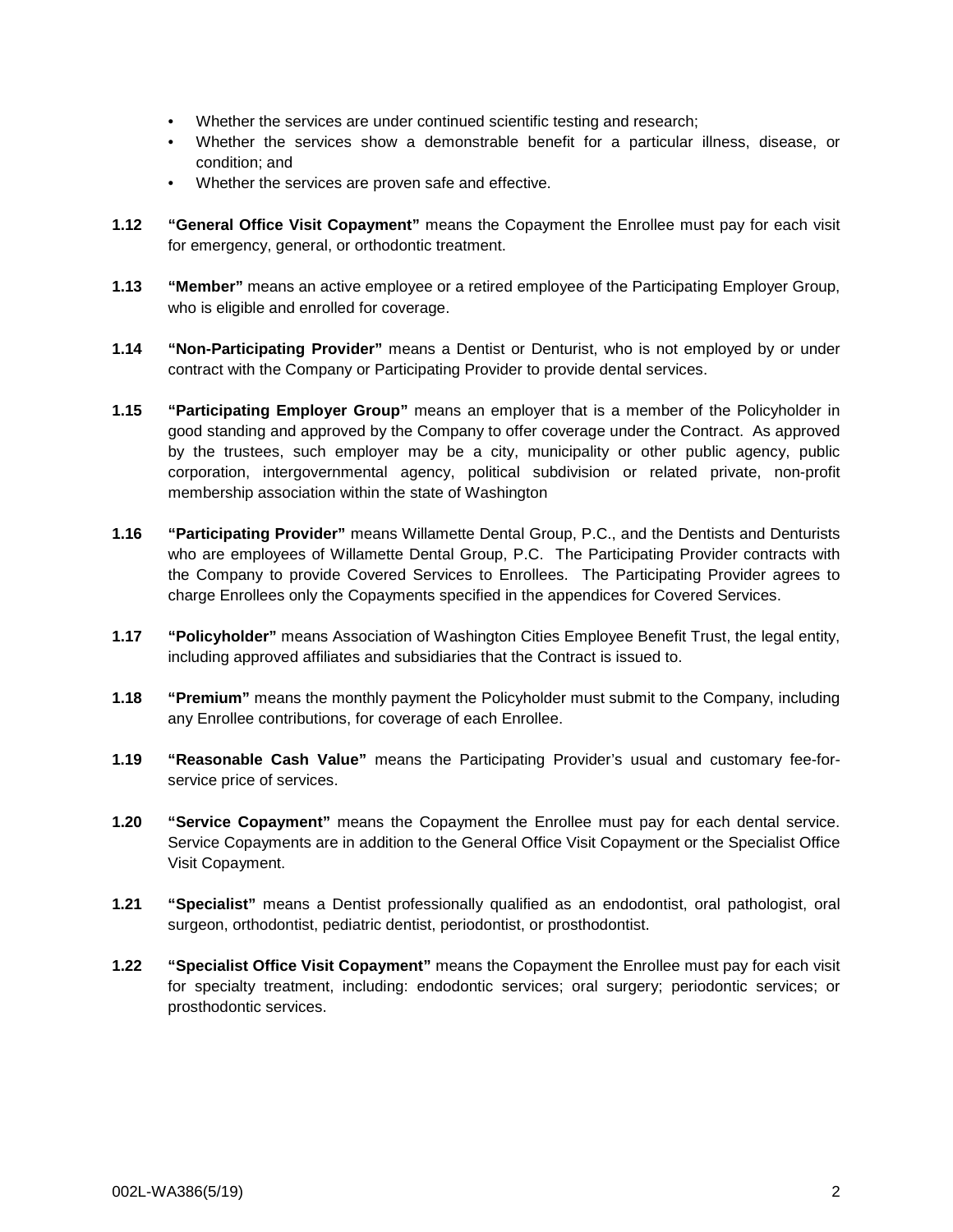# **Section 2 Eligibility and Enrollment**

- **2.1 Eligible Employees**. Active employees must work the minimum number of hours required by the Participating Employer Group to be eligible for coverage. Active employees become eligible for coverage upon completion of the waiting period required by the Participating Employer Group. Retired employees must be retired under the Policyholder-sponsored retirement plan to be eligible for coverage. Retired employees become eligible for coverage on the first day of the month following the date of retirement.
- **2.2 Eligible Family Members**. The eligible employee must enroll to include coverage for eligible family members. The Policyholder or Company may require proof of eligibility periodically.
	- **2.2.1** The spouse of the Member or the domestic partner of the Member is eligible for coverage as a Dependent.
	- **2.2.2** A Child is eligible for coverage as a Dependent to age 26.
	- **2.2.3** A Child is eligible as a Dependent beyond the limiting age if all of the following conditions are met:
		- 1. The Child is and continues to be incapable of self-sustaining employment by reason of a developmental disability or physical handicap.
		- 2. The Child is and continues to be chiefly dependent upon the Member (or Member's spouse or Member's domestic partner) for support and maintenance.
		- 3. The Policyholder provides proof of such incapacity and dependency to the Company no later than 31 days after the Child's attainment of the limiting age. Proof may be requested annually.
- **2.3 Initial Enrollment Period.** The eligible employee must submit an enrollment application to the Policyholder for himself/herself and any eligible family members to be covered no later than 31 days after attaining initial eligibility. Coverage begins on the date the eligible employee attains initial eligibility. Eligible active employees and their eligible family members who do not enroll during the initial enrollment period may enroll only during an open enrollment period or a special enrollment period. Eligible retired employees and their eligible family members who do not enroll during the initial enrollment period may enroll only during a special enrollment period or at the end of a Policyholder approved deferral period. If a retired Member elects to terminate coverage for himself/herself or any Dependents, the retired employee and family members are ineligible to reenroll and the availability of coverage under the Contract shall cease. If a retired employee was previously covered under another Policyholder-sponsored dental plan, the retired employee and his/her eligible family members may switch dental plan coverage under the Contract during the annual open enrollment period.
- **2.4 Open Enrollment Period.** Eligible active employees and their eligible family members may enroll during the open enrollment period by submitting an enrollment application to the Policyholder. Coverage will begin on the anniversary date of the Contract.
- **2.5 Special Enrollment Period.** A special enrollment period is granted for employees and their eligible family members after the triggering events described below.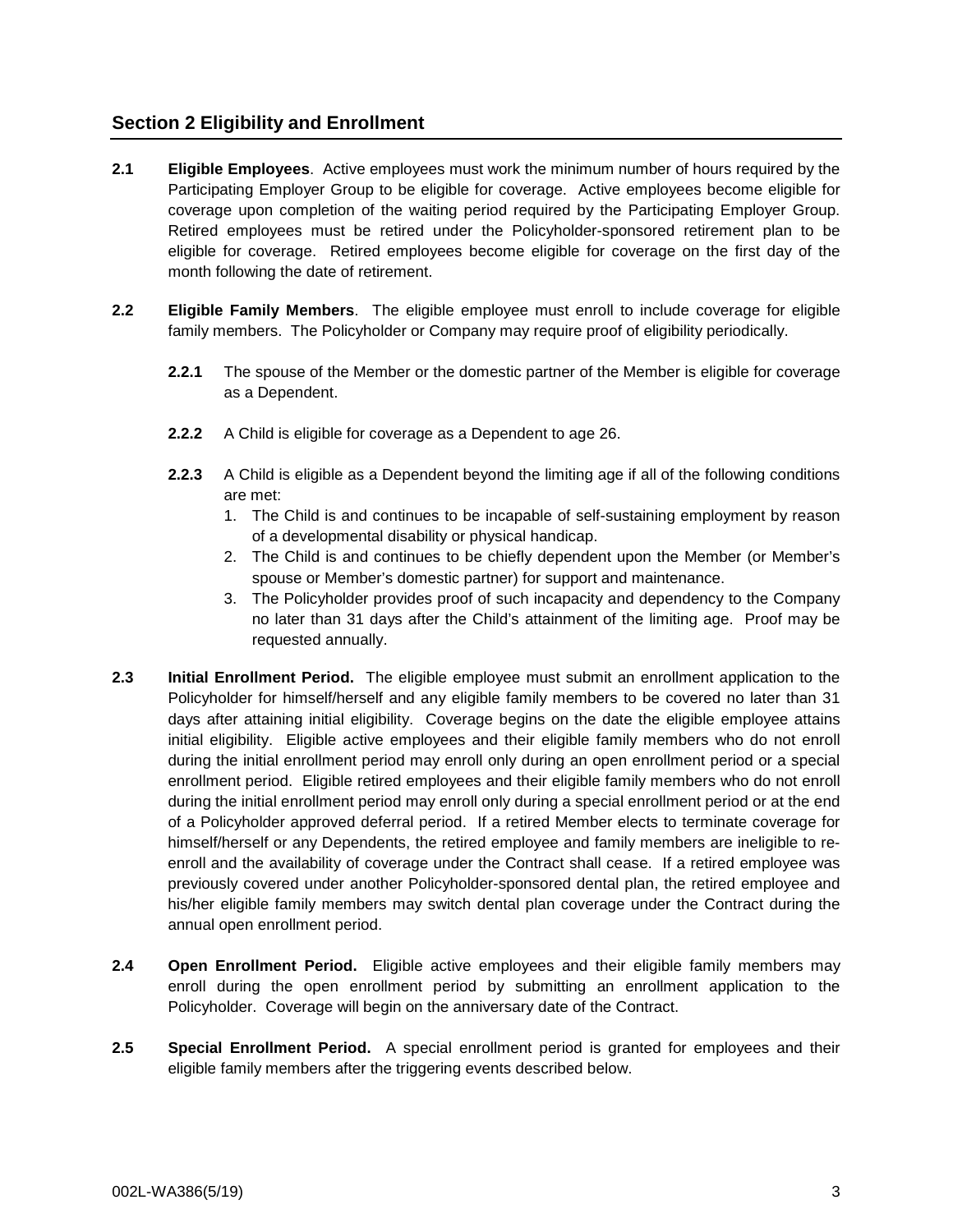- **2.5.1 Birth or Adoption.** Eligible employees and their eligible family members may enroll following the birth or adoption of an eligible Child by submitting an enrollment application to the Policyholder. If additional Premium is required, the additional Premium must be paid no later than 60 days after the eligible Child's date of birth for a newborn Child or 60 days after the date of placement for adoption. Coverage will begin on the newborn Child's date of birth or on the adopted Child's date of placement for adoption. Coverage for an enrolled newborn Child includes, but is not limited to benefits for Covered Services provided for treatment of congenital anomalies from the date of birth.
- **2.5.2 Newly Acquired Family Members.** Eligible employees and their newly acquired family members may enroll following marriage or registration of a domestic partnership; court appointed legal guardianship of a Child; or issuance of a QMCSO by submitting an enrollment application and the applicable Premium to the Policyholder no later than 60 days after the event. Eligible employees or eligible family members may enroll if he/she becomes newly eligible for premium assistance under Children's Health Insurance Program (CHIP) or Medicaid by submitting an enrollment application and the applicable Premium to the Policyholder no later than 60 days after the determination for eligibility of premium assistance. Coverage will begin on the first day of the month after receipt of the enrollment application.
- **2.5.3 Loss of Coverage**. Eligible employees or their eligible family members may enroll following the loss of coverage under another dental plan. Reasons for the loss of coverage may include exhaustion of COBRA continuation coverage, loss of eligibility (including as a result of legal separation, divorce, dissolution of domestic partnership, death, termination of employment, or reduction in the number of hours of employment), termination of premium assistance under CHIP or Medicaid, or reduction in employer contribution towards coverage. An enrollment application must be submitted no later than 31 days after the loss of coverage or no later than 60 days if the loss of coverage was CHIP or Medicaid.Coverage will begin on the first day of the month after receipt of the enrollment application.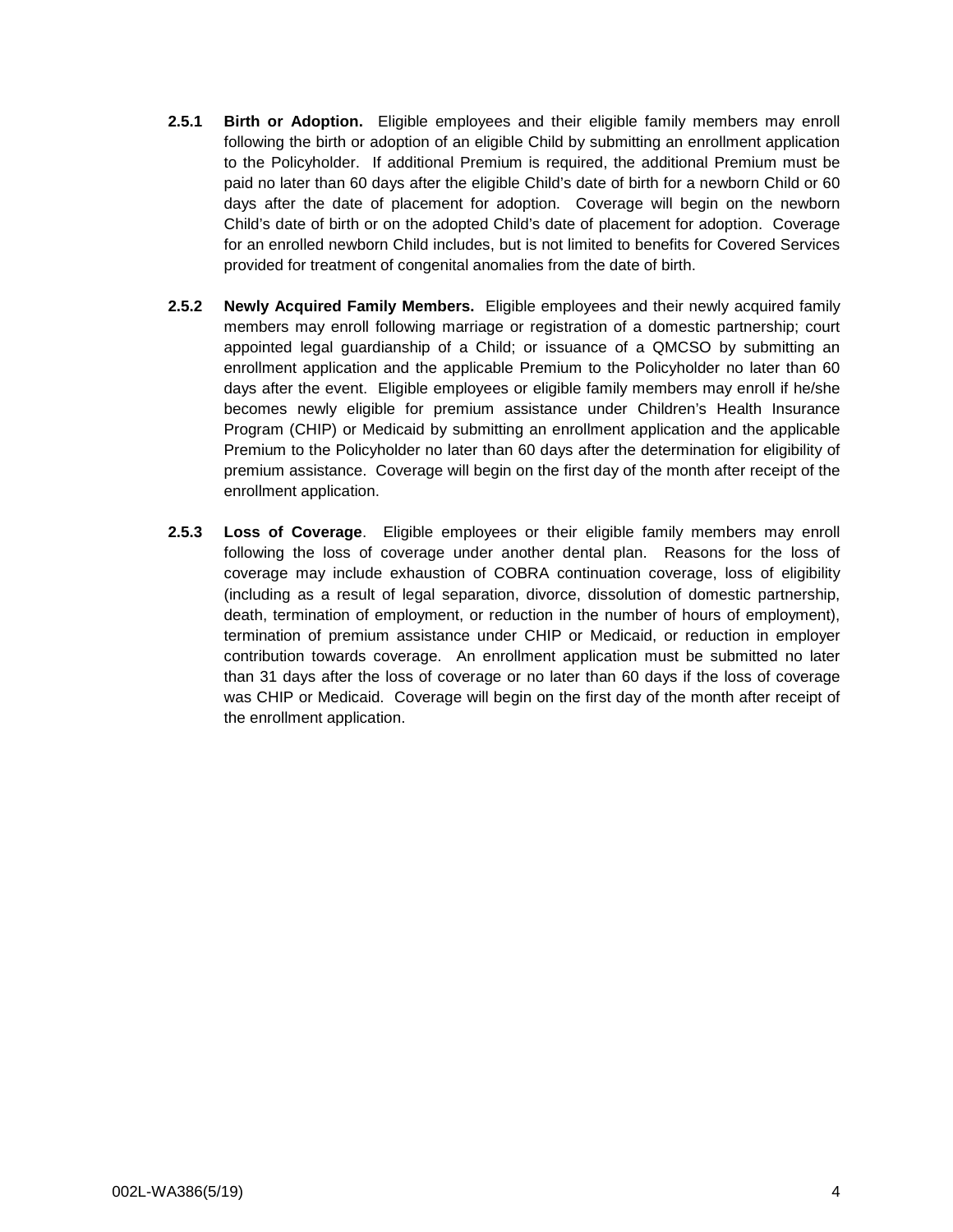# **Section 3 Premium Provisions**

- **3.1 Payment of Premium.** The Premium for each Enrollee is due on the Premium due date, which is the first day of each month. The payment of the Premium for all Enrollees may be submitted to the Company twice a month on the  $1<sup>st</sup>$  and the  $15<sup>th</sup>$ . A 30-day grace period is granted for payment of the Premium. If the Premium is unpaid at the end of the grace period, the Company will be released from all further obligations under the Contract. Only Enrollees for whom the Company has received the Premium payment are entitled to Covered Services.
- **3.2 Payment of Premium when Coverage is Continued.** If the Enrollee is eligible for continuation rights and elects to continue coverage, the Enrollee must submit timely payment of the Premium through the Policyholder.
- **3.3 Return of Advance Payment of Premium.** If the Policyholder submits early payment of the Premium prior to the termination of the Contract, the Company will return the unearned Premium to the Policyholder. Prior written notice of the intent to terminate in accordance with the Contract must be provided. The Policyholder must promptly notify all Enrollees of the termination of the Contract. If an Enrollee receives Covered Services after termination or during any period for which the Premium is unpaid, the Participating Provider is entitled to recover the Reasonable Cash Value of the services provided.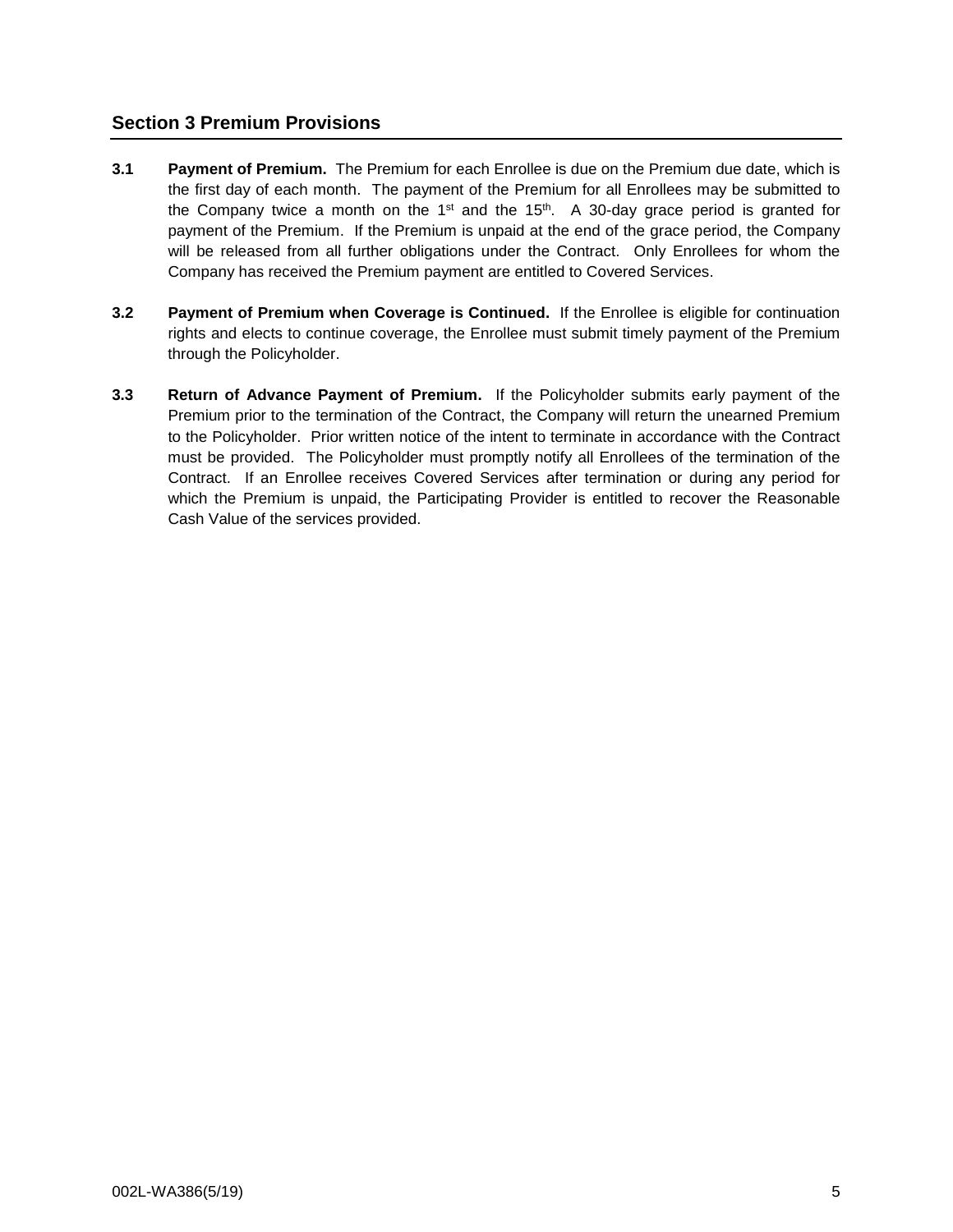## **Section 4 Dental Coverage**

- **4.1 Agreement to Provide Covered Services.** The Company shall provide benefits for prescribed Covered Services listed as covered in the appendices. Covered Services must be provided by the Participating Provider, except as specified otherwise. All Covered Services are expressly subject to the Copayments, exclusions, limitations, and all other provisions of the Contract. Enrollees may freely contract at any time to obtain health care services outside of the Contract or for services not covered under the Contract on any terms or conditions acceptable to the health care provider and Enrollee.
- **4.2 Referrals.** The Participating Provider may refer Enrollees to a Specialist or Non-Participating Provider for Covered Services. The Company agrees to provide benefits for Covered Services provided by a Specialist or Non-Participating Provider only if:
	- a. The Participating Provider refers the Enrollee;
	- b. The Covered Services are specifically authorized by the Participating Provider's referral; and
	- c. The Covered Services are listed as covered in the appendices and are not otherwise limited or excluded.

## **4.3 Dental Emergency.**

- **4.3.1** Participating Providers will provide treatment for Dental Emergencies during office hours. The Company will provide benefits for Covered Services provided by Participating Providers for treatment of a Dental Emergency. If the Participating Providers' offices are closed, the Enrollee may access after-hours telephonic clinical assistance by calling the Appointment Center at 1.855.4DENTAL (1-855-433-6825). There is no cost for accessing after-hours telephonic clinical assistance.
- **4.3.2** The Enrollee may seek treatment for a Dental Emergency from a Non-Participating Provider if the Enrollee is more than 50 miles from any Participating Provider office. The Company will reimburse the Enrollee up to the out of area emergency reimbursement amount less any Copayments specified in Appendix A for the cost of the Covered Services. The Enrollee must submit a written request for reimbursement to the Company no later than 6 months after the date of service. The written request should include the Enrollee's signature, the attending Non-Participating Provider's signature, and the attending Non-Participating Provider's itemized statement. Additional information, including X-rays and other data, may be requested by the Company to process the request. The benefit for out of area Dental Emergency treatment will not be provided if the requested information is not received.
- **4.4 Dual Coverage.** A Member may not be covered more than once as a Member under the Contract.
- **4.5 Coordination of Benefits.** This coordination of benefits (COB) provision applies when a person has dental coverage under more than one Plan. Plan is defined below.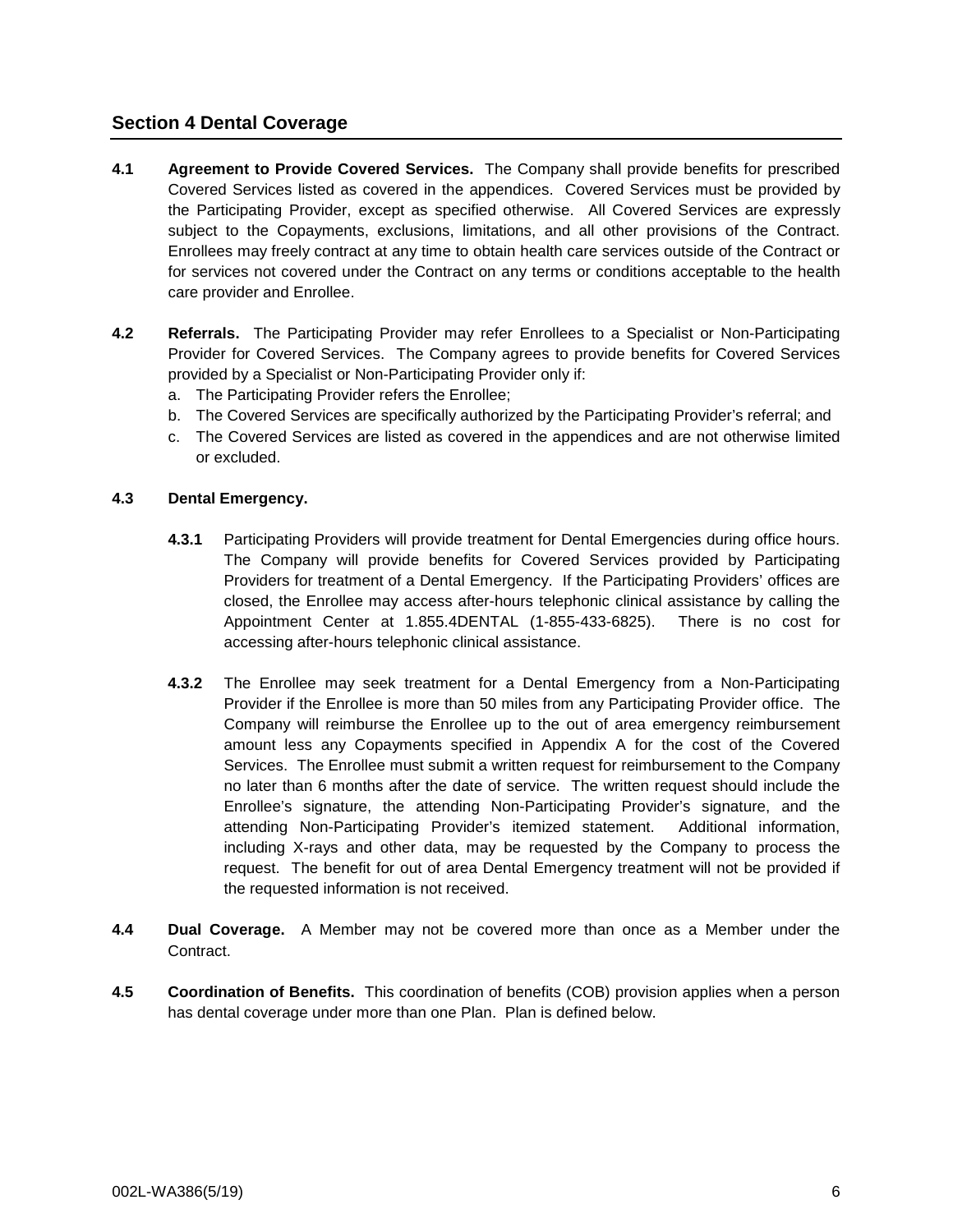**4.5.1** The Order of Benefit Determination Rules govern the order in which each Plan will pay a claim for benefits. The Plan that pays first is called the Primary Plan. The Primary Plan must pay benefits according to its policy terms without regard to the possibility that another Plan may cover some expenses. The Plan that pays after the Primary Plan is the Secondary Plan. The Secondary Plan may reduce the benefits it pays so that payments from all Plans do not exceed 100% of the total Allowable Expense.

## **4.5.2 Definitions**

- a. A Plan is any of the following that provides benefits or services for medical or dental care or treatment. If separate contracts are used to provide coordinated coverage for members of a group, the separate contracts are considered parts of the same Plan and there is no COB among those separate contracts. However, if COB rules do not apply to all contracts, or to all benefits in the same contract, the contract or benefit to which COB does not apply is treated as a separate Plan.
	- 1. Plan includes: group, individual or blanket disability insurance contracts, and group or individual contracts issued by health care service contractors or health maintenance organizations (HMO), Closed Panel Plans or other forms of group or individual coverage; medical care components of long-term care contracts, such as skilled nursing care; and Medicare or any other federal governmental plan, as permitted by law.
	- 2. Plan does not include: Hospital indemnity or fixed payment coverage or other fixed indemnity or fixed payment coverage; accident only coverage; specified disease or specified accident coverage; limited benefit health coverage, as defined by state law; school accident type coverage; benefits for nonmedical components of long-term care policies; automobile insurance policies required by statute to provide medical benefits; Medicare supplement policies; Medicaid coverage; or coverage under other federal governmental plans, unless permitted by law.
	- 3. Each contract for coverage under 1 or 2 is a separate Plan. If a Plan has two parts and COB rules apply only to one of the two, each of the parts is treated as a separate Plan.
- b. This Plan means, in a COB provision, the part of the contract providing the health care benefits to which the COB provision applies and which may be reduced because of the benefits of other Plans. Any other part of the contract providing health care benefits is separate from This Plan. A contract may apply one COB provision to certain benefits, such as dental benefits, coordinating only with similar benefits, and may apply another COB provision to coordinate other benefits.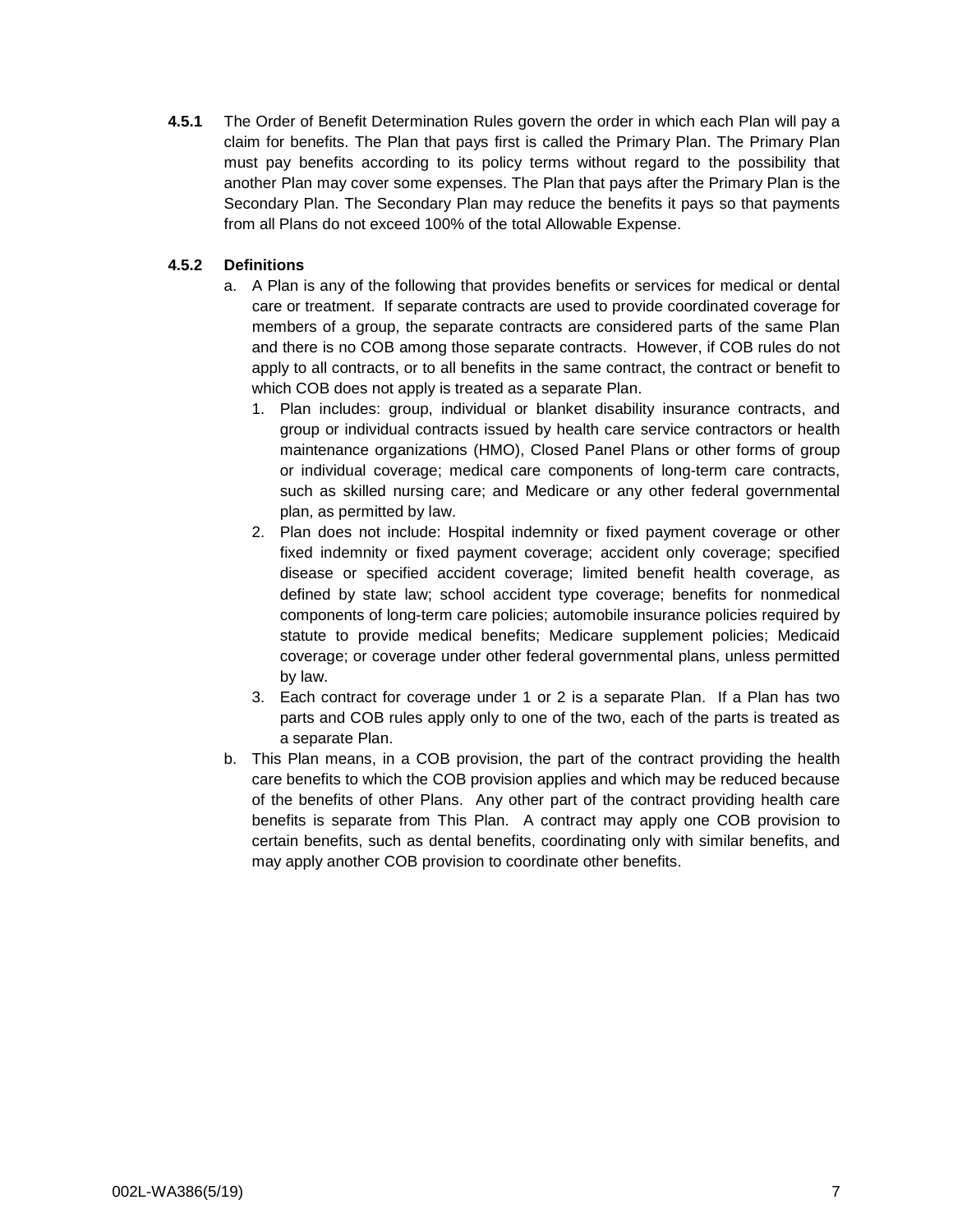- c. The Order of Benefit Determination Rules determine whether This Plan is a Primary Plan or Secondary Plan when the person has health care coverage under more than one Plan. When This Plan is primary, it determines payment for its benefits first before those of any other Plan without considering any other Plan's benefits. When This Plan is secondary, it determines its benefits after those of another Plan and must make payment in an amount so that, when combined with the amount paid by the Primary Plan, the total benefits paid or provided by all Plans for the claim equal 100% of the total Allowable Expense for that claim. This means that when This Plan is secondary, it must pay the amount which, when combined with what the Primary Plan paid, totals 100% of the highest Allowable Expense. In addition, if This Plan is secondary, it must calculate its savings (its amount paid subtracted from the amount it would have paid had it been the Primary Plan) and record these savings as a benefit reserve for the covered person. This reserve must be used to pay any expenses during that calendar year, whether or not they are an Allowable Expense under This Plan. If This Plan is secondary, it will not be required to pay an amount in excess of its maximum benefit plus any accrued savings.
- d. Allowable Expense is a health care expense, including deductibles, coinsurance and copayments, that is covered at least in part by any Plan covering the person. When a Plan provides benefits in the form of services, the Reasonable Cash Value of each service will be considered an Allowable Expense and a benefit paid. An expense that is not covered by any Plan covering the person is not an Allowable Expense. The Allowable Expense for the Secondary Plan is the amount it allows for the service in the absence of other coverage that is primary.
- e. The following are examples of expenses that are not Allowable Expenses:
	- 1. The difference between the cost of a semi-private hospital room and a private hospital room is not an Allowable Expense, unless one of the Plans provides coverage for private hospital room expenses.
	- 2. If a person is covered by two or more Plans that compute their benefit payments on the basis of usual and customary fees or relative value schedule reimbursement method or other similar reimbursement method, any amount in excess of the highest reimbursement amount for a specific benefit is not an Allowable Expense.
	- 3. If a person is covered by two or more Plans that provide benefits or services on the basis of negotiated fees, an amount in excess of the highest of the negotiated fees is not an Allowable Expense.
- f. Closed Panel Plan is a Plan that provides health care benefits to covered persons in the form of services through a panel of providers who are primarily employed by the Plan, and that excludes coverage for services provided by other providers, except in cases of emergency or referral by a panel member.
- g. Custodial Parent is the parent awarded custody by a court decree or, in the absence of a court decree, is the parent with whom the Child resides more than one half of the calendar year excluding any temporary visitation.
- **4.5.3 Order of Benefit Determination Rules.** When a person is covered by two or more Plans, the rules for determining the order of benefit payments are as follows:
	- a. The Primary Plan pays or provides its benefits according to its terms of coverage and without regard to the benefits under any other Plan.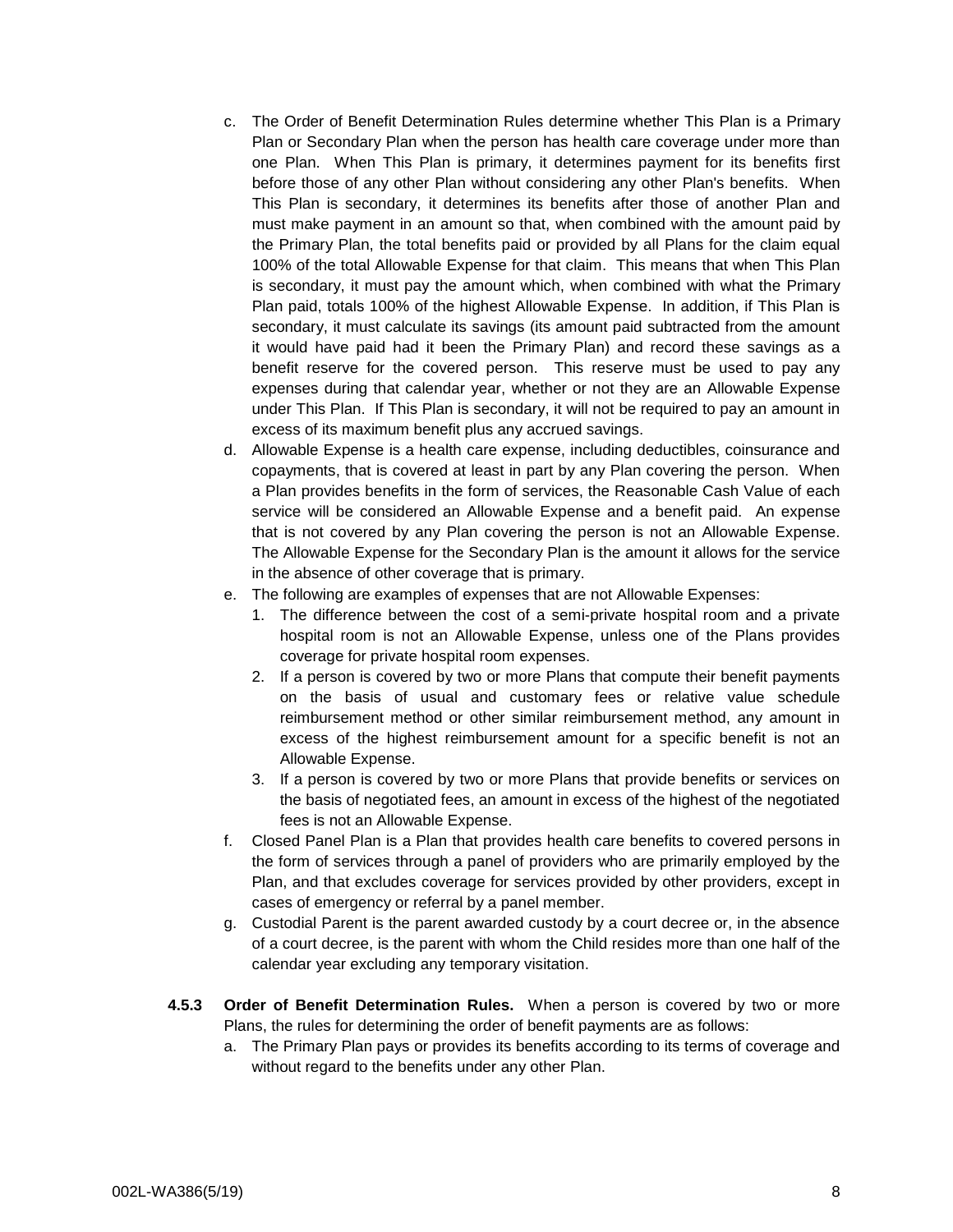- b. Except as provided in subsection c, a Plan that does not contain a coordination of benefits provision that is consistent with state regulation regarding coordination of benefits is always primary unless the provisions of both Plans state that the complying Plan is primary.
- c. Coverage that is obtained by virtue of membership in a group and designed to supplement a part of a basic package of benefits may provide that this supplementary coverage is excess to any other parts of the Plan provided by the contract holder. Examples include major medical coverages that are superimposed over hospital and surgical benefits, and insurance type coverages that are written in connection with a Closed Panel Plan to provide out-of-network benefits.
- d. A Plan may consider the benefits paid or provided by another Plan in calculating payment of its benefits only when it is secondary to that other Plan.
- e. Each Plan determines its order of benefits using the first of the following rules that apply:
	- 1. Nondependent or dependent. The Plan that covers the person other than as a dependent, for example as an employee, member, policyholder, subscriber or retiree is the Primary Plan and the Plan that covers the person as a dependent is the Secondary Plan. However, if the person is a Medicare beneficiary and, as a result of federal law, Medicare is secondary to the Plan covering the person as a dependent, and primary to the Plan covering the person as other than a dependent (e.g., a retired employee), then the order of benefits between the two Plans is reversed so that the Plan covering the person as an employee, member, policyholder, subscriber or retiree is the Secondary Plan and the other Plan is the Primary Plan.
	- 2. Dependent Child covered under more than one Plan. Unless there is a court decree stating otherwise, when a dependent Child is covered by more than one Plan the order of benefits is determined as follows:
		- (a) For a dependent Child whose parents are married or are living together, whether or not they have ever been married: the Plan of the parent whose birthday falls earlier in the calendar year is the Primary Plan; or if both parents have the same birthday, the Plan that has covered the parent the longest is the Primary Plan.
		- (b) For a dependent Child whose parents are divorced or separated or not living together, whether or not they have ever been married:
			- (i) If a court decree states that one of the parents is responsible for the dependent Child's health care expenses or health care coverage and the Plan of that parent has actual knowledge of those terms, that Plan is primary. This rule applies to claim determination periods commencing after the Plan is given notice of the court decree;
			- (ii) If a court decree states one parent is to assume primary financial responsibility for the dependent Child but does not mention responsibility for health care expenses, the Plan of the parent assuming financial responsibility is primary;
			- (iii) If a court decree states that both parents are responsible for the dependent Child's health care expenses or health care coverage, the provisions of subparagraph (a) above determine the order of benefits;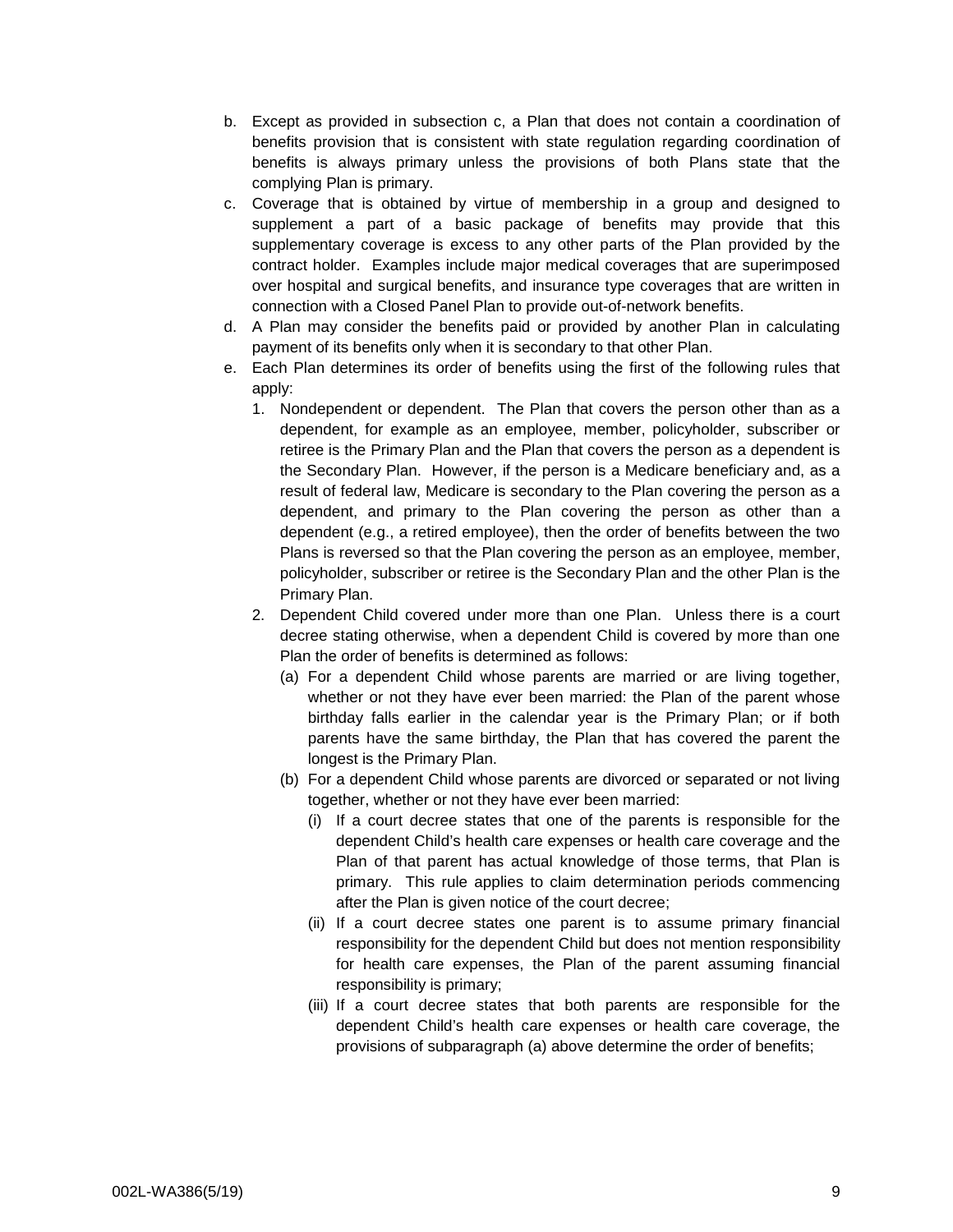- (iv) If a court decree states that the parents have joint custody without specifying that one parent has responsibility for the health care expenses or health care coverage of the dependent Child, the provisions of subsection (a) above determine the order of benefits; or
- (v) If there is no court decree allocating responsibility for the dependent Child's health care expenses or health care coverage, the order of benefits for the Child are as follows:
	- The Plan covering the Custodial Parent, first;
	- The Plan covering the spouse or domestic partner of the Custodial Parent, second;
	- The Plan covering the noncustodial parent, third; and then
	- The Plan covering the spouse or domestic partner of the noncustodial parent, last.
- (c) For a dependent Child covered under more than one Plan of individuals who are not the parents of the Child, the provisions of subsection (a) or (b) above determine the order of benefits as if those individuals were the parents of the Child.
- 3. Active employee or retired or laid-off employee. The Plan that covers a person as an active employee, that is, an employee who is neither laid off nor retired, is the Primary Plan. The Plan covering that same person as a retired or laid-off employee is the Secondary Plan. The same would hold true if a person is a dependent of an active employee and that same person is a dependent of a retired or laid-off employee. If the other Plan does not have this rule, and as a result, the Plans do not agree on the order of benefits, this rule is ignored. This rule does not apply if the rule under section e.1. can determine the order of benefits.
- 4. COBRA or state continuation coverage. If a person whose coverage is provided under COBRA or under a right of continuation provided by state or other federal law is covered under another Plan, the Plan covering the person as an employee, member, subscriber or retiree or covering the person as a dependent of an employee, member, subscriber or retiree is the Primary Plan and the COBRA or state or other federal continuation coverage is the Secondary Plan. If the other Plan does not have this rule, and as a result, the Plans do not agree on the order of benefits, this rule is ignored. This rule does not apply if the rule under section e.1. can determine the order of benefits.
- 5. Longer or shorter length of coverage. The Plan that covered the person as an employee, member, policyholder, subscriber or retiree longer is the Primary Plan and the Plan that covered the person the shorter period of time is the Secondary Plan.
- 6. If the preceding rules do not determine the order of benefits, the Allowable Expenses must be shared equally between the Plans meeting the definition of Plan. In addition, This Plan will not pay more than it would have paid had it been the Primary Plan.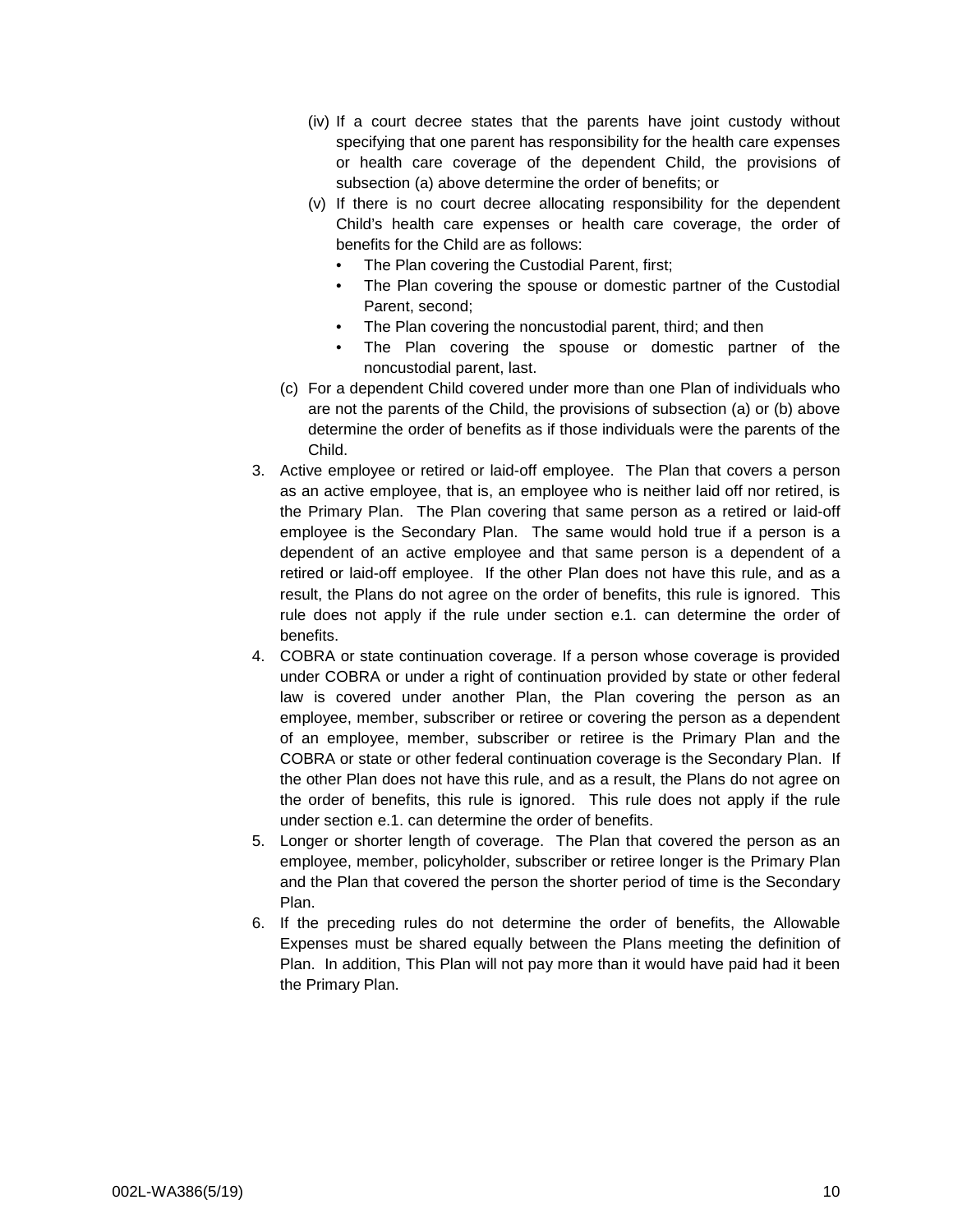- **4.5.4 Effect on the Benefits of This Plan.** When This Plan is secondary, it may reduce its benefits so that the total benefits paid or provided by all Plans during a claim determination period are not more than the total Allowable Expenses. In determining the amount to be paid for any claim, the Secondary Plan must make payment in an amount so that, when combined with the amount paid by the Primary Plan, the total benefits paid or provided by all Plans for the claim equal one hundred percent of the total Allowable Expense for that claim. Total Allowable Expense is the highest Allowable Expense of the Primary Plan or the Secondary Plan. In addition, the Secondary Plan must credit to its Plan deductible any amounts it would have credited to its deductible in the absence of other health care coverage.
- **4.5.5 Right to Receive and Release Needed Information.** Certain facts about dental care coverage and services are needed to apply these COB rules and to determine benefits payable under This Plan and other Plans. The Participating Provider may get the facts it needs from or give them to other organizations or persons for the purpose of applying these rules and determining benefits payable under This Plan and other Plans covering the person claiming benefits. The Participating Provider need not tell, or get the consent of, any person to do this. Each person claiming benefits under This Plan must give the Participating Provider any facts it needs to apply those rules and determine benefits payable.
- **4.5.6 Facility of Payment.** If payments that should have been made under This Plan are made by another Plan, the issuer has the right, at its discretion, to remit to the other Plan the amount it determines appropriate to satisfy the intent of this provision. The amounts paid to the other Plan are considered benefits paid under This Plan. To the extent of such payments, the issuer is fully discharged from liability under This Plan.
- **4.5.7 Right of Recovery.** The issuer has the right to recover excess payment whenever it has paid Allowable Expenses in excess of the maximum amount of payment necessary to satisfy the intent of this provision. The issuer may recover excess payment from any person to whom or for whom payment was made or from any other issuers or Plans.
- **4.5.8** If an Enrollee is covered by more than one Plan, and the Enrollee does not know which is the Primary Plan, the Enrollee may contact any one of the Plans to verify which Plan is primary. The Plan the Enrollee contacts is responsible for working with the other Plan to determine which is primary and will let the Enrollee know within 30 days. Plans may have timely claim filing requirements. If the Enrollee or provider fails to submit a claim to a secondary Plan within that Plan's claim filing time limit, the Plan can deny the claim. If the Enrollee experiences delays in the processing of a claim by the Primary Plan, the Enrollee or provider will need to submit a claim to the Secondary Plan within its claim filing time limit to prevent a denial of the claim. To avoid delays in claims processing, if an Enrollee is covered by more than one Plan, the Enrollee should promptly report to providers and Plans any changes in coverage.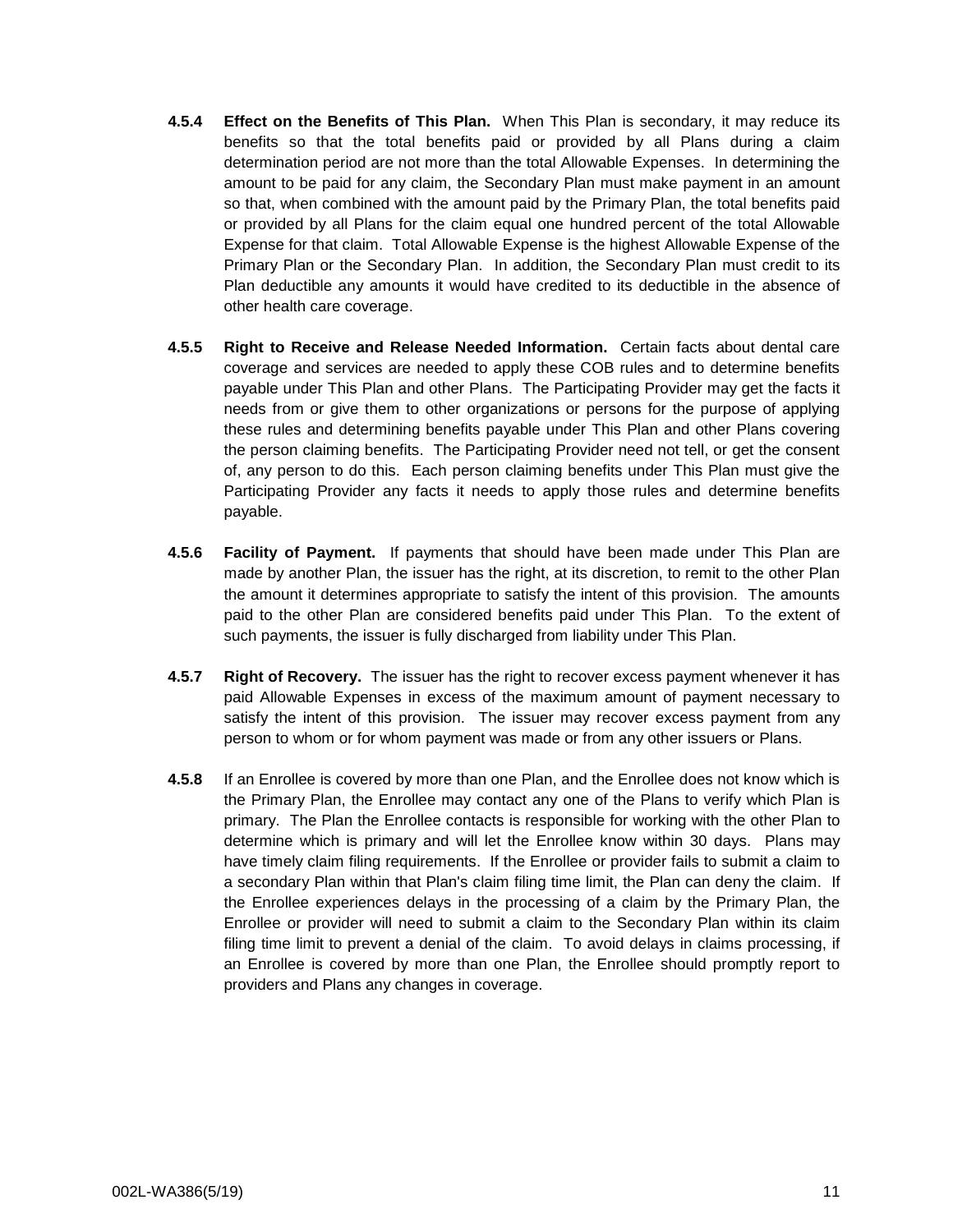# **Section 5 Exclusions and Limitations**

- **5.1 Exclusions.** The Company does not provide benefits for any of the following conditions, treatments, services, or for any direct complications or consequences thereof. The Company does not provide benefits for excluded services even if approved, prescribed, or recommended by a Participating Provider.
	- **5.1.1** Bridges, crowns, dentures, or prosthetic devices requiring multiple treatment dates or fittings, if the prosthetic item is installed or delivered more than 60 days after termination of coverage.
	- **5.1.2** The completion or delivery of treatments or services performed or initiated prior to the effective date of coverage under the Contract, including the following:
		- a. Endodontic services and prosthodontic services;
		- b. An appliance or modification of one, if an impression for it was made prior to the effective date of coverage under the Contract; or
		- c. A crown, bridge, or cast or processed restoration, if the tooth was prepared prior to the effective date of coverage under the Contract.

Such services are the liability of the Enrollee, prior dental plan, and provider.

- **5.1.3** Dental implants, including attachment devices, maintenance, and dental implant-related services.
- **5.1.4** Endodontic therapy completed more than 60 days after termination of coverage.
- **5.1.5** Exams or consultations needed solely in connection with a service that is not covered.
- **5.1.6** Experimental or Investigational services and related exams or consultations.
- **5.1.7** Full mouth reconstruction, including the extensive restoration of the mouth with crowns, bridges, or implants; and occlusal rehabilitation, including crowns, bridges, or implants used for the purpose of splinting, altering vertical dimension, restoring occlusions, or correcting attrition, abrasion, or erosion.
- **5.1.8** Hospitalization care outside of a dental office for dental procedures, physician services, or facility fees, except as covered under Section 5.2.5.
- **5.1.9** Maxillofacial prosthetic services.
- **5.1.10** Nightguards.
- **5.1.11** Personalized restorations.
- **5.1.12** Plastic, reconstructive, or cosmetic surgery and other services, which are primarily intended to improve, alter, or enhance appearance.
- **5.1.13** Prescription and over-the-counter drugs and pre-medications.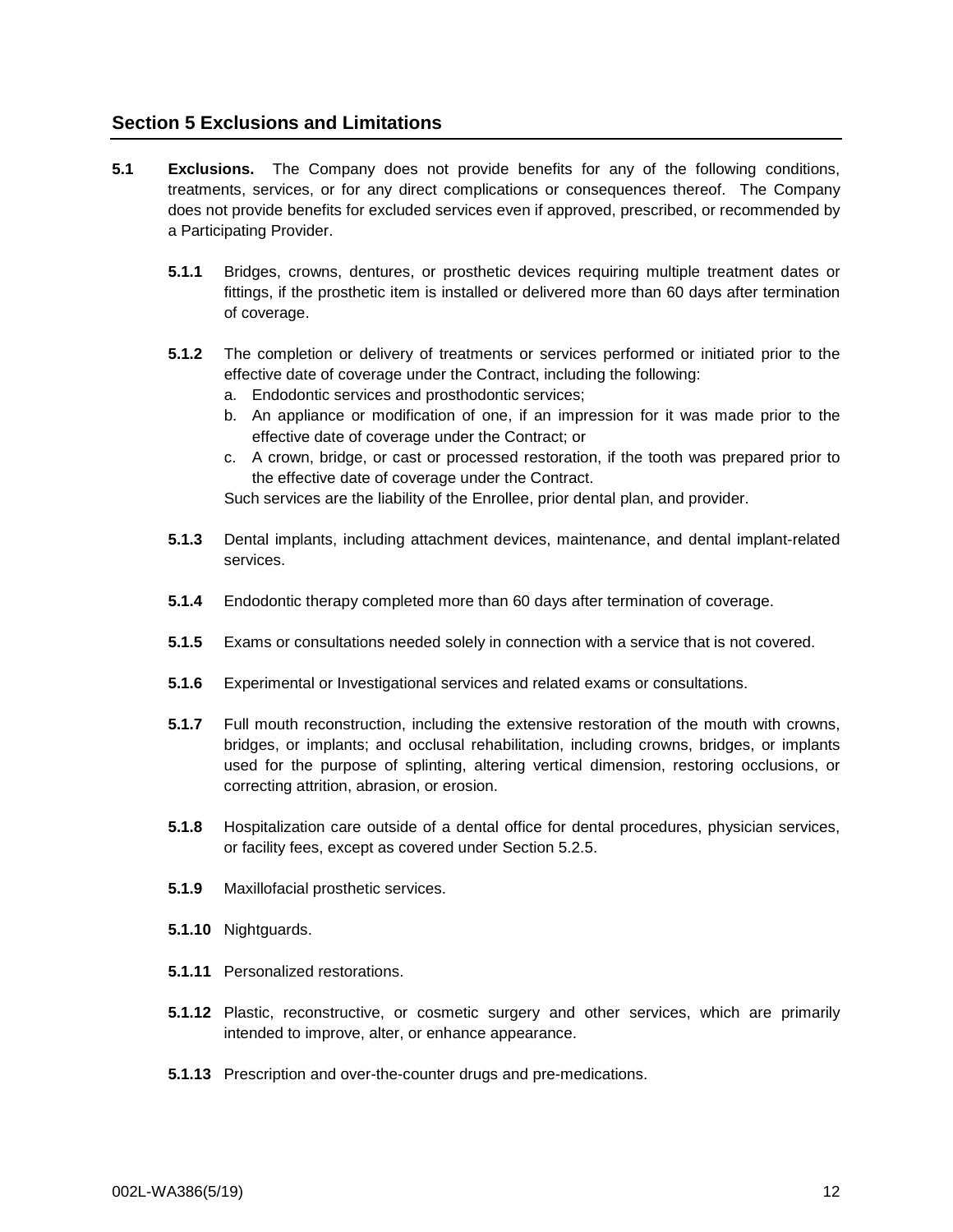- **5.1.14** Provider charges for a missed appointment or cancelled appointment without 24 hours prior notice.
- **5.1.15** Replacement of lost, missing, or stolen dental appliances.
- **5.1.16** Replacement of dental appliances that are damaged due to abuse, misuse, or neglect.
- **5.1.17** Replacement of sound restorations.
- **5.1.18** Services and related exams or consultations that are not within the prescribed treatment plan and/or are not recommended and approved by the Participating Provider.
- **5.1.19** Services and related exams or consultations to the extent they are not necessary for the diagnosis, care, or treatment of the condition involved.
- **5.1.20** Services by any person other than a Dentist, Denturist, hygienist, or dental assistant within the scope of his/her license.
- **5.1.21** Services for the treatment of an injury or disease that is covered under workers' compensation or that are an employer's responsibility.
- **5.1.22** Services for the treatment of injuries sustained while practicing for or competing in a professional athletic contest of any kind.
- **5.1.23** Services for the treatment of intentionally self-inflicted injuries.
- **5.1.24** Services for which coverage is available under any federal, state, or other governmental program, unless required by law.
- **5.1.25** Services that are not listed as covered in the appendices.
- **5.1.26** Services where there is no evidence of pathology, dysfunction, or disease other than covered preventive services.

## **5.2 Limitations.**

**5.2.1 Alternate Services.** If alternative services can be used to treat a condition, the service recommended by the Participating Provider is covered. In the event the Enrollee elects a service that is more costly than the service the Participating Provider has approved, the Enrollee is responsible for the Copayment for the recommended covered service plus the cost differential between the Reasonable Cash Value of the recommended service and the Reasonable Cash Value of the more costly requested service.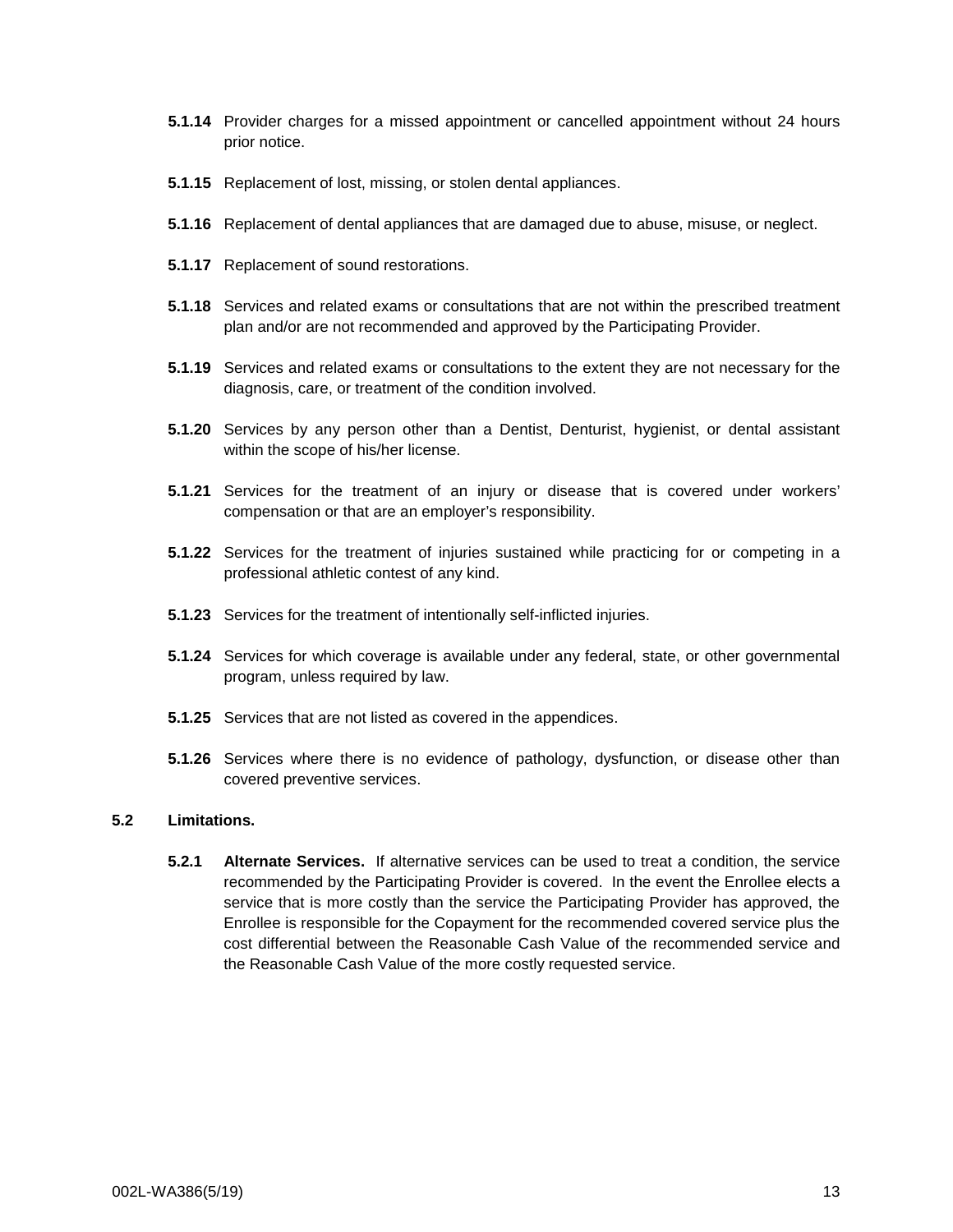**5.2.2 Congenital Malformations.** Services listed in Appendix A which are provided to correct congenital or developmental malformations which impair functions of the teeth and supporting structures will be covered for Dependent Children if dental necessity has been established. Dental necessity means that treatment is primarily for the purpose of controlling or eliminating infection, controlling or eliminating pain, or restoring function. Orthognathic surgery is covered as specified in Appendix A, if the Participating Provider determines orthognathic surgery is dentally necessary and authorizes the orthognathic surgery for treatment of an Enrollee who is under the age of 19 with congenital or developmental malformations.

## **5.2.3 Endodontic Retreatment.**

- a. When the initial root canal therapy was performed by the Participating Provider, the retreatment of the root canal therapy will be covered as part of the initial treatment for the first 24 months. After 24 months, the applicable Copayments will apply.
- b. When the initial root canal therapy was performed by a Non-Participating Provider, the retreatment of such root canal therapy by the Participating Provider will be subject to the applicable Copayments.
- **5.2.4 General Anesthesia.** General anesthesia is covered with the Copayments specified in Appendix A only if the following criteria are met:
	- a. It is performed in a dental office;
	- b. It is provided in conjunction with a Covered Service; and
	- c. The Participating Provider determines that it is necessary because the Enrollee is under age 7, developmentally disabled, or physically handicapped.
- **5.2.5 Hospital Setting.** The services provided by a Dentist in a hospital setting are covered if the following criteria are met:
	- a. A hospital or similar setting is medically necessary;
	- b. The services are authorized in writing by the Participating Provider;
	- c. The services provided are the same services that would be provided in a dental office; and
	- d. The applicable Copayments are paid.
- **5.2.6 Replacements.** The replacement of an existing denture, crown, inlay, onlay, or other prosthetic appliance is covered if the appliance is more than 5 years old and replacement is dentally necessary due to one of the following conditions:
	- a. A tooth within an existing denture or bridge is extracted;
	- b. The existing denture, crown, inlay, onlay, or other prosthetic appliance or restoration cannot be made serviceable; or
	- c. The existing denture was an immediate denture to replace one or more natural teeth extracted while covered under the Contract, and replacement by a permanent denture is necessary.
- **5.2.7 Restorations.** Crowns, casts, or other indirect fabricated restorations are covered only if dentally necessary and if recommended by the Participating Provider. Crowns, casts, or other indirect fabricated restorations are dentally necessary if provided for treatment for decay, traumatic injury, or substantial loss of tooth structure undermining one or more cusps and the tooth cannot be restored with a direct restorative material or the tooth is an abutment to a covered partial denture or fixed bridge.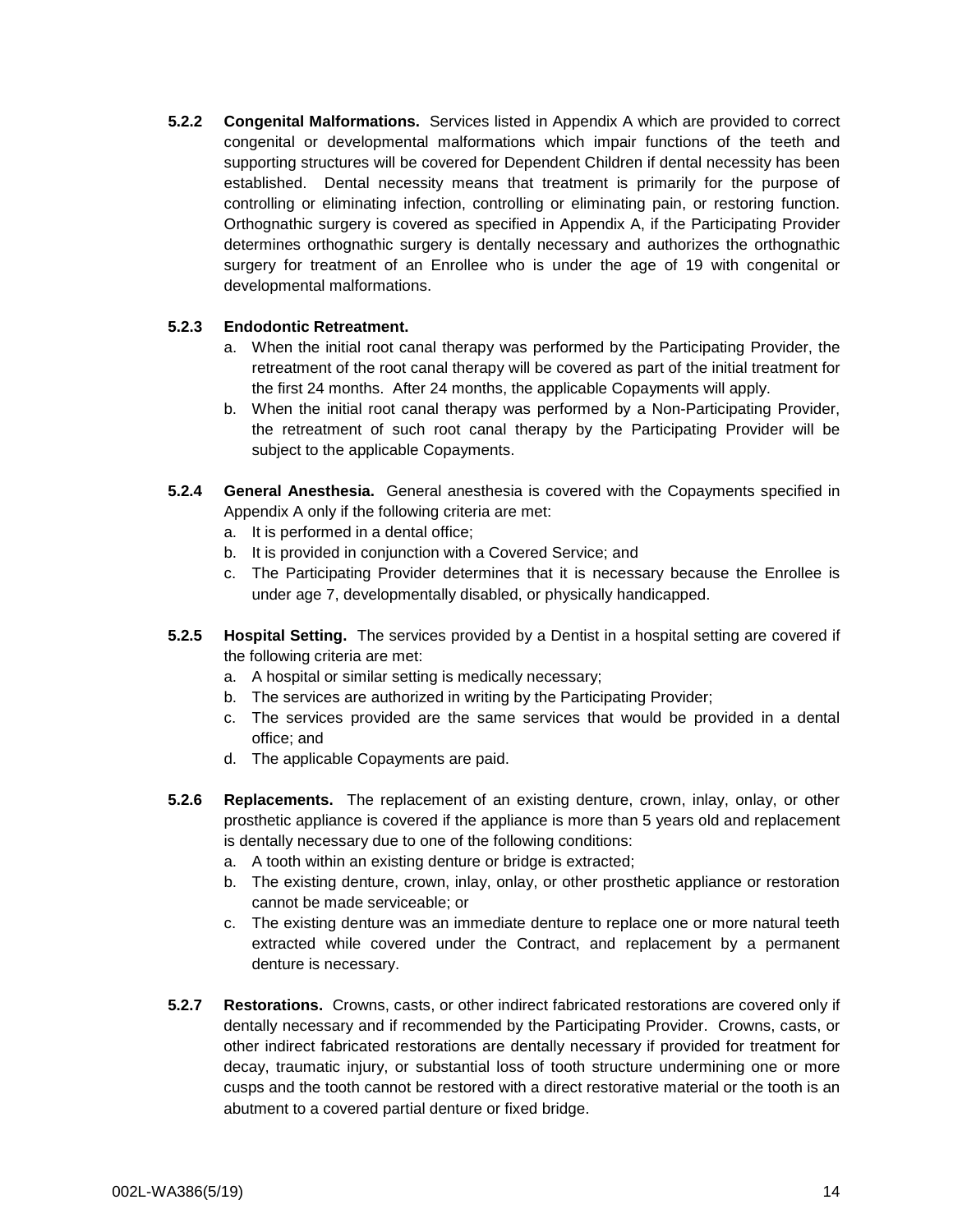## **Section 6 Termination Provisions**

**6.1 Termination of Coverage.** Coverage for Enrollees will terminate on the earliest of the following:

- **6.1.1** On the date the Contract is terminated.
- **6.1.2** On the last day of the month for which the Premium is paid, if the Premium is not received at the end of the grace period as specified in Section 3.
- **6.1.3** On the last day of the month during which eligibility ends or continuation rights expire.
- **6.1.4** On the last day of the month with 30 days' prior written notice to the Enrollee of good cause for termination. Good cause includes, but is not limited to, a documented inability to establish or maintain an appropriate provider-patient relationship with the Participating Provider, threats or abuse towards the Participating Provider, office staff, or other patients, or nonpayment of Copayments.
- **6.1.5** If coverage terminates for the active Member, it will terminate for the Dependents covered under the Member. If coverage terminates for retired Members, the Dependents of the retired Member may continue coverage until the Dependent is no longer eligible, unless coverage is otherwise terminated as provided in Section 6.
- **6.2 False Statements.** False statements or withholding information, with intent to affect eligibility or enrollment, affect the risks assumed by the Company, or mislead the Company into providing Covered Services it would not have otherwise provided, is a material breach of the Contract. Any ineligible person mistakenly enrolled will not be entitled to Covered Services. The Company is entitled to repayment for the Reasonable Cash Value of the Covered Services provided during the period of ineligibility from the ineligible person and any person responsible for making false statements.
- **6.3 Cessation of Benefits.** No person is entitled to Covered Services after termination of the Contract. Termination of the Contract ends all obligations of the Company to provide Covered Services, even if the Enrollee was receiving treatment while the Contract was in force or needs treatment for any existing condition, except as specified otherwise.
- **6.4 Continuation Rights.** The Policyholder agrees to administer continuation of coverage in accordance with state and federal laws and notify all Enrollees of their right to continuation of coverage. For more information regarding continuation rights, Enrollees should contact the Policyholder.
	- **6.4.1 Federal or State Mandated Continuation Coverage.** Coverage for Enrollees may continue during a leave of absence taken in accordance with any federally-mandated or state-mandated leave act or law.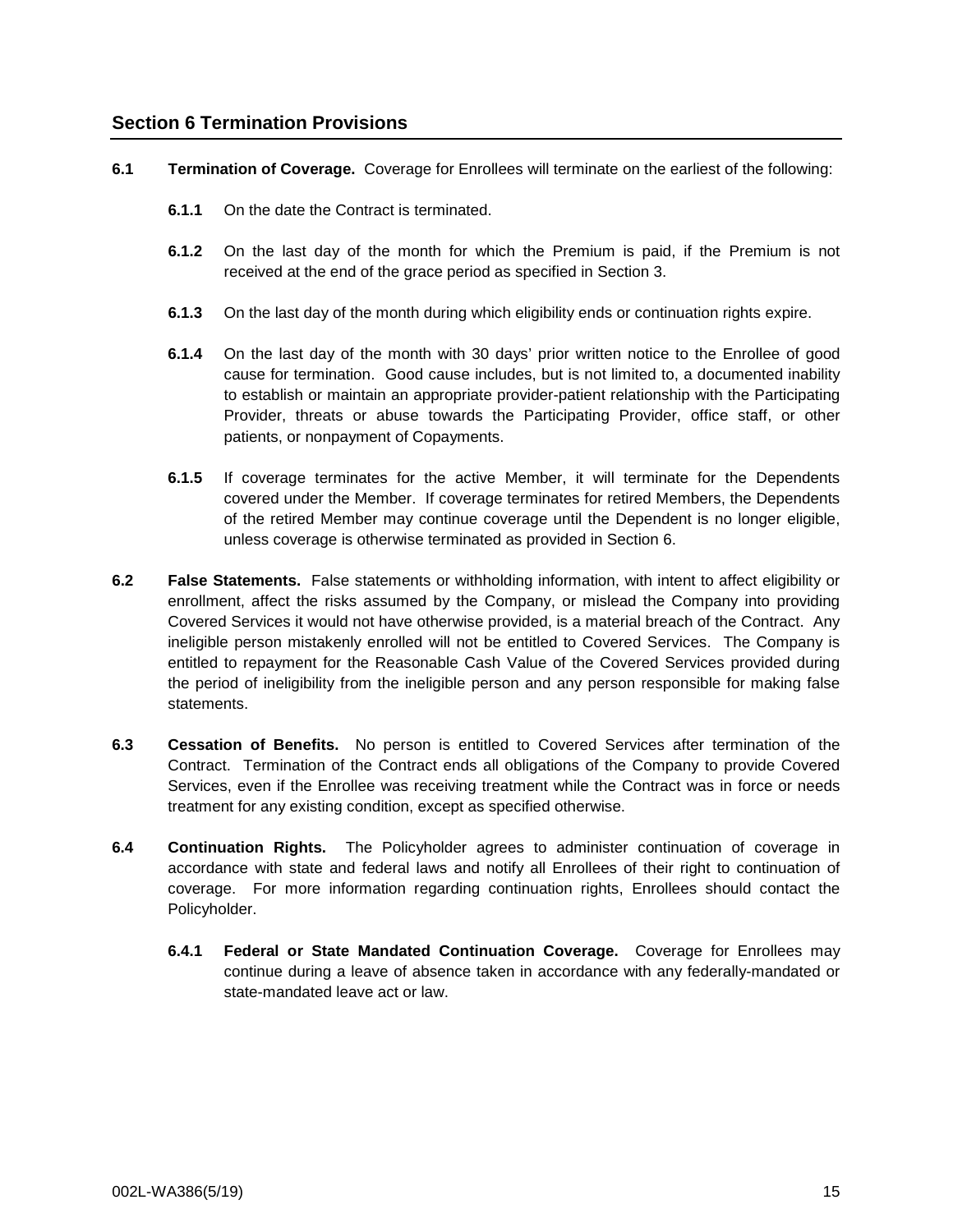- **6.4.2 COBRA.** Under the Consolidated Omnibus Budget Reconciliation Act of 1985 (COBRA), as amended, certain circumstances, called qualifying events, give Members and some Dependents the right to continue coverage beyond the time it would ordinarily end. Federal law governs COBRA continuation rights and obligations. The Policyholder is responsible for administering COBRA continuation coverage.
- **6.4.3 Labor Disputes.** If a Member's compensation is suspended or terminated as the result of a strike, lockout, or other labor dispute, coverage may continue for up to 6 months if the Member pays the Premium to the Policyholder as it becomes due, including the Policyholder's portion, if any. The Policyholder shall notify the Member in writing of the right to continue coverage. The Premium rates during a work stoppage are equal to the Premium rates in place before the work stoppage. The Company may change the Premium rates according to the provisions of the Contract. Coverage will terminate on the earliest of the following events:
	- a. The last day of the month for which the Premium is paid, if the Premium is unpaid at the end of the grace period;
	- b. The last day of the  $6<sup>th</sup>$  month following the date the work stoppage began;
	- c. The last day of the month after the Member begins full-time employment with another employer; or
	- d. The date of termination of the Contract.

If coverage is no longer available to the Member under the Contract, then the Member may purchase an individual dental plan from the Company at a premium rate consistent with premium rates filed with the Washington State Office of the Insurance Commissioner.

- **6.4.4 Leave of Absence.** Coverage may be continued during a temporary, employer approved leave of absence for up to 3 months.
- **6.4.5** If coverage ends because continuation rights expire, coverage may reinstate pursuant to applicable federal or state law, if the Enrollee satisfies the applicable eligibility and enrollment requirements.
- **6.5 Reinstatement.** The waiting period is waived for employees who are rehired no later than 90 days after employment terminates. The waiting period is waived for Members who become ineligible for coverage due to a reduction of work hours, if the employee becomes eligible again no later than 90 days after the date coverage was terminated. Coverage will begin on the first day of the month following the date of re-hire or re-eligibility for coverage.
- **6.6 Extension of Benefits**. Benefits for the following services that require multiple appointments may extend after coverage ends. Enrollees who are terminated for good cause or failure to pay the Premium are not eligible for an extension of benefits.
	- **6.6.1 Crowns or Bridges.** Adjustments for crowns or bridges will be covered for up to 6 months after placement, if the final impressions are taken prior to termination and the crown or bridge is placed no later than 60 days after termination.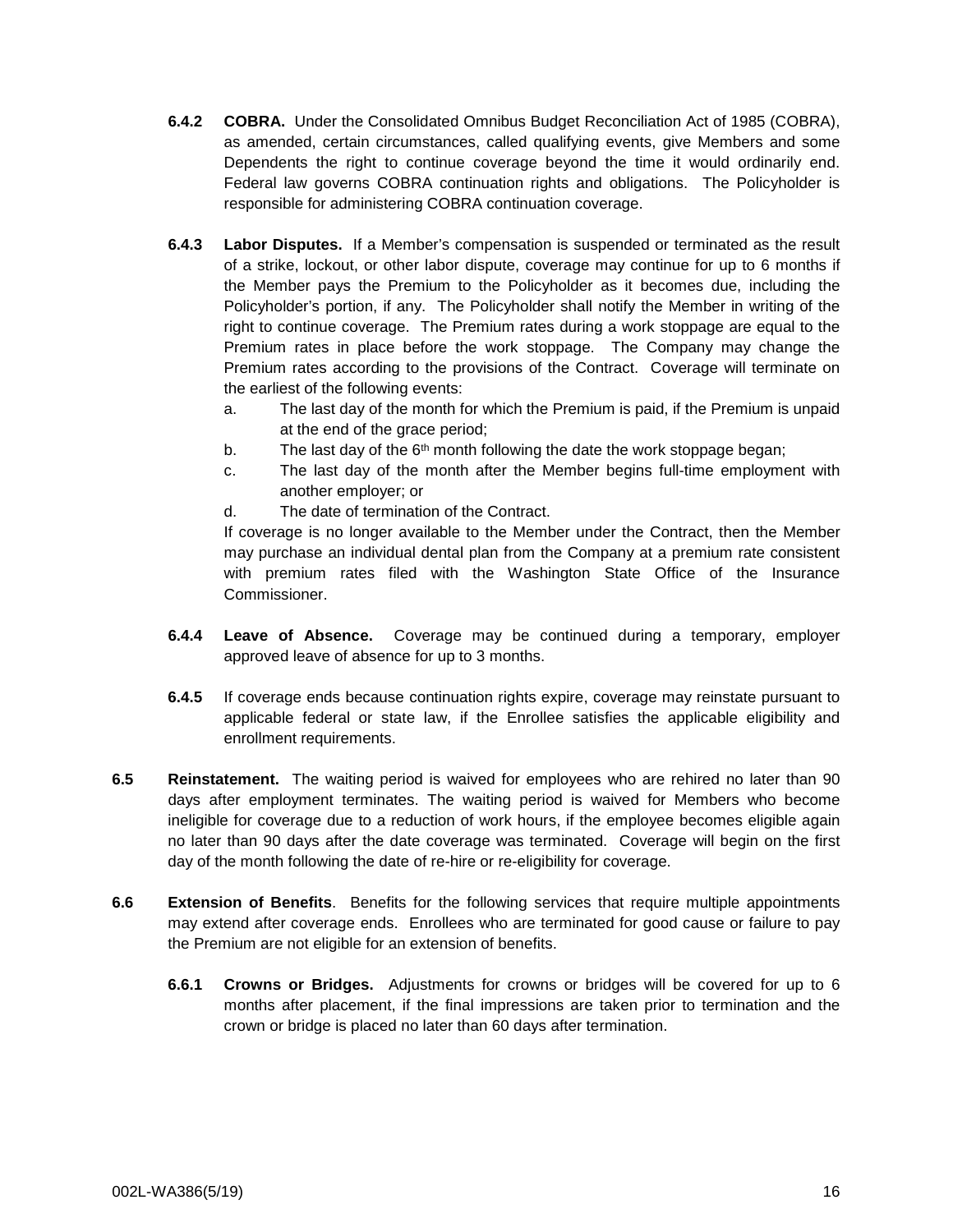- **6.6.2 Removable Prosthetic Devices.** Adjustments for removable prosthetic devices will be covered for up to 6 months after placement, if final impressions are taken prior to termination and the prosthesis is delivered no later than 60 days after termination. Laboratory relines are not covered after termination.
- **6.6.3 Immediate Dentures.** The delivery of immediate dentures will be covered, if final impressions are taken prior to termination and the immediate dentures are delivered no later than 60 days after termination. If coverage terminates prior to the extraction of teeth, the extractions will not be covered.
- **6.6.4 Root Canal Therapy.** The completion of root canal therapy will be covered if the root canal is started prior to termination and treatment is completed no later than 60 days after termination. Pulpal debridement is not a root canal start. If the root canal requires retreatment after 60 days from termination of coverage, retreatment will not be covered. Restorative work following root canal therapy is a separate procedure and not covered after termination.
- **6.6.5 Extractions.** Post-operative checks are covered for 60 days from the date of the extraction for extractions performed prior to termination. If teeth are extracted in preparation for a prosthetic device and coverage terminates prior to the final impressions, coverage for the prosthetic device will not be extended. Extractions are a separate procedure from prosthetic procedures.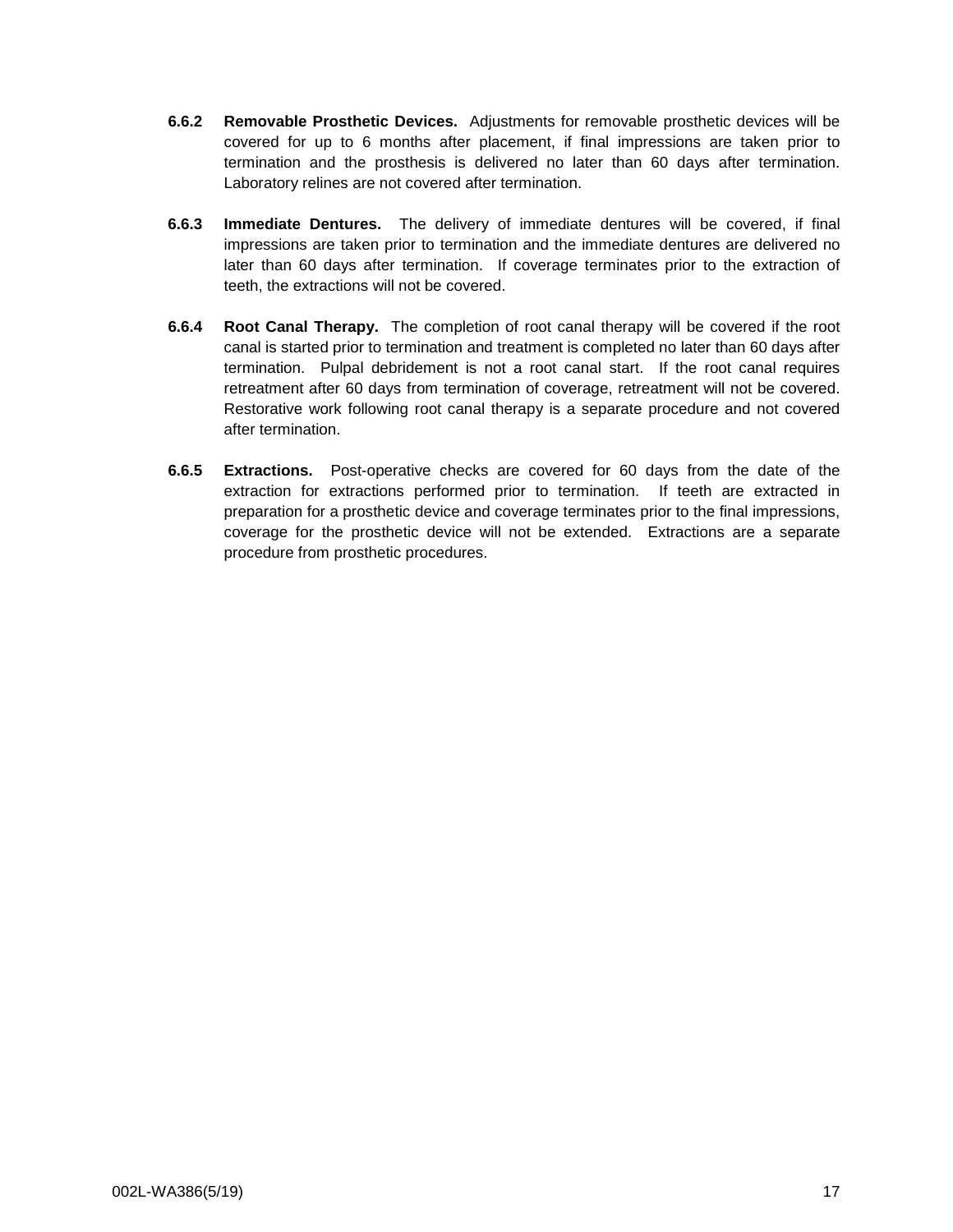# **Section 7 General Provisions**

- **7.1 Subrogation.** Covered Services for the diagnosis or treatment of an injury or disease, which is possibly caused by a third party, are provided solely to assist the Enrollee. By providing Covered Services, the Company and the Participating Provider are not acting as volunteers and are not waiving any right to reimbursement or subrogation.
	- **7.1.1** If the Company and Participating Provider provide Covered Services for the treatment of an injury or disease, which is possibly caused by a third party, it will:
		- a. Be subrogated to the rights of the Enrollee to recover the Reasonable Cash Value of the Covered Services provided; and
		- b. Have security interests in any damage recoveries to the extent of all payments made or the Reasonable Cash Value of the Covered Services provided, subject to the limitations specified below.
	- **7.1.2** As a condition of receiving Covered Services, the Enrollee shall:
		- a. Provide the Company and Participating Provider with the name and address of the parties liable, all facts known concerning the injury, and other information as reasonably requested;
		- b. Hold in trust any damage recoveries until the final determination or settlement is made and to execute a trust agreement guaranteeing the Company's and Participating Provider's subrogation rights; and
		- c. Take all necessary action to seek and obtain recovery to reimburse the Company and Participating Provider for the Reasonable Cash Value of the Covered Services.
	- **7.1.3** The Enrollee is entitled to be fully compensated for the loss. After the Enrollee has been fully compensated for the loss, the Company and Participating Provider are entitled to the remaining proceeds of any settlement or judgment that results in a recovery from the third party or third party's insurer(s) up to the Reasonable Cash Value of the Covered Services provided.
	- **7.1.4** Services payable under any motor vehicle medical, motor vehicle no-fault, underinsured or uninsured motorist, personal injury protection, homeowner's, commercial premises coverage, workers' compensation, or other similar contract or insurance are not covered.

## **7.2 Complaints, Grievances, and Appeals.**

## **7.2.1 Complaints.**

- a. Enrollees are encouraged to discuss matters regarding service, care, or treatment with the Participating Provider and Participating Provider's staff. Most matters can be resolved with the Participating Provider and Participating Provider's staff.
- b. If the Enrollee requests a specific service, the Participating Provider will use his/her judgment to determine if the service is dentally necessary. The Participating Provider will recommend the most appropriate course of treatment.
- c. Enrollees may also contact the Member Services Department with questions or complaints at:

Willamette Dental of Washington, Inc. Attn: Member Services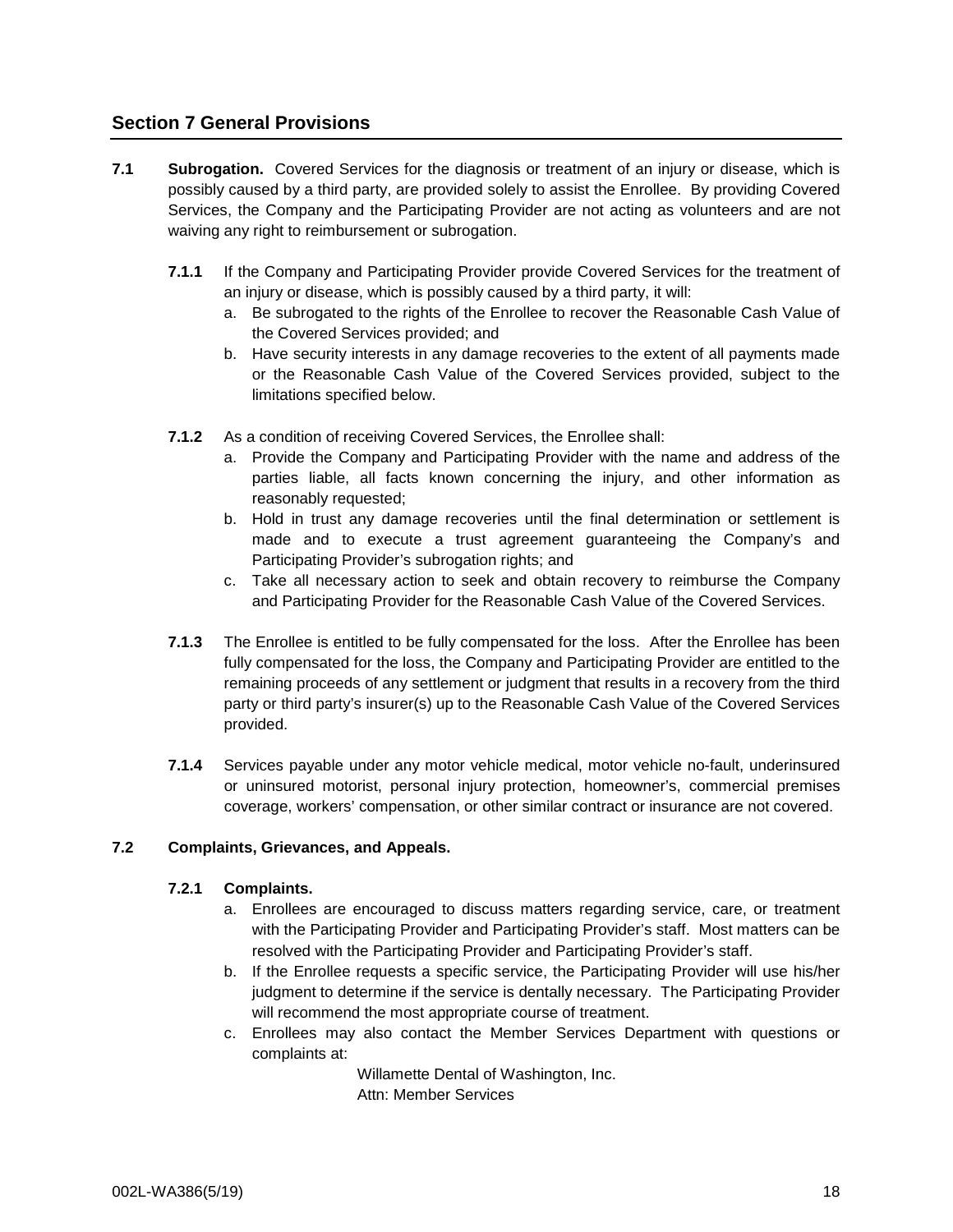6950 NE Campus Way Hillsboro, OR 97124-5611 1.855.4DENTAL (1-855-433-6825)

d. If the Enrollee is unsatisfied after discussion with the Participating Provider, Participating Provider's staff, or Member Services Department, grievance and appeal procedures are available.

## **7.2.2 Grievances.**

- a. A grievance is a written complaint expressing dissatisfaction with a service provided by the Company or other matters related to the Contract. The Enrollee should outline his/her concerns and specific request in writing. The Enrollee may submit comments, documents, and other relevant information. Grievances must be submitted to the Member Services Department no later than 180 days after the event occurred.
- b. The Company will review the grievance and all information submitted. The Company will provide a written reply no later than 30 days after receipt. If additional time is needed, the Company will provide written notification of the reason for the delay and the extension of time allowed, per applicable state and federal laws. If the grievance involves:
	- 1. A preauthorization, the Company will provide a written reply no later than 15 days after the receipt of a written grievance.
	- 2. Services deemed Experimental or Investigational, the Company will provide a written reply no later than 20 working days after the receipt of a written grievance.
	- 3. Services not yet provided for an alleged Dental Emergency, the Company will provide a reply no later than 72 hours of the receipt of a written grievance.
- c. If the grievance is denied, the written reply will include information about the basis for the decision, how to appeal, and other disclosures as required under state and federal laws.

# **7.2.3 Appeals.**

- a. An appeal is a request for review of a denial, reduction, or termination of, or a failure to provide or make payment, in whole or in part, for a Covered Service. An appeal must be submitted in writing to the Member Services Department no later than 180 days after the date of the denial, reduction, or termination of, or a failure to provide or make payment, in whole or in part, for a Covered Service. The Enrollee should indicate the reason for the appeal and may include written comments, documents, records, or any relevant information.
- b. The Company will review the appeal and all information submitted. The Company will provide a written reply no later than 60 days after the receipt of a written request for an appeal. If the appeal involves:
	- 1. A preauthorization, the Company will provide a written reply no later than 30 days after the receipt of a written request for an appeal.
	- 2. Services deemed Experimental or Investigational, the Company will provide a written reply no later than 20 working days after the receipt of a written request for an appeal.
	- 3. Services not yet provided for an alleged Dental Emergency, the Company will provide a reply no later than 72 hours of the receipt of a written request for an appeal.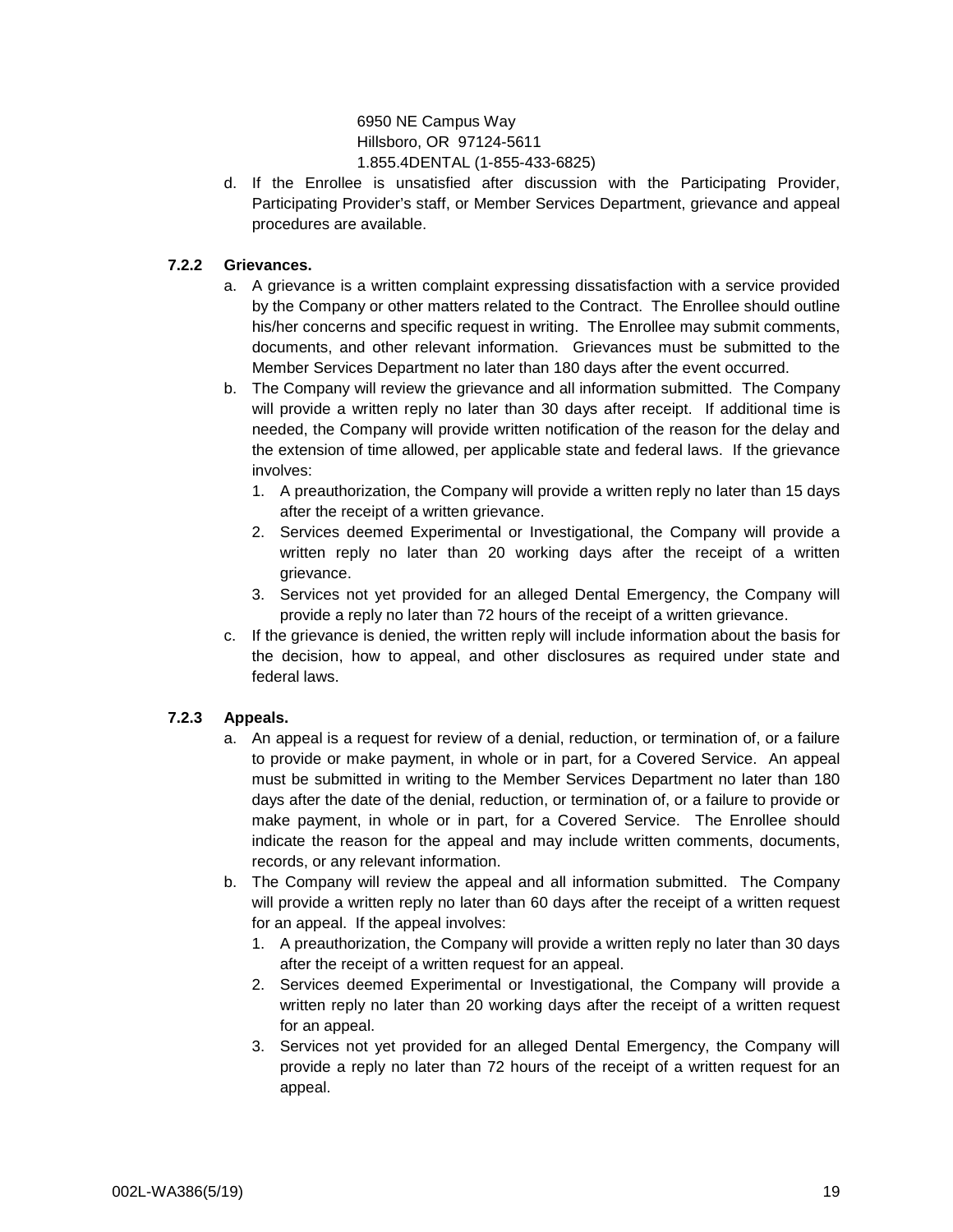- c. If the appeal is denied, the written reply will include the basis for the decision and other disclosures as required under state and federal laws.
- **7.2.4 Authorized Representative.** Enrollees may authorize another person to represent the Enrollee and to whom the Company can communicate regarding a specific grievance or appeal. The authorization must be in writing and signed by the Enrollee. The appeal process for an appeal submitted by a representative of the Enrollee will not commence until this authorization is received. If the written authorization is not received by the Company, the grievance or appeal will be closed.
- **7.3 Rights Not Transferable.** The benefits of the Contract are not transferable.
- **7.4 Modification of Contract.** Modification of the Contract becomes binding when it is in writing and signed by an officer of the Company.
- **7.5 Force Majeure.** If the provision of benefits available under the Contract is delayed or rendered impractical due to circumstances not within the Company's reasonable control, including but not limited to, major disaster, labor dispute, complete or partial destruction of facilities, disability of a material number of the Participating Providers, or similar causes, the Company and its affiliates shall not have any liability or obligation on account of such delay or failure to provide benefits, except to refund the amount of the unearned advanced Premium held by the Company on the date such event occurs. The Company is required to make a good-faith effort to provide benefits, taking into account the impact of the event.
- **7.6 State Law and Forum.** The Contract is entered into and delivered in the State of Washington. Washington law will govern the interpretation of provisions of the Contract unless federal law supersedes.
- **7.7 Waiver and Severability.** If the Company does not enforce a provision of the Contract, it will not constitute a waiver of that or any other provision at any time in the future. If any provision of the Contract is declared unenforceable by a court having jurisdiction, the provision is ineffective only to the extent declared unenforceable. The remainder of the provision and all other provisions of the Contract shall continue in full force and effect.
- **7.8 Notices.** Notices required by the Contract must be in writing and sent by first-class United States Mail, overnight delivery service, personal delivery, or electronic mail. Notices are deemed given when deposited in the United States mail, delivered in person, or sent via email. Notices will be addressed to the Policyholder at his/her last address appearing in the records of the Company, or addressed to the Company at: 6950 NE Campus Way, Hillsboro, OR 97124-5611.
- **7.9 Clerical Error.** Clerical errors will not invalidate coverage or extend coverage. Upon discovery of an error, the Premium, Copayments, or fees will be adjusted. The Company may revise any contractual document issued in error.
- **7.10 Statements.** In the absence of fraud, statements made by the Policyholder, Participating Employer Group, or an insured person are representations which the Company may rely upon. Statements made for the purpose of acquiring coverage will not void the coverage or reduce benefits, unless contained in a written instrument signed by the Policyholder, Participating Employer Group, or the insured person.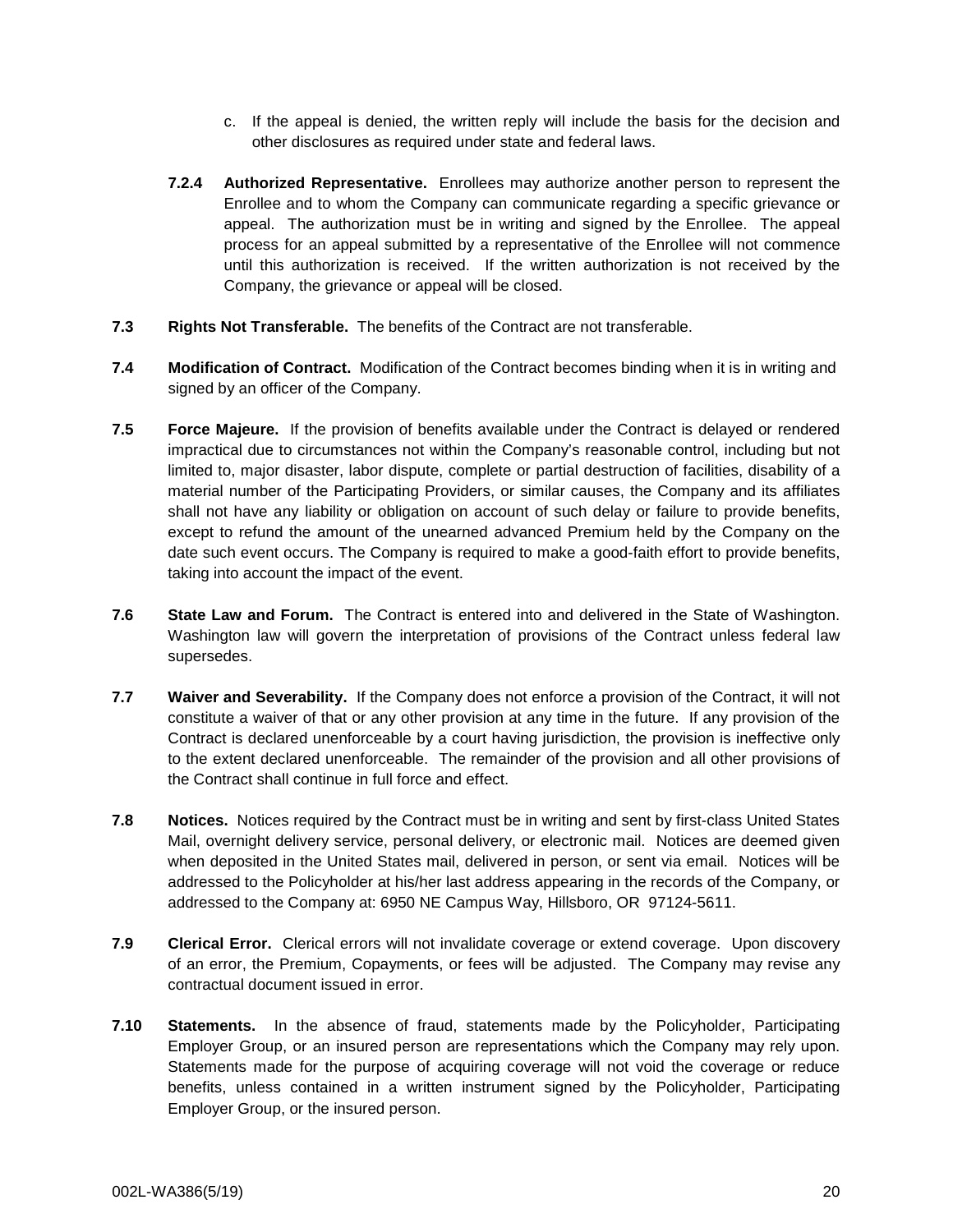## **Plan 1**

## **Office Visit Copayments**

# **Code** Procedure **Enrollee Pays**

|                   | 1. Diagnostic and Preventive Services                                                          |     |
|-------------------|------------------------------------------------------------------------------------------------|-----|
|                   | D0120 Periodic oral evaluation - established patient                                           | \$0 |
|                   | D0140 Limited oral evaluation - problem focused                                                | \$0 |
|                   | D0145 Oral evaluation for patient under 3 years of age and counseling with primary caregiver   | \$0 |
|                   | D0150 Comprehensive oral evaluation - new or established patient                               | \$0 |
|                   | D0160 Detailed & extensive oral evaluation - problem focused, by report                        | \$0 |
|                   | D0170 Re-evaluation - limited, problem focused (established patient; not post-operative visit) | \$0 |
| D0180             | Comprehensive periodontal evaluation - new or established patient                              | \$0 |
| D0210             | Intraoral - complete series of radiographic images                                             | \$0 |
| D0220             | Intraoral - periapical-first radiographic image                                                | \$0 |
| D0230             | Intraoral - periapical each additional radiographic image                                      | \$0 |
| D0240             | Intraoral - occlusal radiographic image                                                        | \$0 |
| D0250             | Extra-oral - 2D projection radiographic image                                                  | \$0 |
|                   | D0270 Bitewing - single radiographic image                                                     | \$0 |
|                   | D0272 Bitewings - two radiographic images                                                      | \$0 |
|                   | D0273 Bitewings - three radiographic images                                                    | \$0 |
|                   | D0274 Bitewings - four radiographic images                                                     | \$0 |
|                   | D0277 Vertical bitewings - 7 to 8 radiographic images                                          | \$0 |
|                   | D0330 Panoramic radiographic image                                                             | \$0 |
|                   | D0340 Cephalometric radiographic image                                                         | \$0 |
|                   | D0350 2D oral/facial photographic image obtained intraorally or extraorally                    | \$0 |
| D0425             | Caries susceptibility tests                                                                    | \$0 |
|                   | D0460 Pulp vitality tests                                                                      | \$0 |
|                   | D0470 Diagnostic casts                                                                         | \$0 |
|                   | D1110 Prophylaxis - adult                                                                      | \$0 |
|                   | D1120 Prophylaxis - child                                                                      | \$0 |
| D1206             | Topical application of fluoride varnish                                                        | \$0 |
| D1208             | Topical application of fluoride - excluding varnish                                            | \$0 |
| D1310             | Nutritional counseling for control of dental disease                                           | \$0 |
| D1320             | Tobacco counseling for the control and prevention of oral disease                              | \$0 |
|                   | D1330 Oral hygiene instructions                                                                | \$0 |
| D <sub>1351</sub> | Sealant - per tooth                                                                            | \$0 |
|                   | D1510 Space maintainer - fixed - unilateral                                                    | \$0 |
|                   | D1515 Space maintainer - fixed - bilateral                                                     | \$0 |
| D <sub>1520</sub> | Space maintainer - removable - unilateral                                                      | \$0 |
| D <sub>1525</sub> | Space maintainer - removable - bilateral                                                       | \$0 |
|                   | D1550 Re-cement or re-bond space maintainer                                                    | \$0 |
| D1555             | Removal of fixed space maintainer                                                              | \$0 |
|                   | 2. Restorative Services                                                                        |     |
|                   | D2140 Amalgam - 1 surface, primary or permanent                                                | \$0 |
|                   | D2150 Amalgam - 2 surfaces, primary or permanent                                               | \$0 |
|                   | D2160 Amalgam - 3 surfaces, primary or permanent                                               | \$0 |
|                   | D2161 Amalgam - 4 or more surfaces, primary or permanent                                       | \$0 |

## Current Dental Terminology (CDT) © 2017 American Dental Association.

## All rights reserved.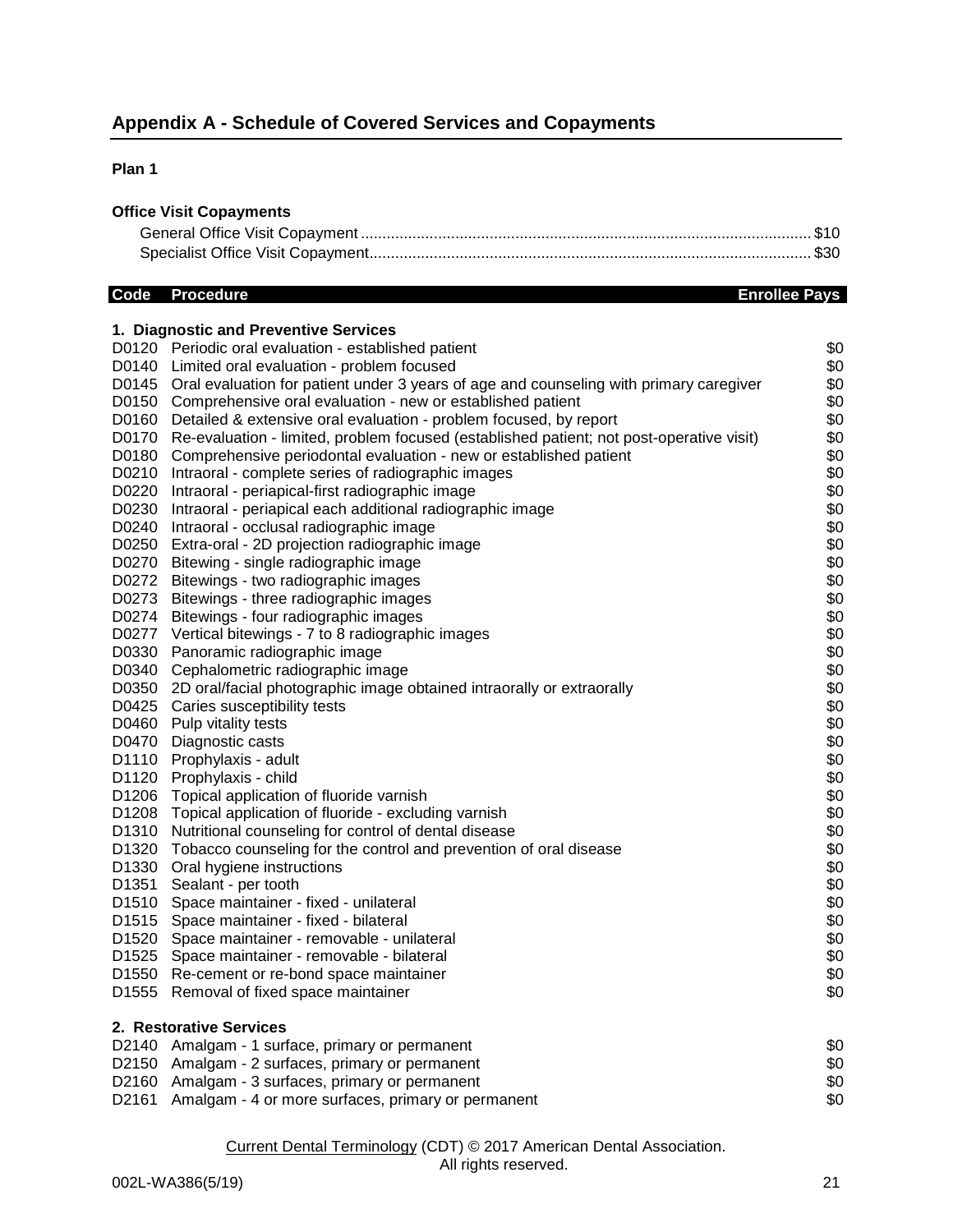|                   | D2330 Resin - based composite - 1 surface, anterior<br>Resin - based composite - 2 surfaces, anterior | \$0<br>\$0 |
|-------------------|-------------------------------------------------------------------------------------------------------|------------|
| D2331<br>D2332    | Resin - based composite - 3 surfaces, anterior                                                        | \$0        |
| D2335             | Resin - based composite - 4 or more surfaces involving incisal angle (anterior)                       | \$0        |
| D2390             | Resin - based composite crown, anterior                                                               | \$0        |
| D2391             | Resin - based composite - 1 surface, posterior                                                        | \$0        |
|                   | D2392 Resin - based composite - 2 surfaces, posterior                                                 | \$0        |
|                   | D2393 Resin - based composite - 3 surfaces, posterior                                                 | \$0        |
|                   | D2394 Resin - based composite - 4 or more surfaces, posterior                                         | \$0        |
| D2510             | Inlay - metallic - 1 surface                                                                          | \$0        |
|                   | D2520 Inlay - metallic - 2 surfaces                                                                   | \$0        |
|                   | D2530 Inlay - metallic - 3 or more surfaces                                                           | \$0        |
|                   | D2542 Onlay - metallic - 2 surfaces                                                                   | \$0        |
|                   | D2543 Onlay - metallic - 3 surfaces                                                                   | \$0        |
|                   | D2544 Onlay - metallic - 4 or more surfaces                                                           | \$0        |
|                   | D2610 Inlay - porcelain/ceramic - 1 surface                                                           | \$0        |
|                   | D2620 Inlay - porcelain/ceramic - 2 surfaces                                                          | \$0        |
|                   | D2630 Inlay - porcelain/ceramic - 3 or more surfaces                                                  | \$0        |
|                   | D2642 Onlay - porcelain/ceramic - 2 surfaces                                                          | \$0        |
|                   | D2643 Onlay - porcelain/ceramic - 3 surfaces                                                          | \$0        |
|                   | D2644 Onlay - porcelain/ceramic - 4 or more surfaces                                                  | \$0        |
| 3. Crowns         | D2710 Crown - resin based composite (indirect)                                                        | \$0        |
|                   | D2740 Crown - porcelain/ceramic                                                                       | \$0        |
|                   | D2750 Crown - porcelain fused to high noble metal                                                     | \$0        |
|                   | D2782 Crown - 3/4 cast noble metal                                                                    | \$0        |
|                   | D2792 Crown - full cast noble metal                                                                   | \$0        |
|                   | D2910 Re-cement or re-bond inlay, onlay, veneer or partial coverage restoration                       | \$0        |
|                   | D2920 Re-cement or re-bond crown                                                                      | \$0        |
|                   | D2930 Prefabricated stainless steel crown - primary tooth                                             | \$0        |
| D2931             | Prefabricated stainless steel crown - permanent tooth                                                 | \$0        |
|                   | D2932 Prefabricated resin crown                                                                       | \$0        |
|                   | D2933 Prefabricated stainless steel crown with resin window                                           | \$0        |
| D2940             | Protective restoration                                                                                | \$0        |
|                   | D2950 Core buildup, including any pins when required                                                  | \$0        |
| D <sub>2951</sub> | Pin retention - per tooth, in addition to restoration                                                 | \$0        |
| D2954             | Prefabricated post and core in addition to crown                                                      | \$0        |
| D2955             | Post removal                                                                                          | \$0        |
| D2957             | Each additional prefabricated post - same tooth                                                       | \$0        |
| D2970             | Temporary crown (fractured tooth)                                                                     | \$0        |
| D2975             | Coping                                                                                                | \$0        |
| D2980             | Crown repair necessitated by restorative material failure                                             | \$0        |
| D3110             | 4. Endodontics<br>Pulp cap - direct (excluding final restoration)                                     | \$0        |
| D3120             | Pulp cap - indirect (excluding final restoration)                                                     | \$0        |
| D3220             | Therapeutic pulpotomy (excluding final restoration) - removal of pulp coronal to the                  |            |
|                   | dentinocemental junction and application of medicament                                                | \$0        |
| D3221             | Pulpal debridement, primary and permanent teeth                                                       | \$0        |
| D3230             | Pulpal therapy (resorbable filling) - anterior, primary tooth (excluding final restoration)           | \$0        |
| D3240             | Pulpal therapy (resorbable filling) - posterior, primary tooth (excluding final restoration)          | \$0        |
| D3310             | Endodontic therapy, anterior tooth (excluding final restoration)                                      | \$0        |
| D3320             | Endodontic therapy, premolar tooth (excluding final restoration)                                      | \$0        |
| D3330             | Endodontic therapy, molar (excluding final restoration)                                               | \$0        |
| D3331             | Treatment of root canal obstruction; non-surgical access                                              | \$0        |
|                   |                                                                                                       |            |

## All rights reserved.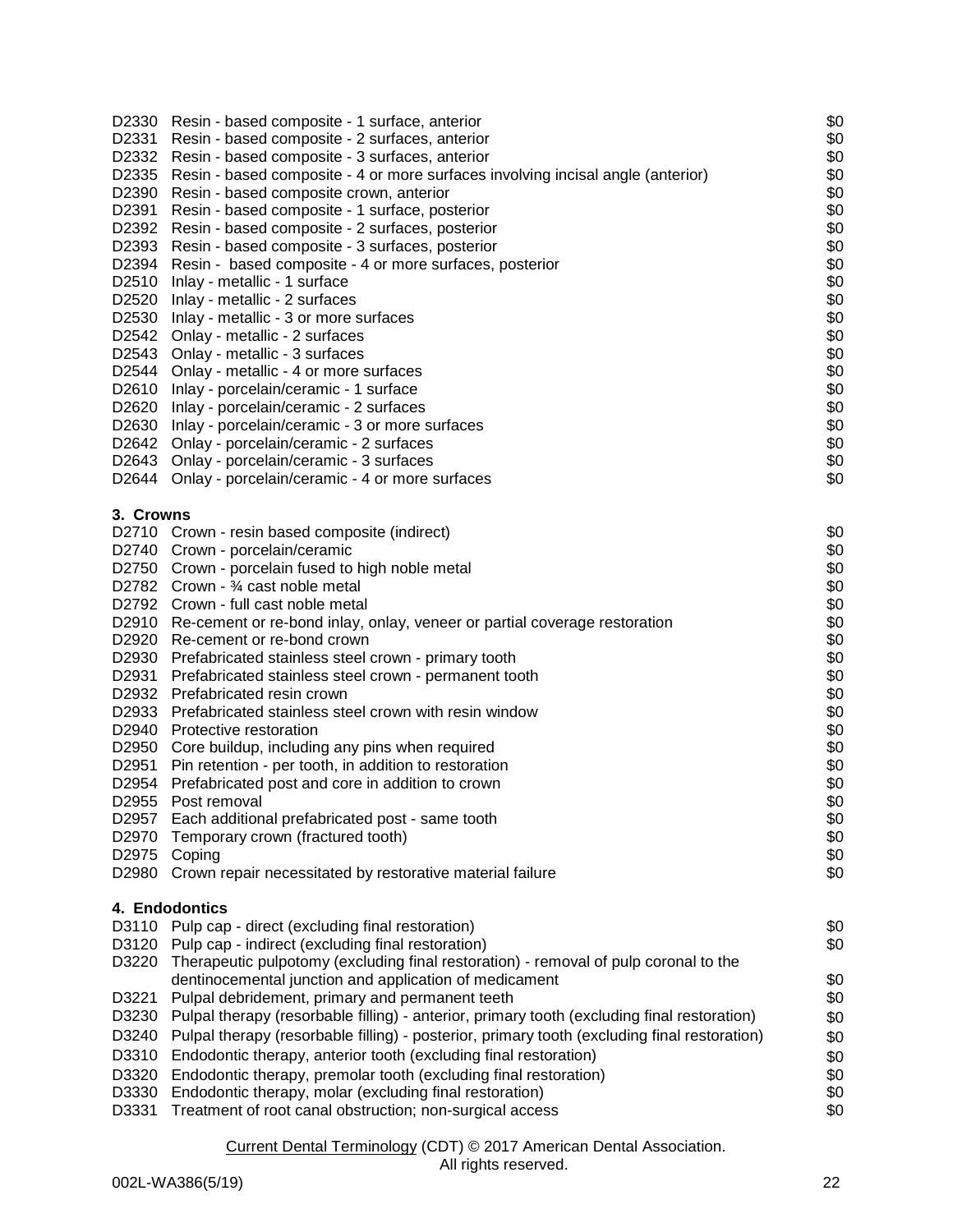| D3332          | Incomplete endodontic therapy; inoperable, unrestorable or fractured tooth                                                                                           | \$0        |
|----------------|----------------------------------------------------------------------------------------------------------------------------------------------------------------------|------------|
| D3333          | Internal repair of perforation defects                                                                                                                               | \$0        |
| D3346          | Retreatment of previous root canal therapy - anterior                                                                                                                | \$0        |
| D3347          | Retreatment of previous root canal therapy - premolar                                                                                                                | \$0        |
| D3348          | Retreatment of previous root canal therapy - molar                                                                                                                   | \$0        |
| D3351          | Apexification/recalcification - initial visit (apical closure/calcific repair of perforations, root                                                                  |            |
|                | resorption, etc.)                                                                                                                                                    | \$0        |
| D3352          | Apexification/recalcification - interim medication replacement                                                                                                       | \$0        |
| D3353          | Apexification/recalcification - final visit (includes completed root canal therapy - apical<br>closure/calcific repair of perforations, root resorption, etc.)       | \$0        |
| D3410          | Apicoectomy - anterior                                                                                                                                               | \$0        |
| D3421          | Apicoectomy - premolar (first root)                                                                                                                                  | \$0        |
| D3425          | Apicoectomy - molar (first root)                                                                                                                                     | \$0        |
| D3426          | Apicoectomy - (each additional root)                                                                                                                                 | \$0        |
|                | D3430 Retrograde filling - per root                                                                                                                                  | \$0        |
|                | D3450 Root amputation - per root                                                                                                                                     | \$0        |
| D3920          | Hemisection (including any root removal), not including root canal therapy                                                                                           | \$0        |
| D3950          | Canal preparation and fitting of a preformed dowel or post                                                                                                           | \$0        |
|                |                                                                                                                                                                      |            |
|                | 5. Periodontics                                                                                                                                                      |            |
| D4210          | Gingivectomy or gingivoplasty - 4 or more contiguous teeth or tooth bounded spaces per                                                                               |            |
|                | quadrant                                                                                                                                                             | \$0        |
| D4211          | Gingivectomy or gingivoplasty - 1 to 3 contiguous teeth or tooth bounded spaces per                                                                                  |            |
|                | quadrant                                                                                                                                                             | \$0        |
| D4240          | Gingival flap procedures, including root planing - 4 or more contiguous teeth or tooth                                                                               |            |
| D4241          | bounded spaces per quadrant<br>Gingival flap procedure, including root planing - 1 to 3 contiguous teeth or tooth bounded                                            | \$0        |
|                | spaces per quadrant                                                                                                                                                  | \$0        |
|                | D4249 Clinical crown lengthening - hard tissue                                                                                                                       | \$0        |
| D4260          | Osseous surgery (including elevation of a full thickness flap and closure) - 4 or more                                                                               |            |
|                | contiguous teeth or tooth bounded spaces per quadrant                                                                                                                | \$0        |
| D4261          | Osseous surgery (including elevation of a full thickness flap and closure) - 1 to 3                                                                                  |            |
|                | contiguous teeth or tooth bounded spaces per quadrant                                                                                                                | \$0        |
| D4263          | Bone replacement graft - retained natural tooth - first site in quadrant                                                                                             | \$0        |
| D4264          | Bone replacement graft - retained natural tooth - each additional site in quadrant                                                                                   | \$0        |
| D4270          | Pedicle soft tissue graft procedure                                                                                                                                  | \$0        |
| D4273          | Autogenous connective tissue graft procedure (including donor and recipient surgical                                                                                 |            |
|                | sites) first tooth or edentulous tooth position in graft                                                                                                             | \$0        |
|                | D4274 Mesial/distal wedge procedure, single tooth (when not performed in conjunction with                                                                            |            |
|                | surgical procedures in the same anatomical area)                                                                                                                     | \$0        |
| D4277          | Free soft tissue graft procedure (including recipient and donor surgical sites), first tooth or                                                                      |            |
|                | edentulous tooth position in graft                                                                                                                                   | \$0        |
|                | D4278 Free soft tissue graft procedure (including recipient and donor surgical sites), each                                                                          |            |
|                | additional contiguous tooth or edentulous tooth position in same graft site                                                                                          | \$0        |
| D4283          | Autogenous connective tissue graft procedure (including donor and recipient surgical                                                                                 |            |
|                | sites) – each additional contiguous tooth or edentulous tooth position in the same graft site                                                                        | \$0        |
| D4341<br>D4342 | Periodontic scaling and root planing - 4 or more teeth per quadrant                                                                                                  | \$0<br>\$0 |
|                | Periodontic scaling and root planing - 1 to 3 teeth per quadrant                                                                                                     |            |
| D4355<br>D4381 | Full mouth debridement to enable comprehensive evaluation and diagnosis<br>Localized delivery of antimicrobial agents via a controlled release vehicle into diseased | \$0        |
|                | crevicular tissue, per tooth                                                                                                                                         | \$0        |
|                | D4910 Periodontic maintenance                                                                                                                                        | \$0        |
|                |                                                                                                                                                                      |            |
|                | 6. Prosthodontics - Removable                                                                                                                                        |            |
|                | D5110 Complete denture - maxillary                                                                                                                                   | \$0        |
|                | D5120 Complete denture - mandibular                                                                                                                                  | \$0        |
|                |                                                                                                                                                                      |            |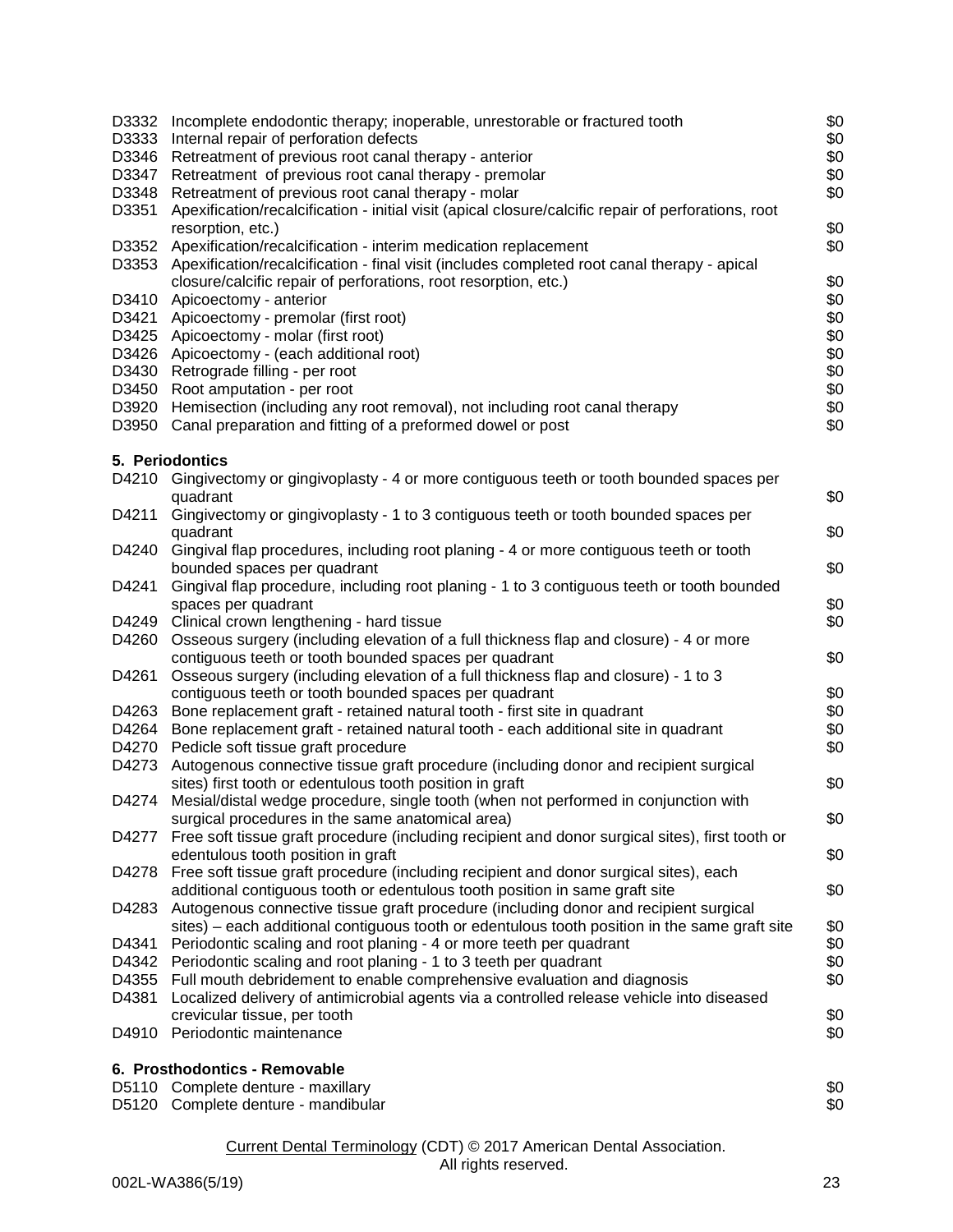| D5130<br>D5140<br>D5211 | Immediate denture - maxillary<br>Immediate denture - mandibular<br>Maxillary partial denture - resin base (including any conventional clasps, rests and teeth) | \$0<br>\$0<br>\$0 |
|-------------------------|----------------------------------------------------------------------------------------------------------------------------------------------------------------|-------------------|
| D5212                   | Mandibular partial denture - resin base (including any conventional clasps, rests and<br>teeth)                                                                | \$0               |
| D5213                   | Maxillary partial denture - cast metal framework with resin denture bases (including any<br>conventional clasps, rests and teeth)                              | \$0               |
| D5214                   | Mandibular partial denture - cast metal framework with resin denture bases (including any<br>conventional clasps, rests and teeth)                             | \$0               |
| D5281                   | Removable unilateral partial denture - one piece cast metal (including clasps and teeth)                                                                       | \$0               |
| D5410                   | Adjust complete denture - maxillary                                                                                                                            | \$0               |
| D5411                   | Adjust complete denture - mandibular                                                                                                                           | \$0               |
| D5421                   | Adjust partial denture - maxillary                                                                                                                             | \$0               |
| D5422                   | Adjust partial denture - mandibular                                                                                                                            | \$0               |
| D5511                   | Repair broken complete denture base, mandibular                                                                                                                | \$0               |
| D5512                   | Repair broken complete denture base, maxillary                                                                                                                 | \$0               |
| D5520                   | Replace missing or broken teeth - complete denture (each tooth)                                                                                                | \$0               |
| D5611                   | Repair resin partial denture base, mandibular                                                                                                                  | \$0               |
| D5612                   | Repair resin partial denture base, maxillary                                                                                                                   | \$0               |
| D5621                   | Repair cast partial framework, mandibular                                                                                                                      | \$0               |
| D5622                   | Repair cast partial framework, maxillary                                                                                                                       | \$0               |
| D5630                   | Repair or replace broken clasp – per tooth                                                                                                                     | \$0               |
| D5640                   | Replace broken teeth - per tooth                                                                                                                               | \$0               |
| D5650                   | Add tooth to existing partial denture                                                                                                                          | \$0               |
| D5660                   | Add clasp to existing partial denture $-$ per tooth                                                                                                            | \$0               |
| D5670                   | Replace all teeth and acrylic on cast metal framework (maxillary)                                                                                              | \$0               |
| D5671                   | Replace all teeth and acrylic on cast metal framework (mandibular)                                                                                             | \$0               |
| D5710                   | Rebase complete maxillary denture                                                                                                                              | \$0               |
| D5711                   | Rebase complete mandibular denture                                                                                                                             | \$0               |
| D5720                   | Rebase maxillary partial denture                                                                                                                               | \$0               |
| D5721                   | Rebase mandibular partial denture                                                                                                                              | \$0               |
| D5730                   | Reline complete maxillary denture (chairside)                                                                                                                  | \$0               |
| D5731                   | Reline complete mandibular denture (chairside)                                                                                                                 | \$0               |
| D5740                   | Reline maxillary partial denture (chairside)                                                                                                                   | \$0               |
| D5741                   | Reline mandibular partial denture (chairside)                                                                                                                  | \$0               |
| D5750                   | Reline complete maxillary denture (laboratory)                                                                                                                 | \$0               |
| D5751                   | Reline complete mandibular denture (laboratory)                                                                                                                | \$0               |
| D5760                   | Reline maxillary partial denture (laboratory)                                                                                                                  | \$0               |
| D5761                   | Reline mandibular partial denture (laboratory)                                                                                                                 | \$0               |
| D5810                   | Interim complete denture (maxillary)                                                                                                                           | \$0               |
| D5811                   | Interim complete denture (mandibular)                                                                                                                          | \$0               |
| D5820                   | Interim partial denture (maxillary)                                                                                                                            | \$0               |
| D5821                   | Interim partial denture (mandibular)                                                                                                                           | \$0               |
| D5850<br>D5851          | Tissue conditioning, maxillary<br>Tissue conditioning, mandibular                                                                                              | \$0<br>\$0        |
| D5863                   |                                                                                                                                                                | \$0               |
| D5864                   | Overdenture - complete maxillary<br>Overdenture - partial maxillary                                                                                            | \$0               |
| D5865                   | Overdenture - complete mandibular                                                                                                                              | \$0               |
| D5866                   | Overdenture - partial mandibular                                                                                                                               | \$0               |
| D5986                   | Fluoride gel carrier                                                                                                                                           | \$0               |
|                         | 7. Prosthodontics - Fixed                                                                                                                                      |                   |
|                         | D6210 Pontic - cast high noble metal                                                                                                                           | \$0               |
|                         | D6240 Pontic - porcelain fused to high noble metal                                                                                                             | \$0               |
| D6241                   | Pontic - porcelain fused to predominantly base metal                                                                                                           | \$0               |
| D6545                   | Retainer - cast metal for resin bonded fixed prosthesis                                                                                                        | \$0               |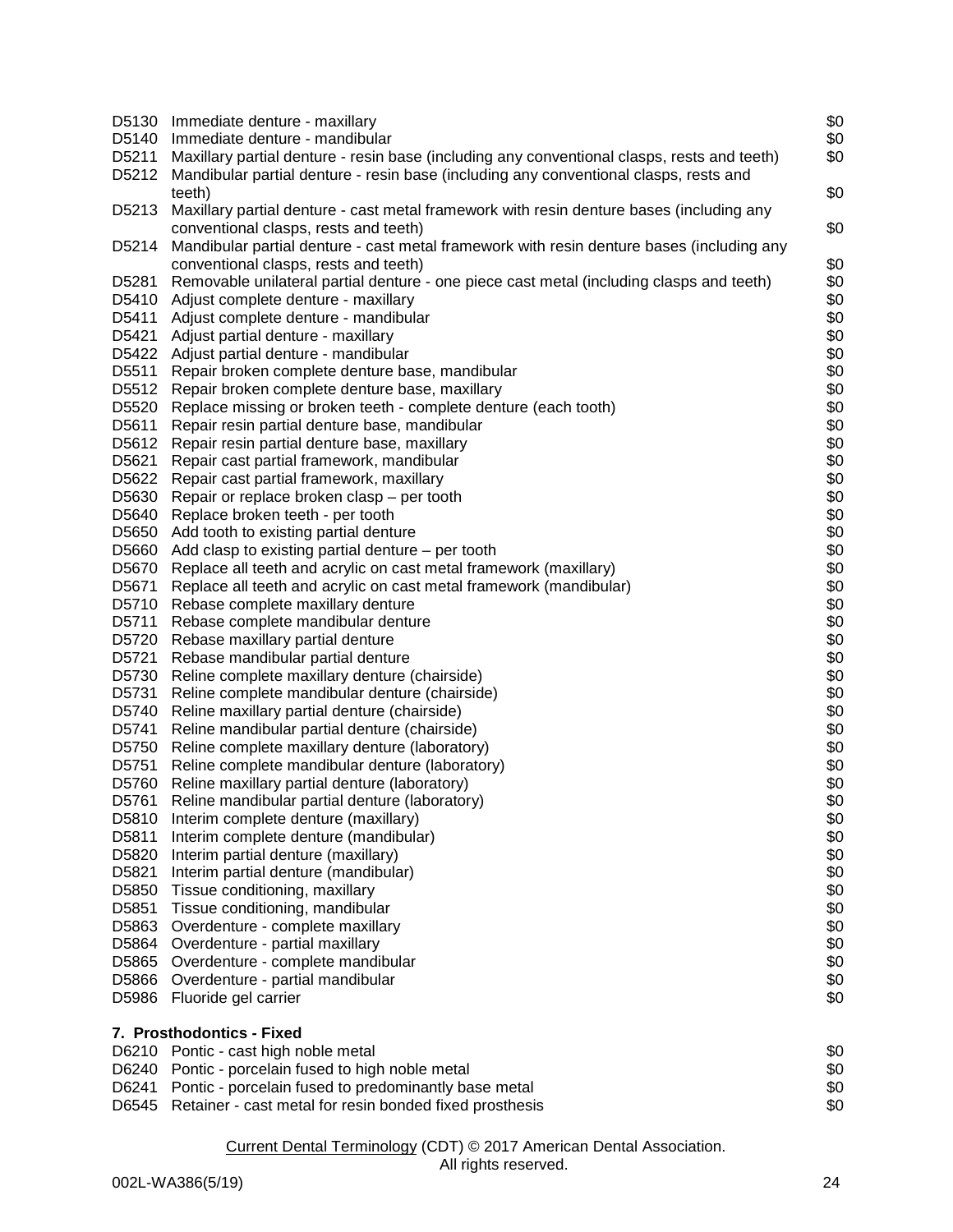|                | D6720 Retainer crown - resin with high noble metal                                                                                                  | \$0                     |
|----------------|-----------------------------------------------------------------------------------------------------------------------------------------------------|-------------------------|
|                | D6750 Retainer crown - porcelain fused to high noble metal                                                                                          | \$0                     |
|                | D6780 Retainer crown - 3⁄4 cast high noble metal                                                                                                    | \$0                     |
|                | D6790 Retainer crown - full cast high noble metal                                                                                                   | \$0                     |
|                | D6930 Re-cement or re-bond fixed partial denture                                                                                                    | \$0                     |
|                | D6980 Fixed partial denture repair necessitated by restorative material failure                                                                     | \$0                     |
|                | 8. Oral Surgery                                                                                                                                     |                         |
|                | D7111 Extraction, coronal remnants - primary tooth                                                                                                  | \$0                     |
|                | D7140 Extraction, erupted tooth or exposed root (elevation and/or forceps removal)                                                                  | \$0                     |
|                | D7210 Extraction, erupted tooth requiring removal of bone and/or sectioning of tooth, and                                                           |                         |
|                | including elevation of mucoperiosteal flap if indicated                                                                                             | \$0                     |
| D7220          | Removal of impacted tooth - soft tissue                                                                                                             | \$0                     |
|                | D7230 Removal of impacted tooth - partially bony                                                                                                    | \$0                     |
|                | D7240 Removal of impacted tooth - completely bony                                                                                                   | \$0                     |
| D7241          | Removal of impacted tooth - completely bony, with unusual surgical complications                                                                    | \$0                     |
| D7250<br>D7260 | Removal of residual tooth roots (cutting procedure)                                                                                                 | \$0                     |
| D7261          | Oroantral fistula closure                                                                                                                           | \$0                     |
| D7270          | Primary closure of a sinus perforation<br>Tooth reimplantation and/or stabilization of accidentally evulsed or displaced tooth                      | \$0<br>\$0              |
| D7280          | Exposure of an unerupted tooth                                                                                                                      | \$0                     |
| D7283          | Placement of device to facilitate eruption of impacted tooth                                                                                        | \$0                     |
| D7291          | Transseptal fiberotomy/supra crestal fiberotomy, by report                                                                                          | \$0                     |
| D7310          | Alveoloplasty in conjunction with extractions - 4 or more teeth or tooth spaces, per                                                                |                         |
|                | quadrant                                                                                                                                            | \$0                     |
| D7311          | Alveoloplasty in conjunction with extractions - 1 to 3 teeth or tooth spaces, per quadrant                                                          | \$0                     |
|                | D7320 Alveoloplasty not in conjunction with extractions - 4 or more teeth or tooth spaces, per                                                      |                         |
|                | quadrant                                                                                                                                            | \$0                     |
| D7321          | Alveoloplasty not in conjunction with extractions - 1 to 3 teeth or tooth spaces, per                                                               |                         |
|                | quadrant                                                                                                                                            | \$0                     |
|                | D7340 Vestibuloplasty - ridge extension (secondary epithelialization)                                                                               | \$0                     |
| D7350          | Vestibuloplasty - ridge extension (including soft tissue grafts, muscle reattachment,                                                               |                         |
|                | revision of soft tissue attachment and management of hypertrophied and hyperplastic                                                                 |                         |
|                | tissue)                                                                                                                                             | \$0                     |
| D7471          | Removal of lateral exostosis (maxilla or mandible)                                                                                                  | \$0                     |
| D7510          | Incision & drainage of abscess - intraoral soft tissue                                                                                              | \$0                     |
| D7520          | Incision & drainage of abscess - extraoral soft tissue                                                                                              | \$0                     |
|                | D7530 Removal of foreign body from mucosa, skin or subcutaneous alveolar tissue                                                                     | \$0                     |
| D7540          | Removal of reaction producing foreign bodies, musculoskeletal system                                                                                | \$0                     |
| D7550          | Partial ostectomy/sequestrectomy for removal of non-vital bone                                                                                      | \$0                     |
| D7670          | Alveolus - closed reduction, may include stabilization of teeth                                                                                     | \$0                     |
| D7910          | Suture of recent small wounds up to 5 cm                                                                                                            | \$0                     |
| D7911          | Complicated suture - up to 5 cm                                                                                                                     | \$0                     |
|                | D7953 Bone replacement graft for ridge preservation - per site                                                                                      | \$0                     |
| D7960          | Frenulectomy - also known as frenectomy or frenotomy - separate procedure not                                                                       |                         |
|                | incidental to another                                                                                                                               | \$0                     |
| D7970          | Excision of hyperplastic tissue - per arch                                                                                                          | \$0                     |
| D7971          | Excision of pericoronal gingiva                                                                                                                     | \$0                     |
|                | Orthognathic surgery for treatment of congenital anomalies for enrolled<br>Children under age 19 - Subject to a lifetime benefit maximum of \$3,000 | 75% of charges          |
|                | 9. Adjunctive General Services                                                                                                                      |                         |
|                | D9110 Palliative (emergency) treatment of dental pain - minor procedure                                                                             | \$0                     |
|                | D9120 Fixed partial denture sectioning                                                                                                              | \$0                     |
|                | D9222 & D9223 Deep sedation/general anesthesia                                                                                                      | First 30 Minutes: \$250 |

Each Additional 15 Minutes: \$0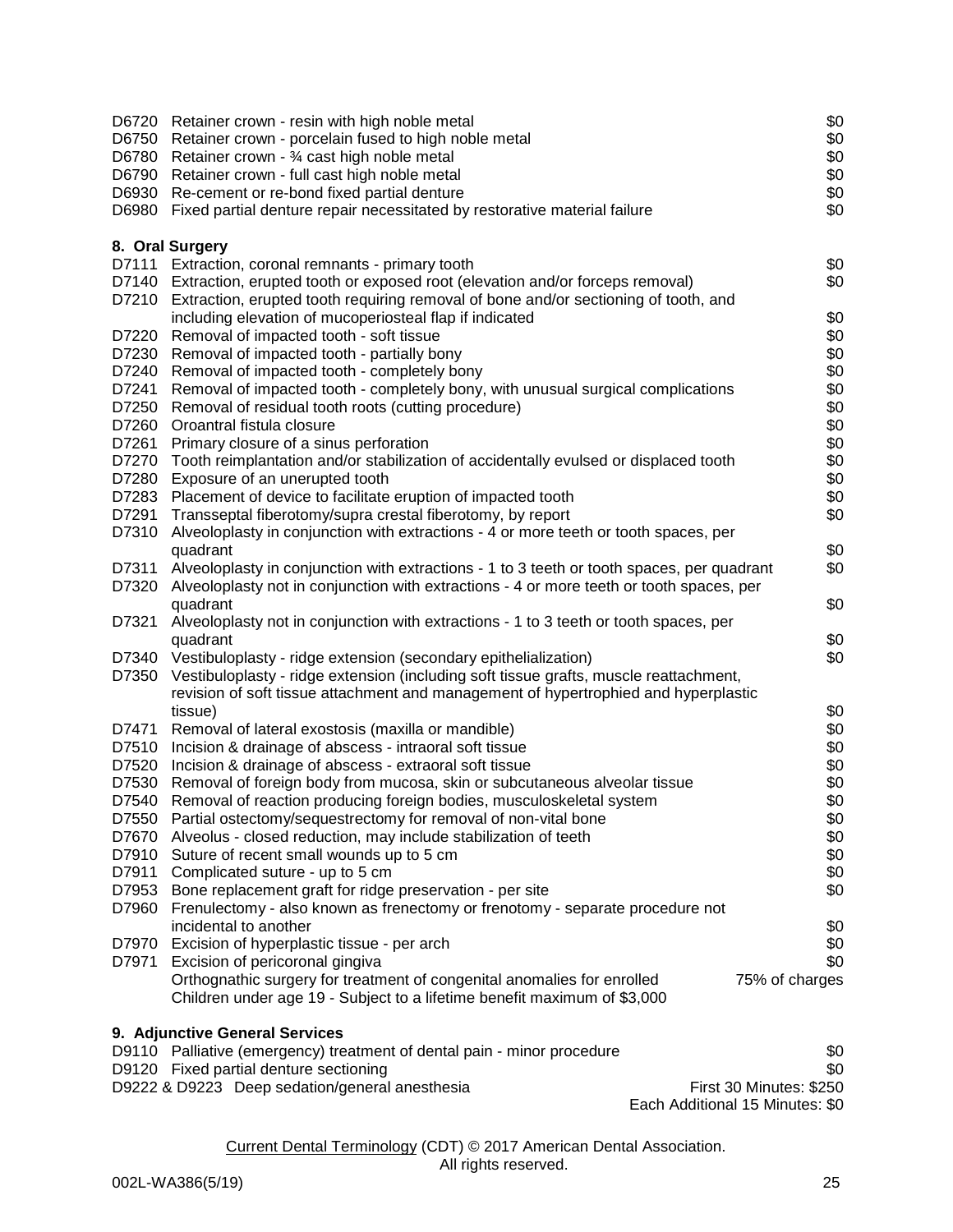| D9230 | Inhalation of nitrous oxide/analgesia, anxiolysis                                        | \$10                           |
|-------|------------------------------------------------------------------------------------------|--------------------------------|
| D9310 | Consultation - diagnostic service provided by dentist or physician other than requesting |                                |
|       | dentist or physician                                                                     | \$0                            |
| D9420 | Hospital or ambulatory surgical center call                                              | \$125                          |
| D9430 | Office visit for observation (during regularly scheduled hours) - no other services      |                                |
|       | performed                                                                                | \$0                            |
| D9440 | Office visit - after regularly scheduled hours                                           | \$20                           |
| D9910 | Application of desensitizing medicament                                                  | \$0                            |
| D9911 | Application of desensitizing resin for cervical and/or root surface, per tooth           | \$0                            |
| D9951 | Occlusal adjustment - limited                                                            | \$0                            |
| D9970 | Enamel microabrasion                                                                     | \$0                            |
|       | Out of Area Emergency Reimbursement                                                      | All charges in excess of \$100 |
|       | (The Enrollee is reimbursed up to \$100 per visit.)                                      |                                |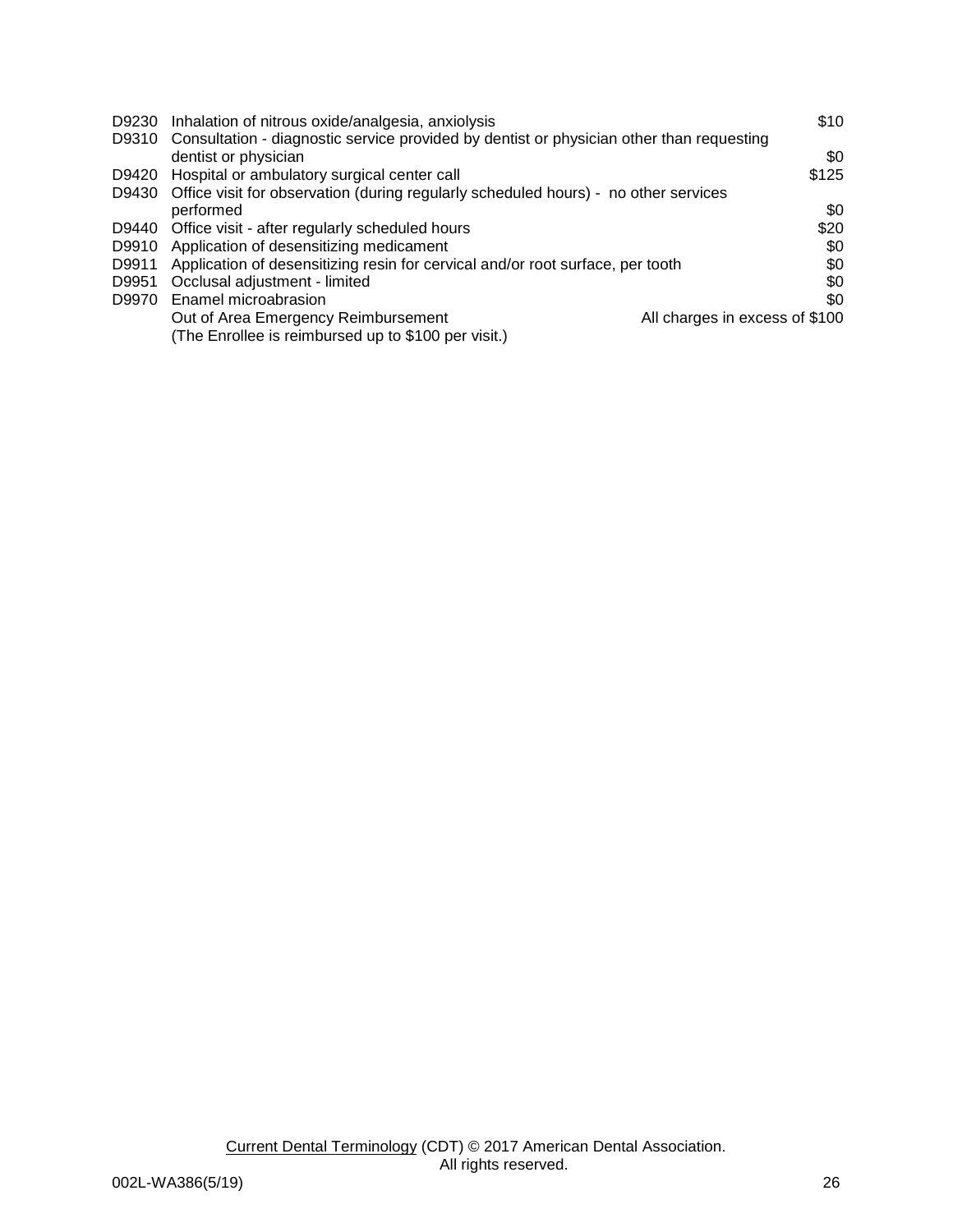## **Plan 2**

# **Office Visit Copayments**

# **Code** Procedure **Enrollee Pays**

|                   | 1. Diagnostic and Preventive Services                                                                |            |
|-------------------|------------------------------------------------------------------------------------------------------|------------|
|                   | D0120 Periodic oral evaluation - established patient                                                 | \$0        |
| D0140             | Limited oral evaluation - problem focused                                                            | \$0        |
| D0145             | Oral evaluation for patient under 3 years of age and counseling with primary caregiver               | \$0        |
| D0150             | Comprehensive oral evaluation - new or established patient                                           | \$0        |
| D0160             | Detailed & extensive oral evaluation - problem focused, by report                                    | \$0        |
| D0170             | Re-evaluation - limited, problem focused (established patient; not post-operative visit)             | \$0        |
| D0180             | Comprehensive periodontal evaluation - new or established patient                                    | \$0        |
| D0210             | Intraoral - complete series of radiographic images                                                   | \$0        |
| D0220             | Intraoral - periapical-first radiographic image                                                      | \$0        |
| D0230             | Intraoral - periapical each additional radiographic image                                            | \$0        |
|                   | D0240 Intraoral - occlusal radiographic image                                                        | \$0        |
|                   | D0250 Extra-oral - 2D projection radiographic image                                                  | \$0        |
|                   | D0270 Bitewing - single radiographic image                                                           | \$0        |
|                   | D0272 Bitewings - two radiographic images                                                            | \$0        |
|                   | D0273 Bitewings - three radiographic images                                                          | \$0        |
|                   | D0274 Bitewings - four radiographic images                                                           | \$0        |
|                   | D0277 Vertical bitewings - 7 to 8 radiographic images                                                | \$0        |
| D0330             | Panoramic radiographic image                                                                         | \$0        |
| D0340             | Cephalometric radiographic image                                                                     | \$0<br>\$0 |
| D0350<br>D0425    | 2D oral/facial photographic image obtained intraorally or extraorally<br>Caries susceptibility tests | \$0        |
| D0460             | Pulp vitality tests                                                                                  | \$0        |
| D0470             | Diagnostic casts                                                                                     | \$0        |
| D1110             | Prophylaxis - adult                                                                                  | \$0        |
| D1120             | Prophylaxis - child                                                                                  | \$0        |
| D1206             | Topical application of fluoride varnish                                                              | \$0        |
| D1208             | Topical application of fluoride - excluding varnish                                                  | \$0        |
| D1310             | Nutritional counseling for control of dental disease                                                 | \$0        |
| D <sub>1320</sub> | Tobacco counseling for the control and prevention of oral disease                                    | \$0        |
| D1330             | Oral hygiene instructions                                                                            | \$0        |
| D1351             | Sealant - per tooth                                                                                  | \$0        |
| D <sub>1510</sub> | Space maintainer - fixed - unilateral                                                                | \$0        |
| D <sub>1515</sub> | Space maintainer - fixed - bilateral                                                                 | \$0        |
| D <sub>1520</sub> | Space maintainer - removable - unilateral                                                            | \$0        |
|                   | D1525 Space maintainer - removable - bilateral                                                       | \$0        |
|                   | D1550 Re-cement or re-bond space maintainer                                                          | \$0        |
|                   | D1555 Removal of fixed space maintainer                                                              | \$0        |
|                   | 2. Restorative Services                                                                              |            |
| D2140             | Amalgam - 1 surface, primary or permanent                                                            | \$0        |
| D2150             | Amalgam - 2 surfaces, primary or permanent                                                           | \$0        |
| D2160             | Amalgam - 3 surfaces, primary or permanent                                                           | \$0        |
| D2161             | Amalgam - 4 or more surfaces, primary or permanent                                                   | \$0        |
| D2330             | Resin - based composite - 1 surface, anterior                                                        | \$0        |
| D2331             | Resin - based composite - 2 surfaces, anterior                                                       | \$0        |
| D2332             | Resin - based composite - 3 surfaces, anterior                                                       | \$0        |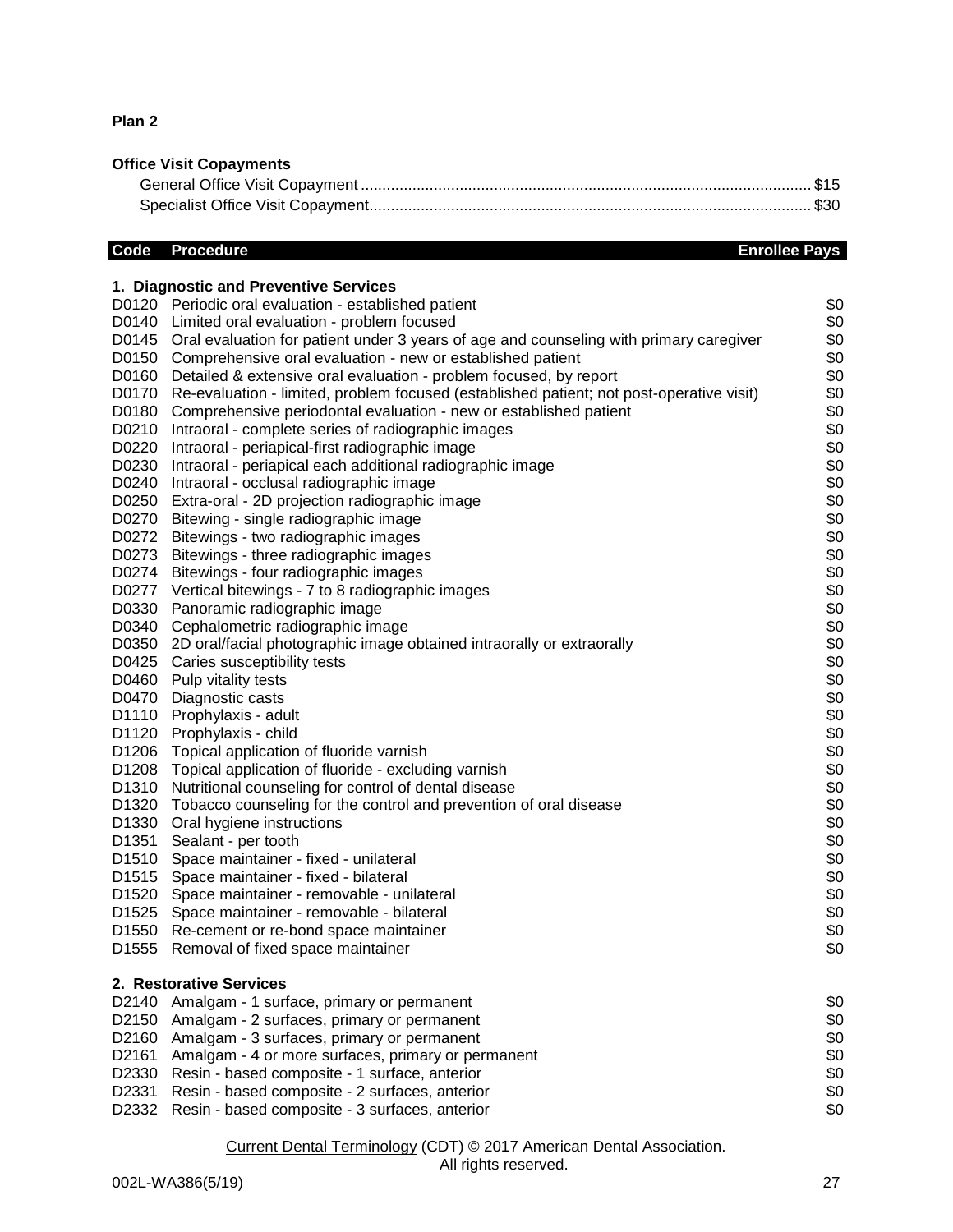| D2335          | Resin - based composite - 4 or more surfaces involving incisal angle (anterior)                                                                | \$0         |
|----------------|------------------------------------------------------------------------------------------------------------------------------------------------|-------------|
| D2390          | Resin - based composite crown, anterior                                                                                                        | \$0<br>\$0  |
| D2391          | Resin - based composite - 1 surface, posterior<br>D2392 Resin - based composite - 2 surfaces, posterior                                        | \$0         |
|                | D2393 Resin - based composite - 3 surfaces, posterior                                                                                          | \$0         |
|                | D2394 Resin - based composite - 4 or more surfaces, posterior                                                                                  | \$0         |
|                | D2510 Inlay - metallic - 1 surface                                                                                                             | \$150       |
|                | D2520 Inlay - metallic - 2 surfaces                                                                                                            | \$150       |
|                | D2530 Inlay - metallic - 3 or more surfaces                                                                                                    | \$150       |
|                | D2542 Onlay - metallic - 2 surfaces                                                                                                            | \$150       |
|                | D2543 Onlay - metallic - 3 surfaces                                                                                                            | \$150       |
|                | D2544 Onlay - metallic - 4 or more surfaces                                                                                                    | \$150       |
|                | D2610 Inlay - porcelain/ceramic - 1 surface                                                                                                    | \$150       |
|                | D2620 Inlay - porcelain/ceramic - 2 surfaces                                                                                                   | \$150       |
|                | D2630 Inlay - porcelain/ceramic - 3 or more surfaces                                                                                           | \$150       |
|                | D2642 Onlay - porcelain/ceramic - 2 surfaces                                                                                                   | \$150       |
|                | D2643 Onlay - porcelain/ceramic - 3 surfaces                                                                                                   | \$150       |
|                | D2644 Onlay - porcelain/ceramic - 4 or more surfaces                                                                                           | \$150       |
| 3. Crowns      |                                                                                                                                                |             |
|                | D2710 Crown - resin based composite (indirect)                                                                                                 | \$150       |
|                | D2740 Crown - porcelain/ceramic                                                                                                                | \$150       |
|                | D2750 Crown - porcelain fused to high noble metal                                                                                              | \$150       |
|                | D2782 Crown - 3⁄4 cast noble metal                                                                                                             | \$150       |
|                | D2792 Crown - full cast noble metal                                                                                                            | \$150       |
|                | D2910 Re-cement or re-bond inlay, onlay, veneer or partial coverage restoration                                                                | \$0         |
|                | D2920 Re-cement or re-bond crown                                                                                                               | \$0         |
|                | D2930 Prefabricated stainless steel crown - primary tooth                                                                                      | \$0         |
| D2931          | Prefabricated stainless steel crown - permanent tooth                                                                                          | \$0         |
|                | D2932 Prefabricated resin crown                                                                                                                | \$0         |
|                | D2933 Prefabricated stainless steel crown with resin window                                                                                    | \$0         |
| D2940          | Protective restoration                                                                                                                         | \$0         |
| D2950          | Core buildup, including any pins when required                                                                                                 | \$0         |
| D2951          | Pin retention - per tooth, in addition to restoration                                                                                          | \$0         |
| D2954          | Prefabricated post and core in addition to crown                                                                                               | \$0         |
| D2955          | Post removal                                                                                                                                   | \$0         |
| D2957          | Each additional prefabricated post - same tooth                                                                                                | \$0         |
| D2970          | Temporary crown (fractured tooth)                                                                                                              | \$0         |
| D2975          | Coping                                                                                                                                         | \$0         |
|                | D2980 Crown repair necessitated by restorative material failure                                                                                | \$0         |
| D3110          | 4. Endodontics<br>Pulp cap - direct (excluding final restoration)                                                                              | \$0         |
| D3120          | Pulp cap - indirect (excluding final restoration)                                                                                              |             |
|                |                                                                                                                                                | \$0         |
| D3220          | Therapeutic pulpotomy (excluding final restoration) - removal of pulp coronal to the<br>dentinocemental junction and application of medicament | \$0         |
| D3221          | Pulpal debridement, primary and permanent teeth                                                                                                | \$0         |
| D3230          | Pulpal therapy (resorbable filling) - anterior, primary tooth (excluding final restoration)                                                    |             |
|                |                                                                                                                                                | \$0         |
| D3240          | Pulpal therapy (resorbable filling) - posterior, primary tooth (excluding final restoration)                                                   | \$0         |
| D3310          | Endodontic therapy, anterior tooth (excluding final restoration)                                                                               | \$75        |
| D3320          | Endodontic therapy, premolar tooth (excluding final restoration)                                                                               | \$100       |
| D3330          | Endodontic therapy, molar (excluding final restoration)                                                                                        | \$125       |
| D3331          | Treatment of root canal obstruction; non-surgical access                                                                                       | \$0         |
| D3332          | Incomplete endodontic therapy; inoperable, unrestorable or fractured tooth                                                                     | \$0         |
| D3333<br>D3346 | Internal repair of perforation defects                                                                                                         | \$0<br>\$75 |
|                | Retreatment of previous root canal therapy - anterior                                                                                          |             |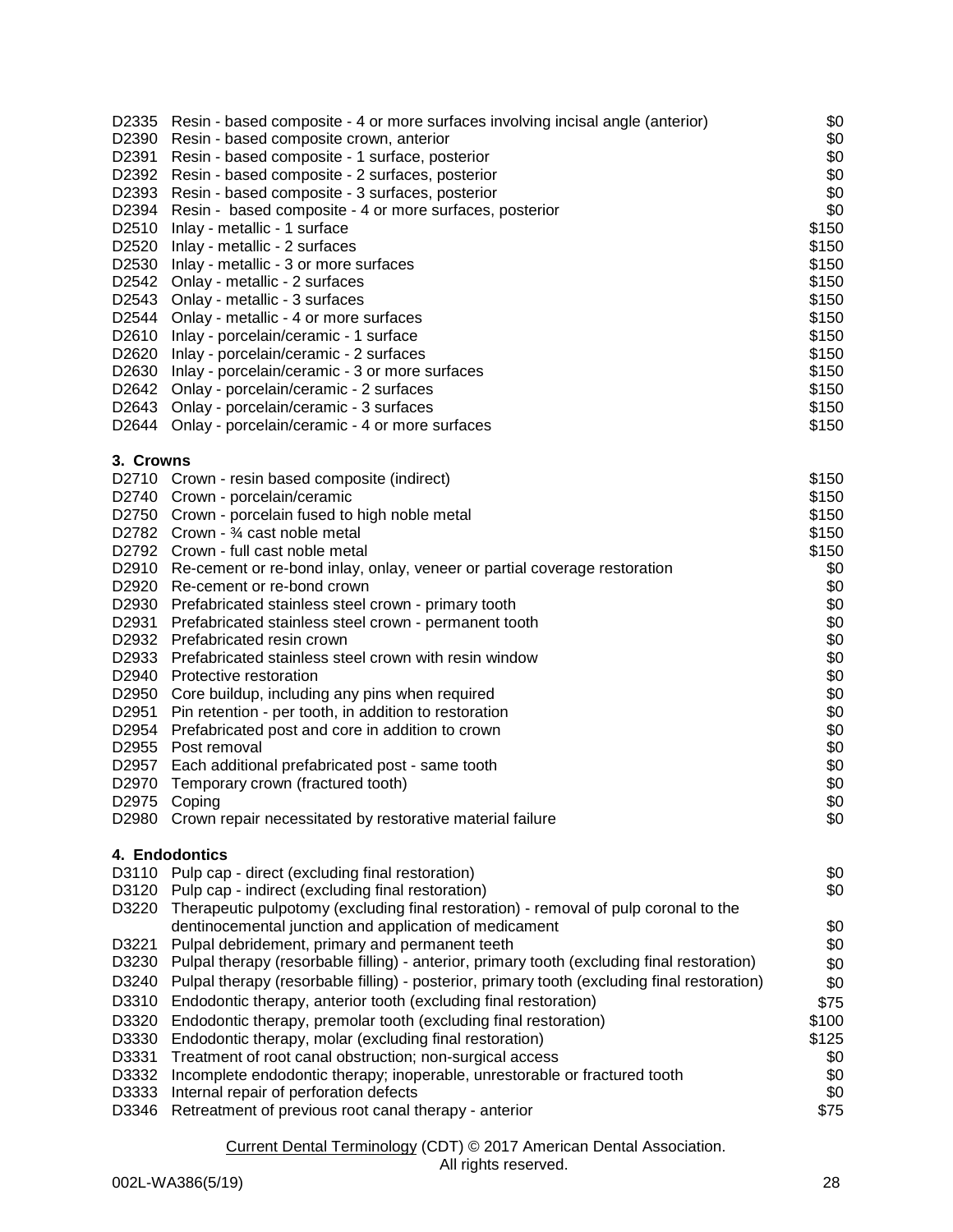| D3347<br>D3348<br>D3351 | Retreatment of previous root canal therapy - premolar<br>Retreatment of previous root canal therapy - molar<br>Apexification/recalcification - initial visit (apical closure/calcific repair of perforations, root | \$100<br>\$125 |
|-------------------------|--------------------------------------------------------------------------------------------------------------------------------------------------------------------------------------------------------------------|----------------|
|                         | resorption, etc.)                                                                                                                                                                                                  | \$125          |
| D3352                   | Apexification/recalcification - interim medication replacement                                                                                                                                                     | \$0            |
| D3353                   | Apexification/recalcification - final visit (includes completed root canal therapy - apical                                                                                                                        |                |
|                         | closure/calcific repair of perforations, root resorption, etc.)                                                                                                                                                    | \$0            |
| D3410                   | Apicoectomy - anterior                                                                                                                                                                                             | \$75           |
| D3421                   | Apicoectomy - premolar (first root)                                                                                                                                                                                | \$100          |
| D3425                   | Apicoectomy - molar (first root)                                                                                                                                                                                   | \$125          |
| D3426                   | Apicoectomy - (each additional root)                                                                                                                                                                               | \$0            |
| D3430                   | Retrograde filling - per root                                                                                                                                                                                      | \$0            |
| D3450                   | Root amputation - per root                                                                                                                                                                                         | \$125          |
| D3920                   | Hemisection (including any root removal), not including root canal therapy                                                                                                                                         | \$125          |
| D3950                   | Canal preparation and fitting of a preformed dowel or post                                                                                                                                                         | \$0            |
|                         | 5. Periodontics                                                                                                                                                                                                    |                |
|                         | D4210 Gingivectomy or gingivoplasty - 4 or more contiguous teeth or tooth bounded spaces per                                                                                                                       |                |
|                         | quadrant                                                                                                                                                                                                           | \$150          |
| D4211                   | Gingivectomy or gingivoplasty - 1 to 3 contiguous teeth or tooth bounded spaces per<br>quadrant                                                                                                                    | \$60           |
| D4240                   | Gingival flap procedures, including root planing - 4 or more contiguous teeth or tooth                                                                                                                             |                |
|                         | bounded spaces per quadrant                                                                                                                                                                                        | \$150          |
| D4241                   | Gingival flap procedure, including root planing - 1 to 3 contiguous teeth or tooth bounded                                                                                                                         |                |
|                         | spaces per quadrant                                                                                                                                                                                                | \$150          |
| D4249                   | Clinical crown lengthening - hard tissue                                                                                                                                                                           | \$150          |
| D4260                   | Osseous surgery (including elevation of a full thickness flap and closure) - 4 or more<br>contiguous teeth or tooth bounded spaces per quadrant                                                                    | \$150          |
| D4261                   | Osseous surgery (including elevation of a full thickness flap and closure) - 1 to 3                                                                                                                                |                |
|                         | contiguous teeth or tooth bounded spaces per quadrant                                                                                                                                                              | \$150          |
| D4263                   | Bone replacement graft - retained natural tooth - first site in quadrant                                                                                                                                           | \$0            |
| D4264                   | Bone replacement graft - retained natural tooth - each additional site in quadrant                                                                                                                                 | \$0            |
| D4270                   | Pedicle soft tissue graft procedure                                                                                                                                                                                | \$150          |
| D4273                   | Autogenous connective tissue graft procedure (including donor and recipient surgical                                                                                                                               |                |
|                         | sites) first tooth or edentulous tooth position in graft                                                                                                                                                           | \$150          |
| D4274                   | Mesial/distal wedge procedure, single tooth (when not performed in conjunction with                                                                                                                                |                |
|                         | surgical procedures in the same anatomical area)                                                                                                                                                                   | \$150          |
| D4277                   | Free soft tissue graft procedure (including recipient and donor surgical sites), first tooth or                                                                                                                    |                |
|                         | edentulous tooth position in graft                                                                                                                                                                                 | \$150          |
|                         | D4278 Free soft tissue graft procedure (including recipient and donor surgical sites), each                                                                                                                        |                |
|                         | additional contiguous tooth or edentulous tooth position in same graft site                                                                                                                                        | \$150          |
| D4283                   | Autogenous connective tissue graft procedure (including donor and recipient surgical                                                                                                                               |                |
|                         | sites) – each additional contiguous tooth or edentulous tooth position in the same graft site                                                                                                                      | \$150          |
| D4341                   | Periodontic scaling and root planing - 4 or more teeth per quadrant                                                                                                                                                | \$60           |
|                         |                                                                                                                                                                                                                    |                |
| D4342                   | Periodontic scaling and root planing - 1 to 3 teeth per quadrant                                                                                                                                                   | \$60           |
| D4355                   | Full mouth debridement to enable comprehensive evaluation and diagnosis                                                                                                                                            | \$0            |
| D4381                   | Localized delivery of antimicrobial agents via a controlled release vehicle into diseased                                                                                                                          |                |
| D4910                   | crevicular tissue, per tooth<br>Periodontic maintenance                                                                                                                                                            | \$0<br>\$0     |
|                         |                                                                                                                                                                                                                    |                |
|                         | 6. Prosthodontics - Removable                                                                                                                                                                                      |                |
|                         | D5110 Complete denture - maxillary                                                                                                                                                                                 | \$300          |
| D5120                   | Complete denture - mandibular                                                                                                                                                                                      | \$300          |
| D5130                   | Immediate denture - maxillary                                                                                                                                                                                      | \$300          |
| D5140                   | Immediate denture - mandibular                                                                                                                                                                                     | \$300          |
| D5211                   | Maxillary partial denture - resin base (including any conventional clasps, rests and teeth)                                                                                                                        | \$300          |
|                         |                                                                                                                                                                                                                    |                |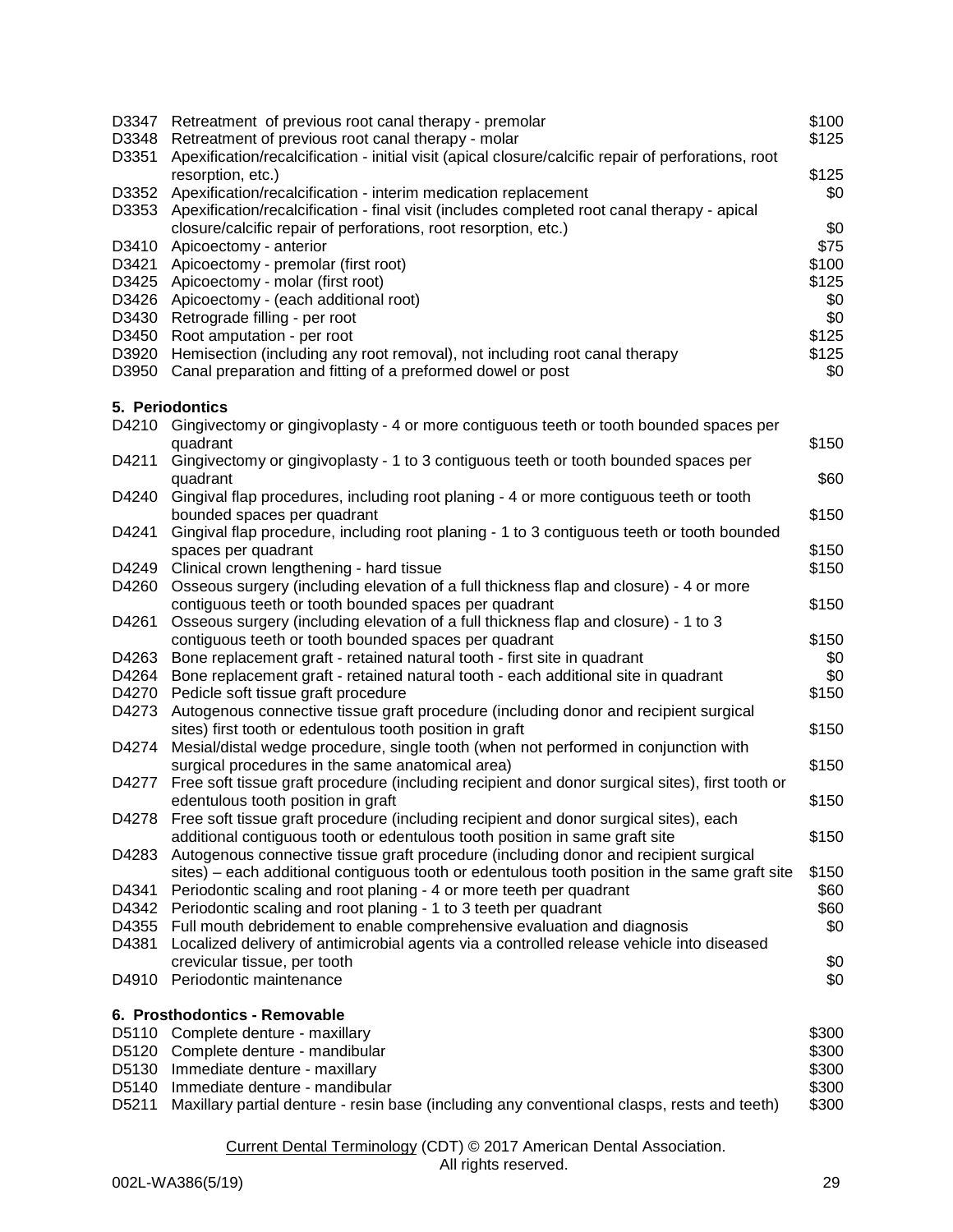|       | D5212 Mandibular partial denture - resin base (including any conventional clasps, rests and<br>teeth)                              | \$300 |
|-------|------------------------------------------------------------------------------------------------------------------------------------|-------|
| D5213 | Maxillary partial denture - cast metal framework with resin denture bases (including any<br>conventional clasps, rests and teeth)  | \$300 |
| D5214 | Mandibular partial denture - cast metal framework with resin denture bases (including any<br>conventional clasps, rests and teeth) | \$300 |
| D5281 | Removable unilateral partial denture - one piece cast metal (including clasps and teeth)                                           | \$300 |
| D5410 | Adjust complete denture - maxillary                                                                                                | \$0   |
| D5411 | Adjust complete denture - mandibular                                                                                               | \$0   |
| D5421 | Adjust partial denture - maxillary                                                                                                 | \$0   |
|       | D5422 Adjust partial denture - mandibular                                                                                          | \$0   |
| D5511 | Repair broken complete denture base, mandibular                                                                                    | \$0   |
| D5512 | Repair broken complete denture base, maxillary                                                                                     | \$0   |
| D5520 | Replace missing or broken teeth - complete denture (each tooth)                                                                    | \$0   |
| D5611 | Repair resin partial denture base, mandibular                                                                                      | \$0   |
| D5612 | Repair resin partial denture base, maxillary                                                                                       | \$0   |
| D5621 | Repair cast partial framework, mandibular                                                                                          | \$0   |
| D5622 | Repair cast partial framework, maxillary                                                                                           | \$0   |
| D5630 | Repair or replace broken clasp - per tooth                                                                                         | \$0   |
| D5640 | Replace broken teeth - per tooth                                                                                                   | \$0   |
| D5650 | Add tooth to existing partial denture                                                                                              | \$0   |
| D5660 | Add clasp to existing partial denture $-$ per tooth                                                                                | \$0   |
| D5670 | Replace all teeth and acrylic on cast metal framework (maxillary)                                                                  | \$0   |
| D5671 | Replace all teeth and acrylic on cast metal framework (mandibular)                                                                 | \$0   |
| D5710 | Rebase complete maxillary denture                                                                                                  | \$0   |
| D5711 | Rebase complete mandibular denture                                                                                                 | \$0   |
| D5720 | Rebase maxillary partial denture                                                                                                   | \$0   |
| D5721 | Rebase mandibular partial denture                                                                                                  | \$0   |
| D5730 | Reline complete maxillary denture (chairside)                                                                                      | \$0   |
| D5731 | Reline complete mandibular denture (chairside)                                                                                     | \$0   |
| D5740 | Reline maxillary partial denture (chairside)                                                                                       | \$0   |
| D5741 | Reline mandibular partial denture (chairside)                                                                                      | \$0   |
| D5750 | Reline complete maxillary denture (laboratory)                                                                                     | \$0   |
| D5751 | Reline complete mandibular denture (laboratory)                                                                                    | \$0   |
| D5760 | Reline maxillary partial denture (laboratory)                                                                                      | \$0   |
| D5761 | Reline mandibular partial denture (laboratory)                                                                                     | \$0   |
| D5810 | Interim complete denture (maxillary)                                                                                               | \$150 |
| D5811 | Interim complete denture (mandibular)                                                                                              | \$150 |
| D5820 | Interim partial denture (maxillary)                                                                                                | \$150 |
| D5821 | Interim partial denture (mandibular)                                                                                               | \$150 |
| D5850 | Tissue conditioning, maxillary                                                                                                     | \$0   |
| D5851 | Tissue conditioning, mandibular                                                                                                    | \$0   |
| D5863 | Overdenture - complete maxillary                                                                                                   | \$300 |
| D5864 | Overdenture - partial maxillary                                                                                                    | \$300 |
| D5865 | Overdenture - complete mandibular                                                                                                  | \$300 |
| D5866 | Overdenture - partial mandibular                                                                                                   | \$300 |
| D5986 | Fluoride gel carrier                                                                                                               | \$0   |
|       | 7. Prosthodontics - Fixed                                                                                                          |       |
| D6210 | Pontic - cast high noble metal                                                                                                     | \$150 |
| D6240 | Pontic - porcelain fused to high noble metal                                                                                       | \$150 |
| D6241 | Pontic - porcelain fused to predominantly base metal                                                                               | \$150 |
| D6545 | Retainer - cast metal for resin bonded fixed prosthesis                                                                            | \$150 |
| D6720 | Retainer crown - resin with high noble metal                                                                                       | \$150 |
| D6750 | Retainer crown - porcelain fused to high noble metal                                                                               | \$150 |
| D6780 | Retainer crown - 3⁄4 cast high noble metal                                                                                         | \$150 |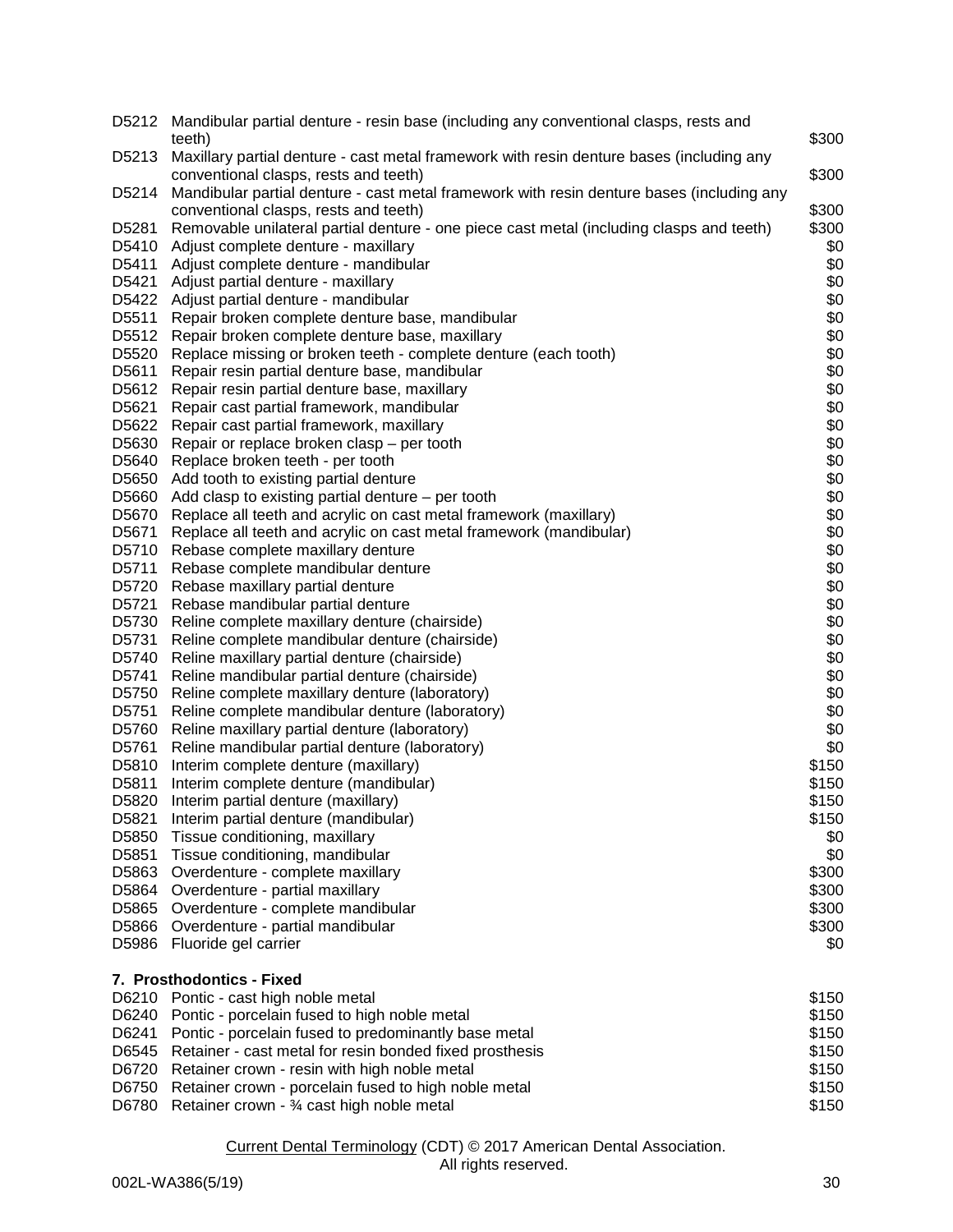|       | D6790 Retainer crown - full cast high noble metal<br>D6930 Re-cement or re-bond fixed partial denture<br>D6980 Fixed partial denture repair necessitated by restorative material failure | \$150<br>\$0<br>\$0 |
|-------|------------------------------------------------------------------------------------------------------------------------------------------------------------------------------------------|---------------------|
|       | 8. Oral Surgery                                                                                                                                                                          |                     |
| D7111 | Extraction, coronal remnants - primary tooth                                                                                                                                             | \$0                 |
|       | D7140 Extraction, erupted tooth or exposed root (elevation and/or forceps removal)                                                                                                       | \$0                 |
|       | D7210 Extraction, erupted tooth requiring removal of bone and/or sectioning of tooth, and                                                                                                |                     |
|       | including elevation of mucoperiosteal flap if indicated                                                                                                                                  | \$80                |
| D7220 | Removal of impacted tooth - soft tissue                                                                                                                                                  | \$80                |
| D7230 | Removal of impacted tooth - partially bony                                                                                                                                               | \$80                |
| D7240 | Removal of impacted tooth - completely bony                                                                                                                                              | \$80                |
| D7241 | Removal of impacted tooth - completely bony, with unusual surgical complications                                                                                                         | \$80                |
| D7250 | Removal of residual tooth roots (cutting procedure)                                                                                                                                      | \$80                |
| D7260 | Oroantral fistula closure                                                                                                                                                                | \$80                |
| D7261 | Primary closure of a sinus perforation                                                                                                                                                   | \$80                |
| D7270 | Tooth reimplantation and/or stabilization of accidentally evulsed or displaced tooth                                                                                                     | \$80                |
| D7280 | Exposure of an unerupted tooth                                                                                                                                                           | \$80                |
| D7283 | Placement of device to facilitate eruption of impacted tooth                                                                                                                             | \$80                |
| D7291 | Transseptal fiberotomy/supra crestal fiberotomy, by report                                                                                                                               | \$80                |
| D7310 | Alveoloplasty in conjunction with extractions - 4 or more teeth or tooth spaces, per                                                                                                     |                     |
|       | quadrant                                                                                                                                                                                 | \$0                 |
| D7311 | Alveoloplasty in conjunction with extractions - 1 to 3 teeth or tooth spaces, per quadrant                                                                                               | \$0                 |
| D7320 | Alveoloplasty not in conjunction with extractions - 4 or more teeth or tooth spaces, per                                                                                                 |                     |
|       | quadrant                                                                                                                                                                                 | \$0                 |
| D7321 | Alveoloplasty not in conjunction with extractions - 1 to 3 teeth or tooth spaces, per                                                                                                    |                     |
| D7340 | quadrant<br>Vestibuloplasty - ridge extension (secondary epithelialization)                                                                                                              | \$0<br>\$80         |
| D7350 | Vestibuloplasty - ridge extension (including soft tissue grafts, muscle reattachment,                                                                                                    |                     |
|       | revision of soft tissue attachment and management of hypertrophied and hyperplastic                                                                                                      |                     |
|       | tissue)                                                                                                                                                                                  | \$80                |
| D7471 | Removal of lateral exostosis (maxilla or mandible)                                                                                                                                       | \$80                |
| D7510 | Incision & drainage of abscess - intraoral soft tissue                                                                                                                                   | \$0                 |
| D7520 | Incision & drainage of abscess - extraoral soft tissue                                                                                                                                   | \$0                 |
| D7530 | Removal of foreign body from mucosa, skin or subcutaneous alveolar tissue                                                                                                                | \$0                 |
| D7540 | Removal of reaction producing foreign bodies, musculoskeletal system                                                                                                                     | \$0                 |
| D7550 | Partial ostectomy/sequestrectomy for removal of non-vital bone                                                                                                                           | \$0                 |
| D7670 | Alveolus - closed reduction, may include stabilization of teeth                                                                                                                          | \$0                 |
| D7910 | Suture of recent small wounds up to 5 cm                                                                                                                                                 | \$0                 |
| D7911 | Complicated suture - up to 5 cm                                                                                                                                                          | \$0                 |
| D7953 | Bone replacement graft for ridge preservation - per site                                                                                                                                 | \$80                |
| D7960 | Frenulectomy - also known as frenectomy or frenotomy - separate procedure not                                                                                                            |                     |
|       | incidental to another                                                                                                                                                                    | \$80                |
|       | D7970 Excision of hyperplastic tissue - per arch                                                                                                                                         | \$80                |
| D7971 | Excision of pericoronal gingiva                                                                                                                                                          | \$80                |
|       | Orthognathic surgery for treatment of congenital anomalies for enrolled                                                                                                                  | 75% of charges      |
|       | Children under age 19 - Subject to a lifetime benefit maximum of \$3,000                                                                                                                 |                     |
|       |                                                                                                                                                                                          |                     |
|       | 9. Adjunctive General Services<br>D9110 Palliative (emergency) treatment of dental pain - minor procedure                                                                                |                     |
|       | D9120 Fixed partial denture sectioning                                                                                                                                                   | \$0<br>\$0          |
|       | D9222 & D9223 Deep sedation/general anesthesia<br>First 30 Minutes: \$250                                                                                                                |                     |
|       | Each Additional 15 Minutes: \$0                                                                                                                                                          |                     |
| D9230 | Inhalation of nitrous oxide/analgesia, anxiolysis                                                                                                                                        | \$20                |
|       | D9310 Consultation - diagnostic service provided by dentist or physician other than requesting                                                                                           |                     |
|       | dentist or physician                                                                                                                                                                     | \$0                 |
|       |                                                                                                                                                                                          |                     |
|       | Current Dental Terminology (CDT) © 2017 American Dental Association.                                                                                                                     |                     |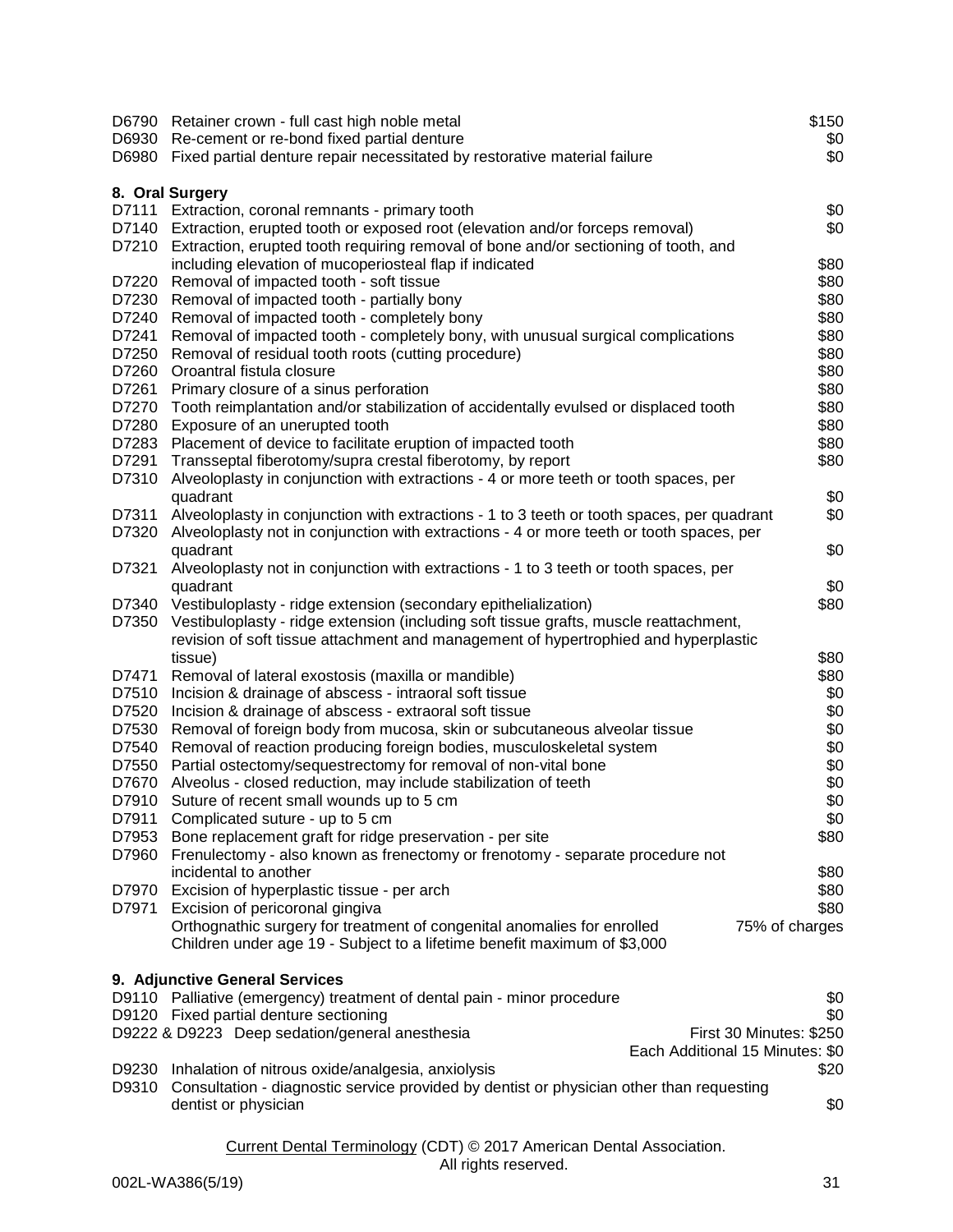|       | D9420 Hospital or ambulatory surgical center call                                                      | \$125                          |
|-------|--------------------------------------------------------------------------------------------------------|--------------------------------|
|       | D9430 Office visit for observation (during regularly scheduled hours) - no other services<br>performed | \$0                            |
|       | D9440 Office visit - after regularly scheduled hours                                                   | \$20                           |
|       | D9910 Application of desensitizing medicament                                                          | \$0                            |
|       | D9911 Application of desensitizing resin for cervical and/or root surface, per tooth                   | \$0                            |
| D9951 | Occlusal adjustment - limited                                                                          | \$0                            |
| D9970 | Enamel microabrasion                                                                                   | \$0                            |
|       | Out of Area Emergency Reimbursement                                                                    | All charges in excess of \$100 |
|       | (The Enrollee is reimbursed up to \$100 per visit.)                                                    |                                |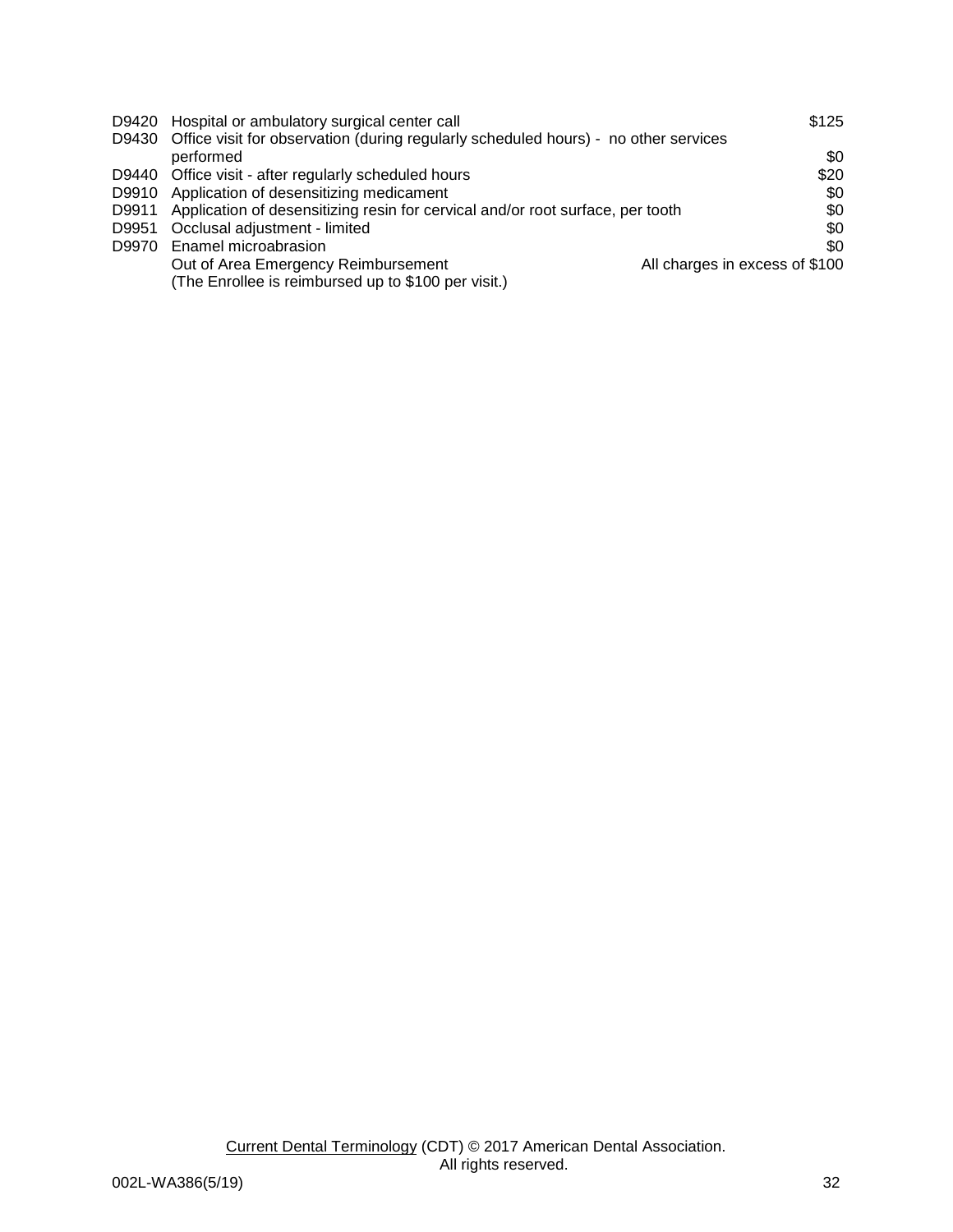## **Retiree Plan**

# **Office Visit Copayments**

# **Code** Procedure **Enrollee Pays**

|                   | 1. Diagnostic and Preventive Services                                                        |            |
|-------------------|----------------------------------------------------------------------------------------------|------------|
|                   | D0120 Periodic oral evaluation - established patient                                         | \$0        |
|                   | D0140 Limited oral evaluation - problem focused                                              | \$0        |
|                   | D0145 Oral evaluation for patient under 3 years of age and counseling with primary caregiver | \$0        |
| D0150             | Comprehensive oral evaluation - new or established patient                                   | \$0        |
| D0160             | Detailed & extensive oral evaluation - problem focused, by report                            | \$0        |
| D0170             | Re-evaluation - limited, problem focused (established patient; not post-operative visit)     | \$0        |
| D0180             | Comprehensive periodontal evaluation - new or established patient                            | \$0        |
| D0210             | Intraoral - complete series of radiographic images                                           | \$0        |
| D0220             | Intraoral - periapical-first radiographic image                                              | \$0        |
| D0230             | Intraoral - periapical each additional radiographic image                                    | \$0        |
|                   | D0240 Intraoral - occlusal radiographic image                                                | \$0        |
|                   | D0250 Extra-oral - 2D projection radiographic image                                          | \$0        |
|                   | D0270 Bitewing - single radiographic image                                                   | \$0        |
|                   | D0272 Bitewings - two radiographic images                                                    | \$0        |
|                   | D0273 Bitewings - three radiographic images                                                  | \$0        |
|                   | D0274 Bitewings - four radiographic images                                                   | \$0        |
|                   | D0277 Vertical bitewings - 7 to 8 radiographic images                                        | \$0        |
| D0330             | Panoramic radiographic image                                                                 | \$0        |
| D0340             | Cephalometric radiographic image                                                             | \$0        |
| D0350             | 2D oral/facial photographic image obtained intraorally or extraorally                        | \$0        |
|                   | D0425 Caries susceptibility tests                                                            | \$0        |
| D0460             | Pulp vitality tests                                                                          | \$0        |
|                   | D0470 Diagnostic casts                                                                       | \$0        |
| D1110             | Prophylaxis - adult                                                                          | \$0        |
| D1120             | Prophylaxis - child                                                                          | \$0        |
| D1206             | Topical application of fluoride varnish                                                      | \$0        |
| D <sub>1208</sub> | Topical application of fluoride - excluding varnish                                          | \$0        |
| D <sub>1310</sub> | Nutritional counseling for control of dental disease                                         | \$0        |
| D <sub>1320</sub> | Tobacco counseling for the control and prevention of oral disease                            | \$0        |
| D <sub>1330</sub> | Oral hygiene instructions                                                                    | \$0        |
| D1351             | Sealant - per tooth                                                                          | \$0        |
| D <sub>1510</sub> | Space maintainer - fixed - unilateral                                                        | \$0        |
| D <sub>1515</sub> | Space maintainer - fixed - bilateral                                                         | \$0        |
|                   | D1520 Space maintainer - removable - unilateral                                              | \$0<br>\$0 |
|                   | D1525 Space maintainer - removable - bilateral                                               |            |
|                   | D1550 Re-cement or re-bond space maintainer<br>D1555 Removal of fixed space maintainer       | \$0<br>\$0 |
|                   |                                                                                              |            |
|                   | 2. Restorative Services                                                                      |            |
| D2140             | Amalgam - 1 surface, primary or permanent                                                    | \$0        |
| D <sub>2150</sub> | Amalgam - 2 surfaces, primary or permanent                                                   | \$0        |
| D2160             | Amalgam - 3 surfaces, primary or permanent                                                   | \$0        |
| D2161             | Amalgam - 4 or more surfaces, primary or permanent                                           | \$0        |
| D2330             | Resin - based composite - 1 surface, anterior                                                | \$0        |
| D2331             | Resin - based composite - 2 surfaces, anterior                                               | \$0        |
| D2332             | Resin - based composite - 3 surfaces, anterior                                               | \$0        |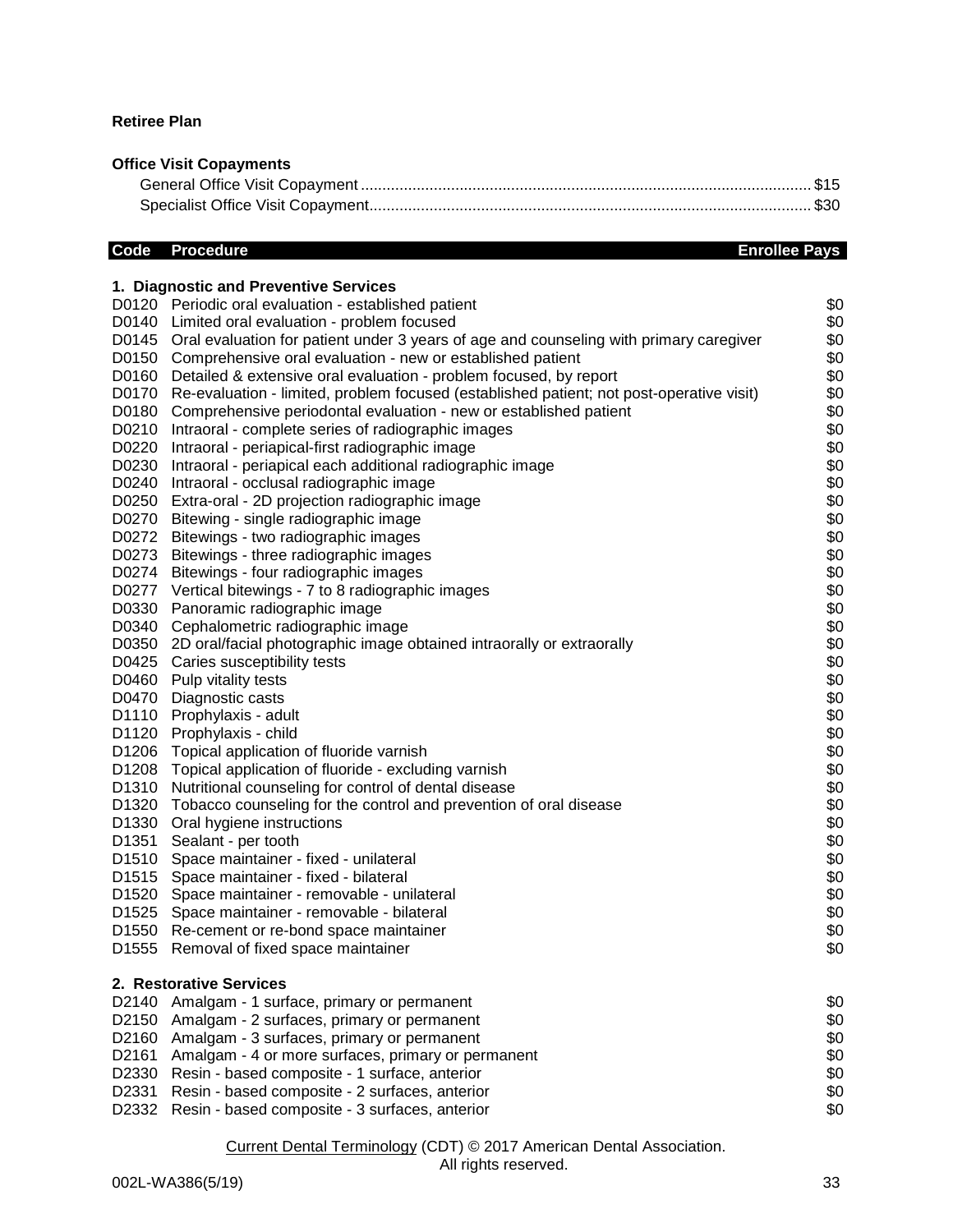|                | D2335 Resin - based composite - 4 or more surfaces involving incisal angle (anterior)                                                          | \$0<br>\$0 |
|----------------|------------------------------------------------------------------------------------------------------------------------------------------------|------------|
| D2390<br>D2391 | Resin - based composite crown, anterior<br>Resin - based composite - 1 surface, posterior                                                      | \$0        |
|                | D2392 Resin - based composite - 2 surfaces, posterior                                                                                          | \$0        |
|                | D2393 Resin - based composite - 3 surfaces, posterior                                                                                          | \$0        |
|                | D2394 Resin - based composite - 4 or more surfaces, posterior                                                                                  | \$0        |
|                | D2510 Inlay - metallic - 1 surface                                                                                                             | \$200      |
|                | D2520 Inlay - metallic - 2 surfaces                                                                                                            | \$200      |
|                | D2530 Inlay - metallic - 3 or more surfaces                                                                                                    | \$200      |
|                | D2542 Onlay - metallic - 2 surfaces                                                                                                            | \$200      |
|                | D2543 Onlay - metallic - 3 surfaces                                                                                                            | \$200      |
|                | D2544 Onlay - metallic - 4 or more surfaces                                                                                                    | \$200      |
|                | D2610 Inlay - porcelain/ceramic - 1 surface                                                                                                    | \$200      |
|                | D2620 Inlay - porcelain/ceramic - 2 surfaces                                                                                                   | \$200      |
|                | D2630 Inlay - porcelain/ceramic - 3 or more surfaces                                                                                           | \$200      |
|                | D2642 Onlay - porcelain/ceramic - 2 surfaces                                                                                                   | \$200      |
|                | D2643 Onlay - porcelain/ceramic - 3 surfaces                                                                                                   | \$200      |
|                | D2644 Onlay - porcelain/ceramic - 4 or more surfaces                                                                                           | \$200      |
| 3. Crowns      |                                                                                                                                                |            |
|                | D2710 Crown - resin based composite (indirect)                                                                                                 | \$200      |
|                | D2740 Crown - porcelain/ceramic                                                                                                                | \$200      |
|                | D2750 Crown - porcelain fused to high noble metal                                                                                              | \$200      |
|                | D2782 Crown - 3⁄4 cast noble metal                                                                                                             | \$200      |
|                | D2792 Crown - full cast noble metal                                                                                                            | \$200      |
|                | D2910 Re-cement or re-bond inlay, onlay, veneer or partial coverage restoration                                                                | \$0        |
|                | D2920 Re-cement or re-bond crown                                                                                                               | \$0        |
|                | D2930 Prefabricated stainless steel crown - primary tooth                                                                                      | \$0        |
| D2931          | Prefabricated stainless steel crown - permanent tooth                                                                                          | \$0        |
|                | D2932 Prefabricated resin crown                                                                                                                | \$0        |
|                | D2933 Prefabricated stainless steel crown with resin window                                                                                    | \$0        |
|                | D2940 Protective restoration                                                                                                                   | \$0        |
| D2950<br>D2951 | Core buildup, including any pins when required                                                                                                 | \$0<br>\$0 |
| D2954          | Pin retention - per tooth, in addition to restoration                                                                                          | \$0        |
| D2955          | Prefabricated post and core in addition to crown<br>Post removal                                                                               | \$0        |
| D2957          | Each additional prefabricated post - same tooth                                                                                                | \$0        |
| D2970          | Temporary crown (fractured tooth)                                                                                                              | \$0        |
| D2975          | Coping                                                                                                                                         | \$0        |
|                | D2980 Crown repair necessitated by restorative material failure                                                                                | \$0        |
|                | 4. Endodontics                                                                                                                                 |            |
| D3110          | Pulp cap - direct (excluding final restoration)                                                                                                | \$0        |
| D3120          | Pulp cap - indirect (excluding final restoration)                                                                                              | \$0        |
| D3220          | Therapeutic pulpotomy (excluding final restoration) - removal of pulp coronal to the<br>dentinocemental junction and application of medicament | \$0        |
| D3221          | Pulpal debridement, primary and permanent teeth                                                                                                | \$0        |
| D3230          | Pulpal therapy (resorbable filling) - anterior, primary tooth (excluding final restoration)                                                    | \$0        |
| D3240          | Pulpal therapy (resorbable filling) - posterior, primary tooth (excluding final restoration)                                                   | \$0        |
| D3310          | Endodontic therapy, anterior tooth (excluding final restoration)                                                                               | \$75       |
| D3320          | Endodontic therapy, premolar tooth (excluding final restoration)                                                                               | \$100      |
| D3330          | Endodontic therapy, molar (excluding final restoration)                                                                                        | \$125      |
| D3331          | Treatment of root canal obstruction; non-surgical access                                                                                       | \$0        |
| D3332          | Incomplete endodontic therapy; inoperable, unrestorable or fractured tooth                                                                     | \$0        |
| D3333          | Internal repair of perforation defects                                                                                                         | \$0        |
| D3346          | Retreatment of previous root canal therapy - anterior                                                                                          | \$75       |
|                |                                                                                                                                                |            |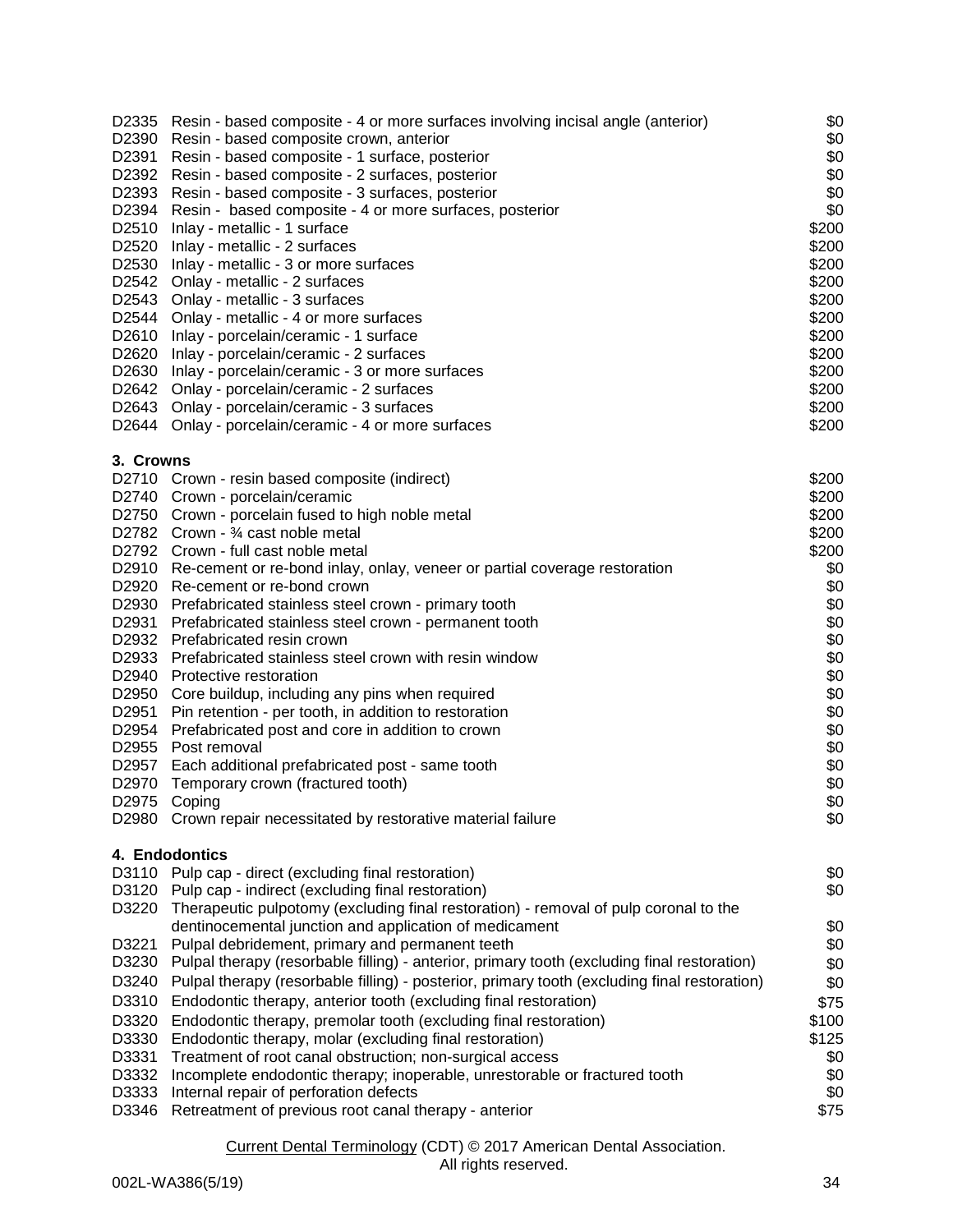| D3347<br>D3348<br>D3351 | Retreatment of previous root canal therapy - premolar<br>Retreatment of previous root canal therapy - molar<br>Apexification/recalcification - initial visit (apical closure/calcific repair of perforations, root | \$100<br>\$125 |
|-------------------------|--------------------------------------------------------------------------------------------------------------------------------------------------------------------------------------------------------------------|----------------|
|                         | resorption, etc.)                                                                                                                                                                                                  | \$125          |
| D3352                   | Apexification/recalcification - interim medication replacement                                                                                                                                                     | \$0            |
| D3353                   | Apexification/recalcification - final visit (includes completed root canal therapy - apical                                                                                                                        |                |
|                         | closure/calcific repair of perforations, root resorption, etc.)                                                                                                                                                    | \$0            |
| D3410                   | Apicoectomy - anterior                                                                                                                                                                                             | \$75           |
| D3421                   | Apicoectomy - premolar (first root)                                                                                                                                                                                | \$100          |
| D3425                   | Apicoectomy - molar (first root)                                                                                                                                                                                   | \$125          |
| D3426                   | Apicoectomy - (each additional root)                                                                                                                                                                               | \$0            |
| D3430                   | Retrograde filling - per root                                                                                                                                                                                      | \$0            |
| D3450                   | Root amputation - per root                                                                                                                                                                                         | \$125          |
| D3920                   | Hemisection (including any root removal), not including root canal therapy                                                                                                                                         | \$125          |
| D3950                   | Canal preparation and fitting of a preformed dowel or post                                                                                                                                                         | \$0            |
|                         | 5. Periodontics                                                                                                                                                                                                    |                |
|                         | D4210 Gingivectomy or gingivoplasty - 4 or more contiguous teeth or tooth bounded spaces per                                                                                                                       |                |
|                         | quadrant                                                                                                                                                                                                           | \$150          |
| D4211                   | Gingivectomy or gingivoplasty - 1 to 3 contiguous teeth or tooth bounded spaces per<br>quadrant                                                                                                                    | \$60           |
| D4240                   | Gingival flap procedures, including root planing - 4 or more contiguous teeth or tooth                                                                                                                             |                |
|                         | bounded spaces per quadrant                                                                                                                                                                                        | \$150          |
| D4241                   | Gingival flap procedure, including root planing - 1 to 3 contiguous teeth or tooth bounded                                                                                                                         |                |
|                         | spaces per quadrant                                                                                                                                                                                                | \$150          |
| D4249                   | Clinical crown lengthening - hard tissue                                                                                                                                                                           | \$150          |
| D4260                   | Osseous surgery (including elevation of a full thickness flap and closure) - 4 or more<br>contiguous teeth or tooth bounded spaces per quadrant                                                                    | \$150          |
| D4261                   | Osseous surgery (including elevation of a full thickness flap and closure) - 1 to 3                                                                                                                                |                |
|                         | contiguous teeth or tooth bounded spaces per quadrant                                                                                                                                                              | \$150          |
| D4263                   | Bone replacement graft - retained natural tooth - first site in quadrant                                                                                                                                           | \$0            |
| D4264                   | Bone replacement graft - retained natural tooth - each additional site in quadrant                                                                                                                                 | \$0            |
| D4270                   | Pedicle soft tissue graft procedure                                                                                                                                                                                | \$150          |
| D4273                   | Autogenous connective tissue graft procedure (including donor and recipient surgical                                                                                                                               |                |
|                         | sites) first tooth or edentulous tooth position in graft                                                                                                                                                           | \$150          |
| D4274                   | Mesial/distal wedge procedure, single tooth (when not performed in conjunction with                                                                                                                                |                |
|                         | surgical procedures in the same anatomical area)                                                                                                                                                                   | \$150          |
| D4277                   | Free soft tissue graft procedure (including recipient and donor surgical sites), first tooth or                                                                                                                    |                |
|                         | edentulous tooth position in graft                                                                                                                                                                                 | \$150          |
|                         | D4278 Free soft tissue graft procedure (including recipient and donor surgical sites), each                                                                                                                        |                |
|                         | additional contiguous tooth or edentulous tooth position in same graft site                                                                                                                                        | \$150          |
| D4283                   | Autogenous connective tissue graft procedure (including donor and recipient surgical                                                                                                                               |                |
|                         | sites) – each additional contiguous tooth or edentulous tooth position in the same graft site                                                                                                                      | \$150          |
| D4341                   | Periodontic scaling and root planing - 4 or more teeth per quadrant                                                                                                                                                | \$60           |
|                         |                                                                                                                                                                                                                    |                |
| D4342                   | Periodontic scaling and root planing - 1 to 3 teeth per quadrant                                                                                                                                                   | \$60           |
| D4355                   | Full mouth debridement to enable comprehensive evaluation and diagnosis                                                                                                                                            | \$0            |
| D4381                   | Localized delivery of antimicrobial agents via a controlled release vehicle into diseased                                                                                                                          |                |
| D4910                   | crevicular tissue, per tooth<br>Periodontic maintenance                                                                                                                                                            | \$0<br>\$0     |
|                         |                                                                                                                                                                                                                    |                |
|                         | 6. Prosthodontics - Removable                                                                                                                                                                                      |                |
|                         | D5110 Complete denture - maxillary                                                                                                                                                                                 | \$300          |
| D5120                   | Complete denture - mandibular                                                                                                                                                                                      | \$300          |
| D5130                   | Immediate denture - maxillary                                                                                                                                                                                      | \$300          |
| D5140                   | Immediate denture - mandibular                                                                                                                                                                                     | \$300          |
| D5211                   | Maxillary partial denture - resin base (including any conventional clasps, rests and teeth)                                                                                                                        | \$300          |
|                         |                                                                                                                                                                                                                    |                |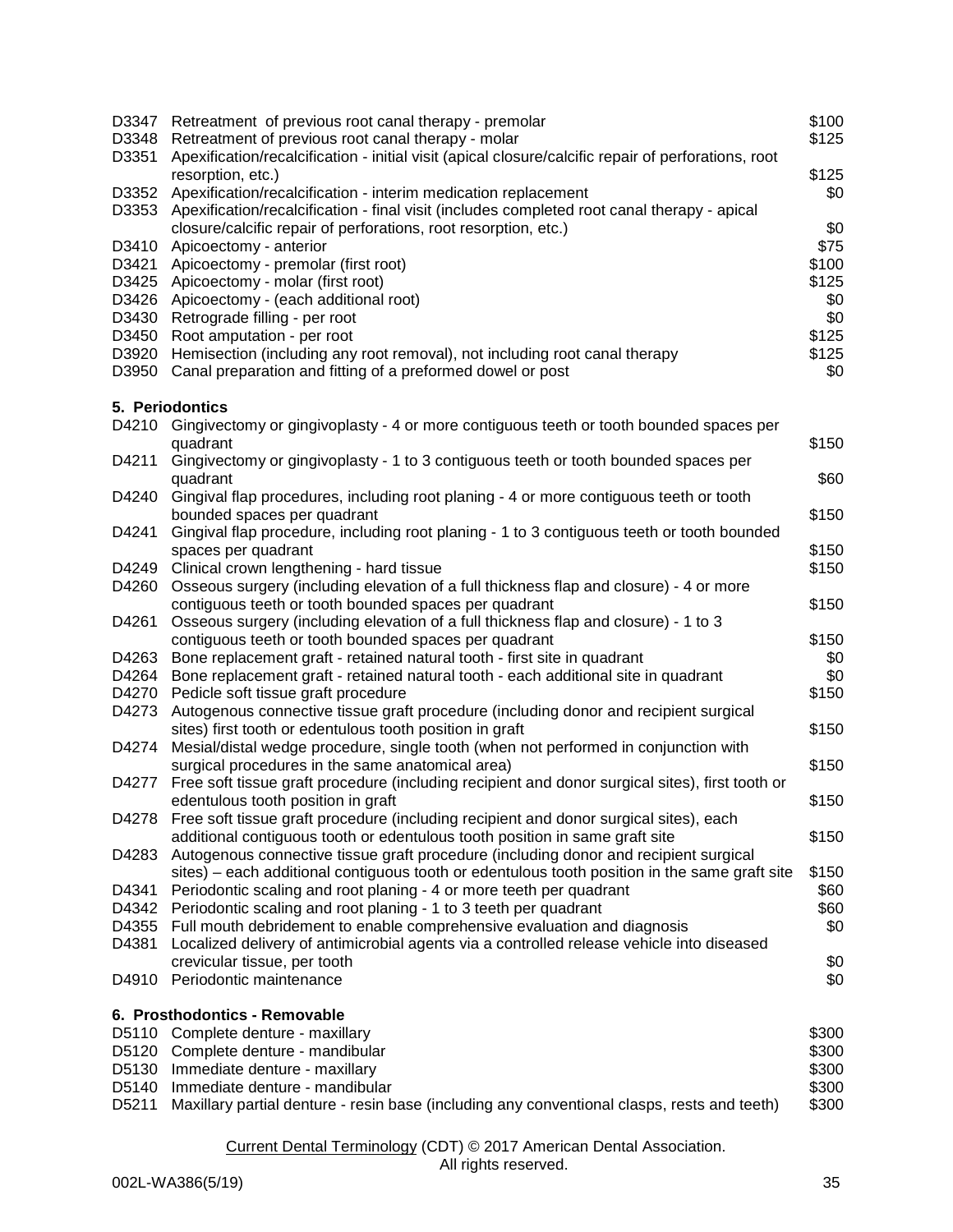|       | D5212 Mandibular partial denture - resin base (including any conventional clasps, rests and<br>teeth)                              | \$300 |
|-------|------------------------------------------------------------------------------------------------------------------------------------|-------|
| D5213 | Maxillary partial denture - cast metal framework with resin denture bases (including any                                           |       |
| D5214 | conventional clasps, rests and teeth)<br>Mandibular partial denture - cast metal framework with resin denture bases (including any | \$300 |
|       | conventional clasps, rests and teeth)                                                                                              | \$300 |
| D5281 | Removable unilateral partial denture - one piece cast metal (including clasps and teeth)                                           | \$300 |
| D5410 | Adjust complete denture - maxillary                                                                                                | \$0   |
| D5411 | Adjust complete denture - mandibular                                                                                               | \$0   |
| D5421 | Adjust partial denture - maxillary                                                                                                 | \$0   |
|       | D5422 Adjust partial denture - mandibular                                                                                          | \$0   |
| D5511 | Repair broken complete denture base, mandibular                                                                                    | \$0   |
| D5512 | Repair broken complete denture base, maxillary                                                                                     | \$0   |
| D5520 | Replace missing or broken teeth - complete denture (each tooth)                                                                    | \$0   |
| D5611 | Repair resin partial denture base, mandibular                                                                                      | \$0   |
| D5612 | Repair resin partial denture base, maxillary                                                                                       | \$0   |
| D5621 | Repair cast partial framework, mandibular                                                                                          | \$0   |
| D5622 | Repair cast partial framework, maxillary                                                                                           | \$0   |
| D5630 | Repair or replace broken clasp - per tooth                                                                                         | \$0   |
| D5640 | Replace broken teeth - per tooth                                                                                                   | \$0   |
| D5650 | Add tooth to existing partial denture                                                                                              | \$0   |
| D5660 | Add clasp to existing partial denture $-$ per tooth                                                                                | \$0   |
| D5670 | Replace all teeth and acrylic on cast metal framework (maxillary)                                                                  | \$0   |
| D5671 | Replace all teeth and acrylic on cast metal framework (mandibular)                                                                 | \$0   |
| D5710 | Rebase complete maxillary denture                                                                                                  | \$0   |
| D5711 | Rebase complete mandibular denture                                                                                                 | \$0   |
| D5720 | Rebase maxillary partial denture                                                                                                   | \$0   |
| D5721 | Rebase mandibular partial denture                                                                                                  | \$0   |
| D5730 | Reline complete maxillary denture (chairside)                                                                                      | \$0   |
| D5731 | Reline complete mandibular denture (chairside)                                                                                     | \$0   |
| D5740 | Reline maxillary partial denture (chairside)                                                                                       | \$0   |
| D5741 | Reline mandibular partial denture (chairside)                                                                                      | \$0   |
| D5750 | Reline complete maxillary denture (laboratory)                                                                                     | \$0   |
| D5751 | Reline complete mandibular denture (laboratory)                                                                                    | \$0   |
| D5760 | Reline maxillary partial denture (laboratory)                                                                                      | \$0   |
| D5761 | Reline mandibular partial denture (laboratory)                                                                                     | \$0   |
| D5810 | Interim complete denture (maxillary)                                                                                               | \$150 |
| D5811 | Interim complete denture (mandibular)                                                                                              | \$150 |
| D5820 | Interim partial denture (maxillary)                                                                                                | \$150 |
| D5821 | Interim partial denture (mandibular)                                                                                               | \$150 |
| D5850 | Tissue conditioning, maxillary                                                                                                     | \$0   |
| D5851 | Tissue conditioning, mandibular                                                                                                    | \$0   |
| D5863 | Overdenture - complete maxillary                                                                                                   | \$300 |
| D5864 | Overdenture - partial maxillary                                                                                                    | \$300 |
| D5865 | Overdenture - complete mandibular                                                                                                  | \$300 |
| D5866 | Overdenture - partial mandibular                                                                                                   | \$300 |
| D5986 | Fluoride gel carrier                                                                                                               | \$0   |
|       | 7. Prosthodontics - Fixed                                                                                                          |       |
| D6210 | Pontic - cast high noble metal                                                                                                     | \$200 |
| D6240 | Pontic - porcelain fused to high noble metal                                                                                       | \$200 |
| D6241 | Pontic - porcelain fused to predominantly base metal                                                                               | \$200 |
| D6545 | Retainer - cast metal for resin bonded fixed prosthesis                                                                            | \$200 |
| D6720 | Retainer crown - resin with high noble metal                                                                                       | \$200 |
| D6750 | Retainer crown - porcelain fused to high noble metal                                                                               | \$200 |
| D6780 | Retainer crown - 3⁄4 cast high noble metal                                                                                         | \$200 |
|       |                                                                                                                                    |       |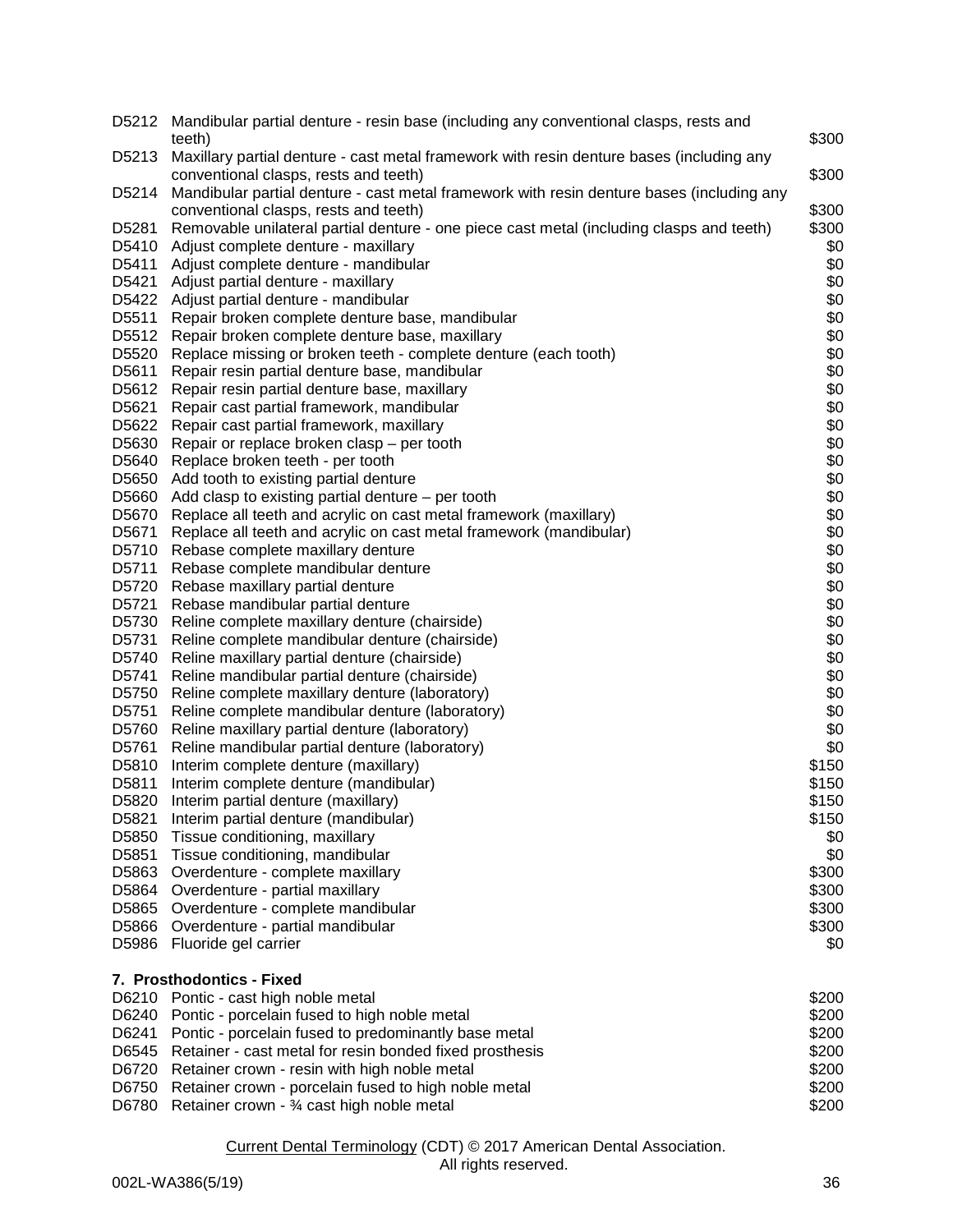|                | D6790 Retainer crown - full cast high noble metal<br>D6930 Re-cement or re-bond fixed partial denture<br>D6980 Fixed partial denture repair necessitated by restorative material failure | \$200<br>\$0<br>\$0 |
|----------------|------------------------------------------------------------------------------------------------------------------------------------------------------------------------------------------|---------------------|
|                | 8. Oral Surgery                                                                                                                                                                          |                     |
| D7111          | Extraction, coronal remnants - primary tooth                                                                                                                                             | \$0                 |
|                | D7140 Extraction, erupted tooth or exposed root (elevation and/or forceps removal)                                                                                                       | \$0                 |
| D7210          | Extraction, erupted tooth requiring removal of bone and/or sectioning of tooth, and                                                                                                      |                     |
|                | including elevation of mucoperiosteal flap if indicated                                                                                                                                  | \$80                |
| D7220          | Removal of impacted tooth - soft tissue                                                                                                                                                  | \$80                |
| D7230          | Removal of impacted tooth - partially bony                                                                                                                                               | \$80                |
| D7240          | Removal of impacted tooth - completely bony                                                                                                                                              | \$80                |
| D7241          | Removal of impacted tooth - completely bony, with unusual surgical complications                                                                                                         | \$80                |
| D7250          | Removal of residual tooth roots (cutting procedure)                                                                                                                                      | \$80                |
| D7260          | Oroantral fistula closure                                                                                                                                                                | \$80                |
| D7261          | Primary closure of a sinus perforation                                                                                                                                                   | \$80                |
| D7270          | Tooth reimplantation and/or stabilization of accidentally evulsed or displaced tooth                                                                                                     | \$80                |
| D7280          | Exposure of an unerupted tooth                                                                                                                                                           | \$80                |
| D7283          | Placement of device to facilitate eruption of impacted tooth                                                                                                                             | \$80                |
| D7291          | Transseptal fiberotomy/supra crestal fiberotomy, by report                                                                                                                               | \$80                |
| D7310          | Alveoloplasty in conjunction with extractions - 4 or more teeth or tooth spaces, per                                                                                                     |                     |
|                | quadrant                                                                                                                                                                                 | \$0                 |
| D7311          | Alveoloplasty in conjunction with extractions - 1 to 3 teeth or tooth spaces, per quadrant                                                                                               | \$0                 |
| D7320          | Alveoloplasty not in conjunction with extractions - 4 or more teeth or tooth spaces, per                                                                                                 |                     |
|                | quadrant                                                                                                                                                                                 | \$0                 |
| D7321          | Alveoloplasty not in conjunction with extractions - 1 to 3 teeth or tooth spaces, per                                                                                                    |                     |
|                | quadrant                                                                                                                                                                                 | \$0                 |
| D7340<br>D7350 | Vestibuloplasty - ridge extension (secondary epithelialization)<br>Vestibuloplasty - ridge extension (including soft tissue grafts, muscle reattachment,                                 | \$80                |
|                | revision of soft tissue attachment and management of hypertrophied and hyperplastic                                                                                                      |                     |
|                | tissue)                                                                                                                                                                                  | \$80                |
| D7471          | Removal of lateral exostosis (maxilla or mandible)                                                                                                                                       | \$80                |
| D7510          | Incision & drainage of abscess - intraoral soft tissue                                                                                                                                   | \$0                 |
| D7520          | Incision & drainage of abscess - extraoral soft tissue                                                                                                                                   | \$0                 |
| D7530          | Removal of foreign body from mucosa, skin or subcutaneous alveolar tissue                                                                                                                | \$0                 |
| D7540          | Removal of reaction producing foreign bodies, musculoskeletal system                                                                                                                     | \$0                 |
| D7550          | Partial ostectomy/sequestrectomy for removal of non-vital bone                                                                                                                           | \$0                 |
| D7670          | Alveolus - closed reduction, may include stabilization of teeth                                                                                                                          | \$0                 |
| D7910          | Suture of recent small wounds up to 5 cm                                                                                                                                                 | \$0                 |
| D7911          | Complicated suture - up to 5 cm                                                                                                                                                          | \$0                 |
| D7953          | Bone replacement graft for ridge preservation - per site                                                                                                                                 | \$80                |
| D7960          | Frenulectomy - also known as frenectomy or frenotomy - separate procedure not                                                                                                            |                     |
|                | incidental to another                                                                                                                                                                    | \$80                |
| D7970          | Excision of hyperplastic tissue - per arch                                                                                                                                               | \$80                |
|                | D7971 Excision of pericoronal gingiva                                                                                                                                                    | \$80                |
|                | Orthognathic surgery for treatment of congenital anomalies for enrolled                                                                                                                  | 75% of charges      |
|                | Children under age 19 - Subject to a lifetime benefit maximum of \$3,000                                                                                                                 |                     |
|                |                                                                                                                                                                                          |                     |
|                | 9. Adjunctive General Services                                                                                                                                                           |                     |
|                | D9110 Palliative (emergency) treatment of dental pain - minor procedure                                                                                                                  | \$0                 |
|                | D9120 Fixed partial denture sectioning                                                                                                                                                   | \$0                 |
|                | D9222 & D9223 Deep sedation/general anesthesia<br>First 30 Minutes: \$250                                                                                                                |                     |
|                | Each Additional 15 Minutes: \$0                                                                                                                                                          |                     |
| D9230          | Inhalation of nitrous oxide/analgesia, anxiolysis<br>D9310 Consultation - diagnostic service provided by dentist or physician other than requesting                                      | \$20                |
|                | dentist or physician                                                                                                                                                                     | \$0                 |
|                |                                                                                                                                                                                          |                     |
|                |                                                                                                                                                                                          |                     |
|                | Current Dental Terminology (CDT) © 2017 American Dental Association.                                                                                                                     |                     |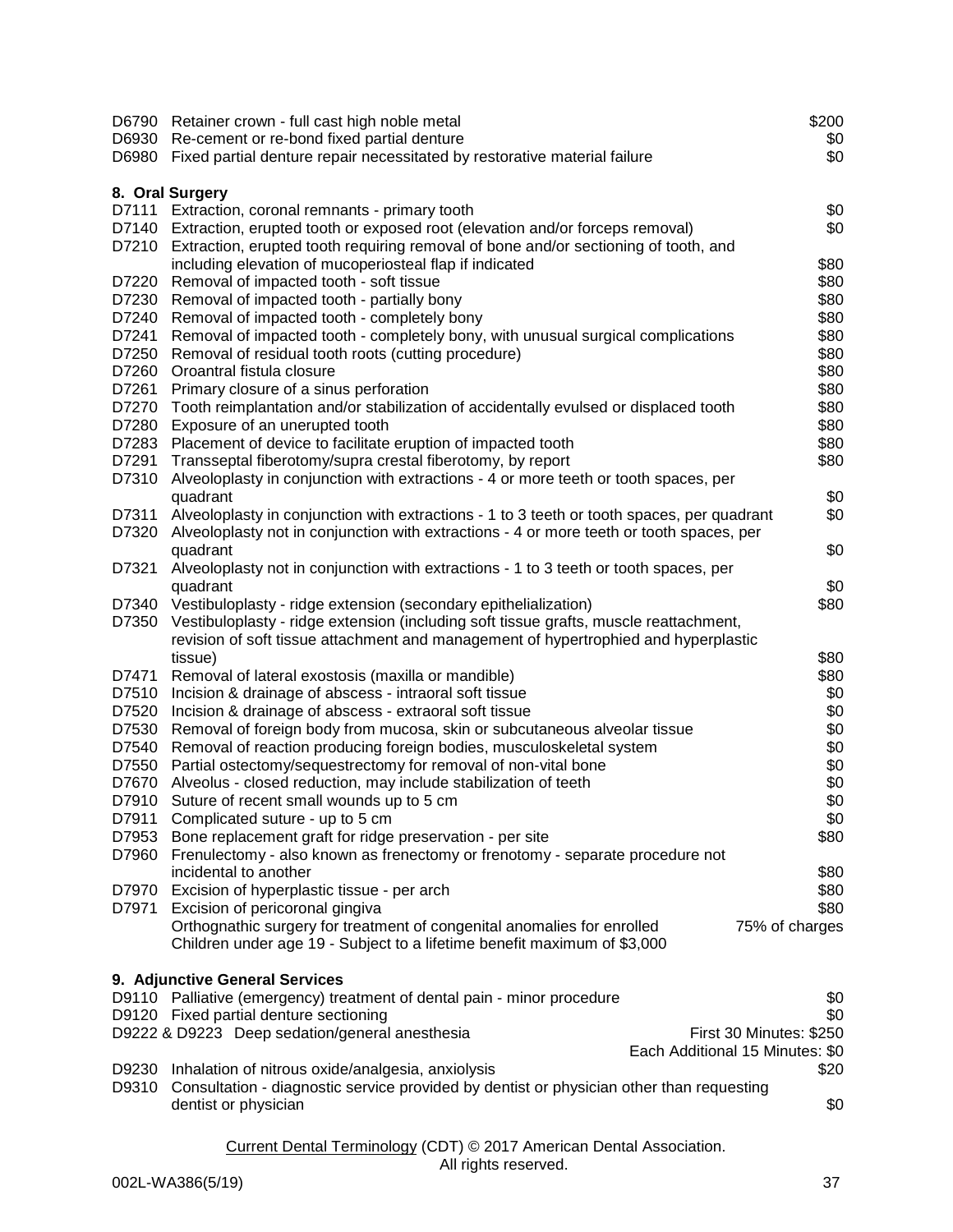|       | D9420 Hospital or ambulatory surgical center call                                         | \$125                          |
|-------|-------------------------------------------------------------------------------------------|--------------------------------|
|       | D9430 Office visit for observation (during regularly scheduled hours) - no other services | \$0                            |
|       | performed                                                                                 |                                |
|       | D9440 Office visit - after regularly scheduled hours                                      | \$20                           |
|       | D9910 Application of desensitizing medicament                                             | \$0                            |
|       | D9911 Application of desensitizing resin for cervical and/or root surface, per tooth      | \$0                            |
| D9951 | Occlusal adjustment - limited                                                             | \$0                            |
| D9970 | Enamel microabrasion                                                                      | \$0                            |
|       | Out of Area Emergency Reimbursement                                                       | All charges in excess of \$100 |
|       | (The Enrollee is reimbursed up to \$100 per visit.)                                       |                                |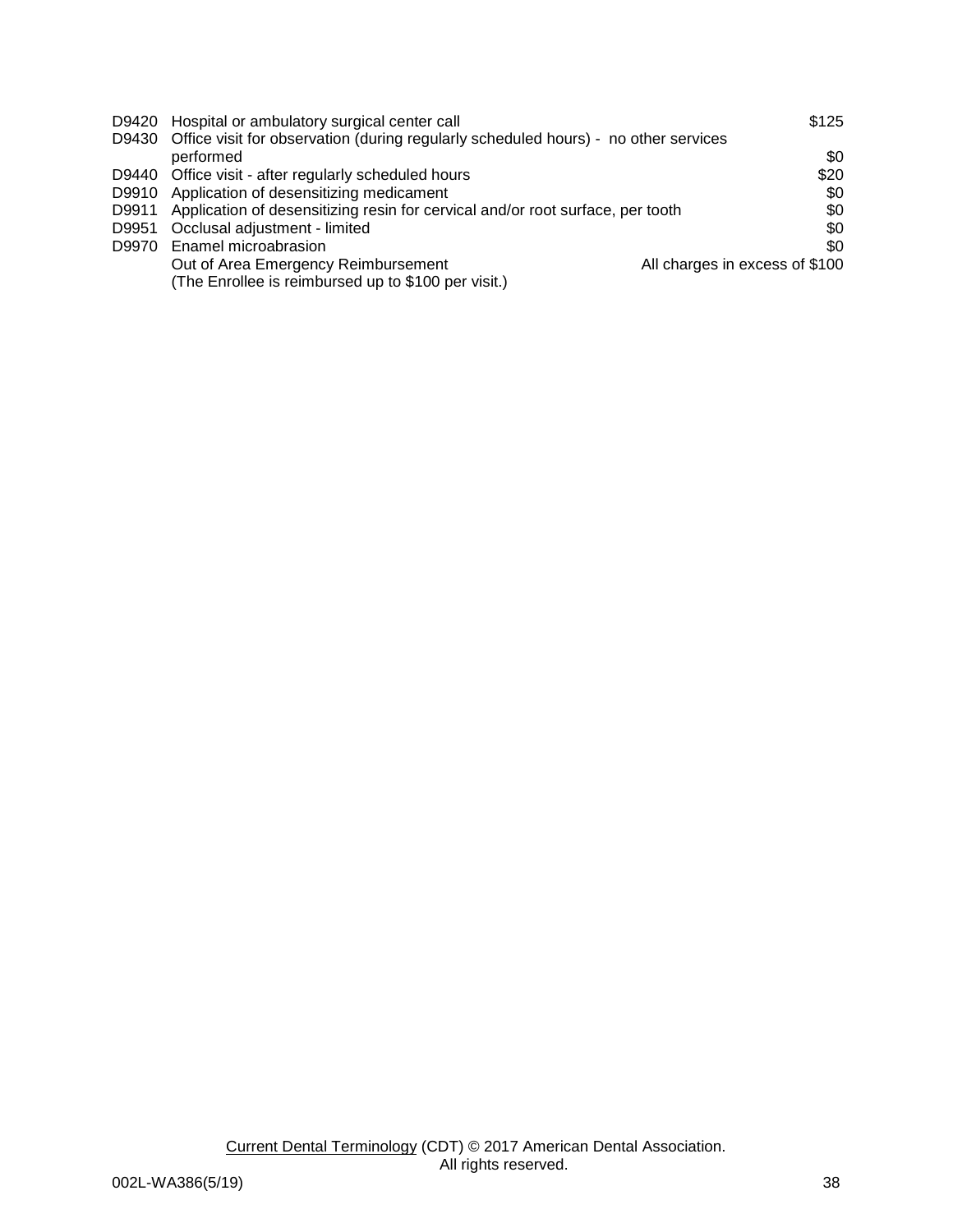## **Plan 1**

## **1. General Provisions.**

- a. Orthodontic treatment is covered only if the Participating Provider prepares the treatment plan prior to starting treatment. The treatment plan is based on an examination that must take place while the Enrollee is covered under the Contract. The examination must show a diagnosis of an abnormal occlusion that can be corrected by orthodontic treatment.
- b. The Enrollee must remain covered under the Contract for the entire length of treatment. The Enrollee must follow the post-treatment plan and keep all appointments after the Enrollee is de-banded to avoid additional Copayments.
- c. Copayments may be adjusted based upon the services necessary to complete the treatment if orthodontic treatment is started prior to the effective date of coverage.
- d. The Copayment may be prorated if coverage terminates prior to completion of treatment. The services necessary to complete treatment will be based on the Reasonable Cash Value after coverage terminates.
- e. The Enrollee is responsible for payment of the Copayments listed below for pre-orthodontic and orthodontic services. The Pre-Orthodontic Service Copayments will be credited towards the Orthodontic Service Copayment due if the Enrollee accepts the treatment plan. The Copayment for limited orthodontic treatment may be prorated based on the treatment plan.
- f. The General Office Visit Copayment listed in Appendix A is charged at each visit for orthodontic treatment. Services provided in connection with orthodontic treatment are subject to the Service Copayments listed in Appendix A.

## **2. Pre-Orthodontic Service Copayment.**

### **3. Orthodontic Service Copayment.**

| The following orthodontic procedures are Covered Services under this benefit: |  |
|-------------------------------------------------------------------------------|--|
| D8020 Limited orthodontic treatment of the transitional dentition             |  |
| D8030 Limited orthodontic treatment of the adolescent dentition               |  |
| D8040 Limited orthodontic treatment of the adult dentition                    |  |
| D8060 Interceptive orthodontic treatment of the transitional dentition        |  |
| D8070 Comprehensive orthodontic treatment of the transitional dentition       |  |
| D8080 Comprehensive orthodontic treatment of the adolescent dentition         |  |
| D8090 Comprehensive orthodontic treatment of the adult dentition              |  |
|                                                                               |  |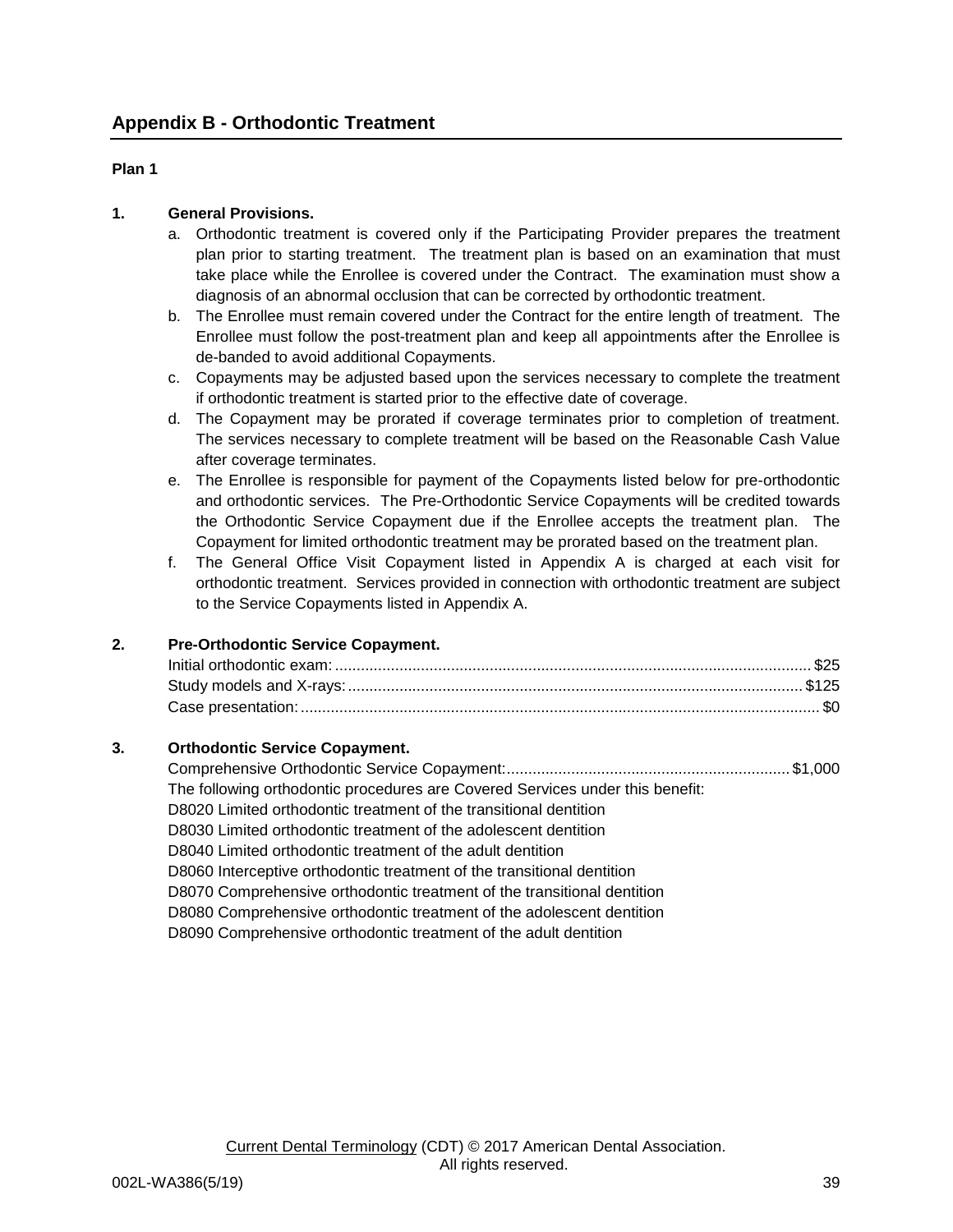## **Plan 2**

## **1. General Provisions.**

- a. Orthodontic treatment is covered only if the Participating Provider prepares the treatment plan prior to starting treatment. The treatment plan is based on an examination that must take place while the Enrollee is covered under the Contract. The examination must show a diagnosis of an abnormal occlusion that can be corrected by orthodontic treatment.
- b. The Enrollee must remain covered under the Contract for the entire length of treatment. The Enrollee must follow the post-treatment plan and keep all appointments after the Enrollee is de-banded to avoid additional Copayments.
- c. Copayments may be adjusted based upon the services necessary to complete the treatment if orthodontic treatment is started prior to the effective date of coverage.
- d. The Copayment may be prorated if coverage terminates prior to completion of treatment. The services necessary to complete treatment will be based on the Reasonable Cash Value after coverage terminates.
- e. The Enrollee is responsible for payment of the Copayments listed below for pre-orthodontic and orthodontic services. The Pre-Orthodontic Service Copayments will be credited towards the Orthodontic Service Copayment due if the Enrollee accepts the treatment plan. The Copayment for limited orthodontic treatment may be prorated based on the treatment plan.
- f. The General Office Visit Copayment listed in Appendix A is charged at each visit for orthodontic treatment. Services provided in connection with orthodontic treatment are subject to the Service Copayments listed in Appendix A.

## **2. Pre-Orthodontic Service Copayment.**

## **3. Orthodontic Service Copayment.**

| The following orthodontic procedures are Covered Services under this benefit: |  |
|-------------------------------------------------------------------------------|--|
| D8020 Limited orthodontic treatment of the transitional dentition             |  |
| D8030 Limited orthodontic treatment of the adolescent dentition               |  |
| D8040 Limited orthodontic treatment of the adult dentition                    |  |
| D8060 Interceptive orthodontic treatment of the transitional dentition        |  |
| D8070 Comprehensive orthodontic treatment of the transitional dentition       |  |
| D8080 Comprehensive orthodontic treatment of the adolescent dentition         |  |
| D8090 Comprehensive orthodontic treatment of the adult dentition              |  |
|                                                                               |  |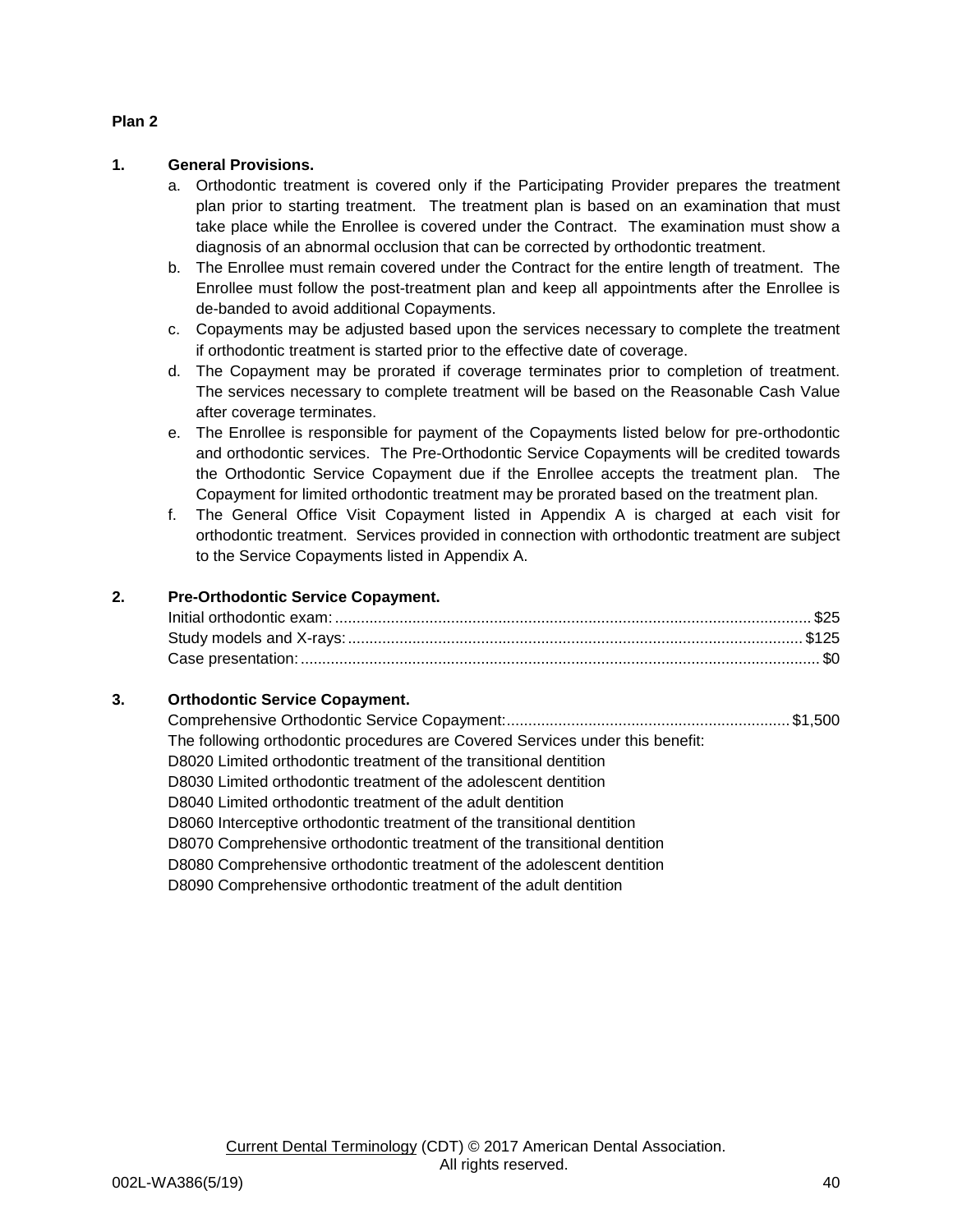## **Retiree Plan**

## **1. General Provisions.**

- a. Orthodontic treatment is covered only if the Participating Provider prepares the treatment plan prior to starting treatment. The treatment plan is based on an examination that must take place while the Enrollee is covered under the Contract. The examination must show a diagnosis of an abnormal occlusion that can be corrected by orthodontic treatment.
- b. The Enrollee must remain covered under the Contract for the entire length of treatment. The Enrollee must follow the post-treatment plan and keep all appointments after the Enrollee is de-banded to avoid additional Copayments.
- c. Copayments may be adjusted based upon the services necessary to complete the treatment if orthodontic treatment is started prior to the effective date of coverage.
- d. The Copayment may be prorated if coverage terminates prior to completion of treatment. The services necessary to complete treatment will be based on the Reasonable Cash Value after coverage terminates.
- e. The Enrollee is responsible for payment of the Copayments listed below for pre-orthodontic and orthodontic services. The Pre-Orthodontic Service Copayments will be credited towards the Orthodontic Service Copayment due if the Enrollee accepts the treatment plan. The Copayment for limited orthodontic treatment may be prorated based on the treatment plan.
- f. The General Office Visit Copayment listed in Appendix A is charged at each visit for orthodontic treatment. Services provided in connection with orthodontic treatment are subject to the Service Copayments listed in Appendix A.

## **2. Pre-Orthodontic Service Copayment.**

## **3. Orthodontic Service Copayment.**

| The following orthodontic procedures are Covered Services under this benefit: |  |
|-------------------------------------------------------------------------------|--|
| D8020 Limited orthodontic treatment of the transitional dentition             |  |
| D8030 Limited orthodontic treatment of the adolescent dentition               |  |
| D8040 Limited orthodontic treatment of the adult dentition                    |  |
| D8060 Interceptive orthodontic treatment of the transitional dentition        |  |
| D8070 Comprehensive orthodontic treatment of the transitional dentition       |  |
| D8080 Comprehensive orthodontic treatment of the adolescent dentition         |  |
| D8090 Comprehensive orthodontic treatment of the adult dentition              |  |
|                                                                               |  |